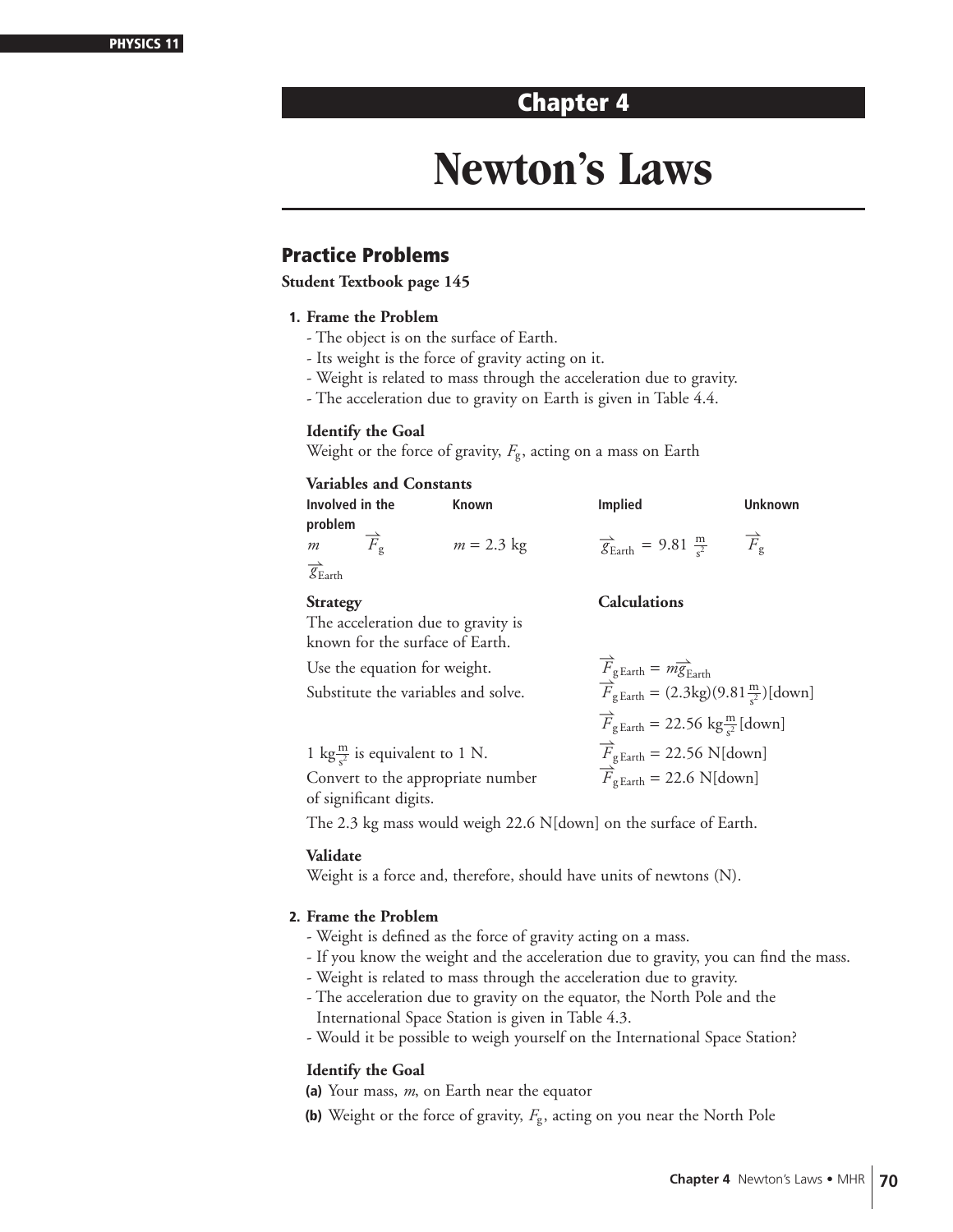**(c)** i. Weight or the force of gravity,  $F_{g}$ , acting on you on the International Space Station.

ii. Would this value be possible to verify your weight on the International Space Station experimentally?

|                                                                                                                                                     | <b>Variables and Constants</b>                                                                           |                                            |                                                                                                                                                                                    |                                                                                    |
|-----------------------------------------------------------------------------------------------------------------------------------------------------|----------------------------------------------------------------------------------------------------------|--------------------------------------------|------------------------------------------------------------------------------------------------------------------------------------------------------------------------------------|------------------------------------------------------------------------------------|
| Involved in the                                                                                                                                     |                                                                                                          | <b>Known</b>                               | <b>Implied</b>                                                                                                                                                                     | <b>Unknown</b>                                                                     |
| problem<br>m<br>$\overrightarrow{F}_{\text{g\,North Pole}}$<br>$\overrightarrow{\mathcal{G}}_{\text{Equator}}$<br>$\overrightarrow{g}_{\text{LSS}}$ | $\overline{F}_{\text{g} \text{Equator}}$<br>$\overline{F}_{\text{gI.S.S.}}$<br>$\overline{g}$ North Pole | $\overline{F}_{\text{g}_{\text{Equator}}}$ | $\frac{Q}{g_{\text{Equator}}}$ = 9.7805 $\frac{m}{s^2}$<br>$\frac{1}{g}$ <sub>North Pole</sub> = 9.8322 $\frac{m}{s^2}$<br>$\frac{1}{g}$ <sub>LS.S.</sub> = 9.0795 $\frac{m}{c^2}$ | m<br>$\overline{F}_{\text{g North Pole}}$<br>$\overrightarrow{F}_{\text{gI.S.S.}}$ |
|                                                                                                                                                     |                                                                                                          |                                            |                                                                                                                                                                                    |                                                                                    |

**Strategy Calculations** 

**(a)** The acceleration due to gravity is known for the surface of Earth near the equator.

Use the equation for mass.

Substitute in the variables and solve. Convert to the appropriate number

of significant digits.

**(b)** and **(c)** The acceleration due to gravity is known for the surface of Earth near the North Pole or the International Space Station

Use the equation for weight.

Substitute in the variables and solve.

1 kg $\cdot \frac{m}{s^2}$  $\frac{m}{s^2}$  is equivalent to 1 N.

Convert to the appropriate number of significant digits.

$$
\overrightarrow{F}_{g \text{ Equation}} = 652.58 \text{N}
$$
\n
$$
\overrightarrow{F}_{g \text{ Equation}} = 9.7805 \frac{\text{m}}{s^2}
$$
\n
$$
m = \frac{\overrightarrow{F}_{g \text{ Equation}}}{\overrightarrow{g} \text{ Equation}} = \frac{652.58 \text{N}}{9.7805 \frac{\text{m}}{s^2}} = 66.72 \text{ kg}
$$

$$
\overrightarrow{F}_{\text{g\,North Pole}} = m\overrightarrow{g}_{\text{North Pole}}\n\overrightarrow{F}_{\text{g\,North Pole}} = (66.722 \text{ kg})(9.8322 \frac{\text{m}}{s^2})[\text{down}]\n\overrightarrow{F}_{\text{g\,North Pole}} = 656.03 \text{ kg} \frac{\text{m}}{s^2}[\text{down}]\n\overrightarrow{F}_{\text{g\,North Pole}} = 656.03 \text{ N}[\text{down}]\n\overrightarrow{F}_{\text{g. L.S.S.}} = m\overrightarrow{g}_{\text{L.S.S.}}\n\overrightarrow{F}_{\text{g. L.S.S.}} = (66.722 \text{ kg})(9.0795 \frac{\text{m}}{s^2})[\text{down}]\n\overrightarrow{F}_{\text{g. L.S.S.}} = 605.81 \text{ kg} \cdot \frac{\text{m}}{s^2}[\text{down}]\n\overrightarrow{F}_{\text{g. L.S.S.}} = 605.81 \text{ N}[\text{down}]
$$

**(a)** Your mass on Earth would be 66.722 kg.

**(b)** Your weight on the North Pole would be 656.03 N.

**(c)** i. Your weight on the International Space Station would be 605.81 N ii. A spring scale would be required to measure weight experimentally, but a spring scale and the space station would be both accelerating toward Earth at the same rate. Contact could not be made with a spring scale to weigh the station.

#### **Validate**

**(a)** Mass should have units of kg.

- **(b)** Weight is a force and, therefore, should have units of newtons (N).
- **(c)** Your weight should be less on the International Space Station than on the North Pole due to its smaller acceleration due to gravity and it is smaller.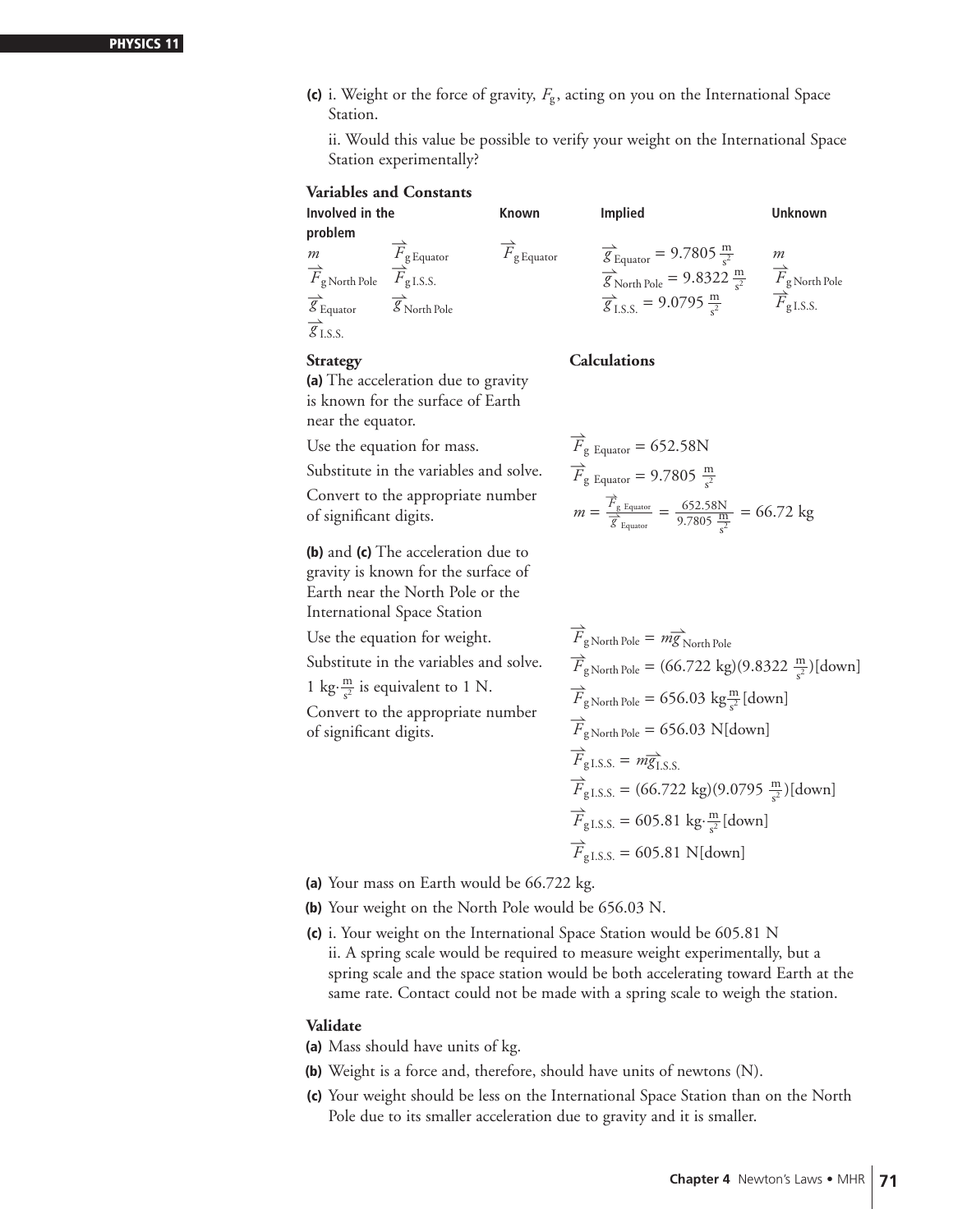#### **3. Frame the Problem**

- Weight is defined as the force of gravity acting on a mass.
- If you know the weight and the acceleration due to gravity, you can find the mass.
- Weight is related to mass through the acceleration due to gravity.
- The acceleration due to gravity on Earth and on the Moon is given in Table 4.4.

#### **Identify the Goal**

- (a) Weight or the force of gravity,  $F_{\rm g}$ , acting on the LRV on Earth
- **(b)** Weight or the force of gravity,  $F_g$ , acting on the LRV on the Moon

#### **Variables and Constants**

| Involved in the                                                        | Known | <b>Implied</b>                                       | Unknown                                    |
|------------------------------------------------------------------------|-------|------------------------------------------------------|--------------------------------------------|
| problem                                                                |       |                                                      |                                            |
| $\overline{F}_{\text{g Earth}}$<br>m                                   | m     | $\frac{1}{g_{\text{Earth}}}$ = 9.81 $\frac{m}{s^2}$  | $\overline{F}_{\text{g} \, \text{Earth}}$  |
| $\overrightarrow{F}_{\text{gMoon}}$ $\overrightarrow{g}_{\text{Moon}}$ |       | $\frac{1}{g}$ <sub>Moon</sub> = 1.64 $\frac{m}{c^2}$ | $\overrightarrow{F}_{\text{g}\text{Moon}}$ |
| $\overrightarrow{g}_{\text{Earth}}$                                    |       |                                                      |                                            |
| <b>Strategy</b>                                                        |       | <b>Calculations</b>                                  |                                            |
| The acceleration due to gravity                                        |       |                                                      |                                            |

and the Moon. Use the equation for weight.

is known for the surface of Earth

Substitute in the variables and solve.

1 kg $\frac{m}{s^2}$  is equivalent to 1 N.

Convert to the appropriate number of significant digits.

 $\overrightarrow{F}_{\text{g Earth}} = m \overrightarrow{g}_{\text{Earth}}$  $\overrightarrow{F}_{\text{g Earth}} = (209 \text{ kg})(9.81 \frac{\text{m}}{\text{s}^2})[\text{down}]$  $\overrightarrow{F}_{\text{g Earth}} = 2050.29 \text{ kg} \frac{\text{m}}{\text{s}^2} [\text{down}]$  $\overrightarrow{F}_{\text{g Earth}} = 2050 \text{ N}[\text{down}]$  $\overrightarrow{F}_{\text{g Earth}} = 2.05 \times 10^3 \text{ N}[\text{down}]$ **(b)**  $\overrightarrow{F}_{\text{gMoon}} = m\overrightarrow{g}_{\text{Moon}}$  $\overrightarrow{F}_{\text{gMoon}} = (209 \text{ kg})(1.64 \frac{\text{m}}{\text{s}^2})[\text{down}]$  $\overrightarrow{F}_{\text{gMoon}} = 342.76 \text{ kg} \cdot \frac{\text{m}}{\text{s}^2}$  $\frac{\text{m}}{\text{s}^2}$ [down]  $\overrightarrow{F}_{\text{gMoon}} = 343 \text{ N}[\text{down}]$  $\overrightarrow{F}_{\text{gMoon}} = 3.43 \times 10^2 \text{ N}[\text{down}]$ 

**(a)** The 209 kg mass LRV would weigh 2050 N[down] on the surface of Earth.

**(b)** The 209 kg mass LRV would weigh 343 N[down] on the surface of the Moon.

#### **Validate**

Weight is a force and, therefore, should have units of newtons (N). The LRV should weigh more on Earth than on the Moon since the acceleration due to gravity is more on Earth than on the Moon.

#### **4. Frame the Problem**

- The acceleration due to gravity is defined as the force of gravity acting on a 1.00 kg mass.
- If you know the weight and the mass, you can find the acceleration due to gravity.
- The acceleration due to gravity is related to the weight and the mass.

#### **Identify the Goal**

**(a)** The acceleration due to gravity of a 1.00 kg mass on the surface of the asteroid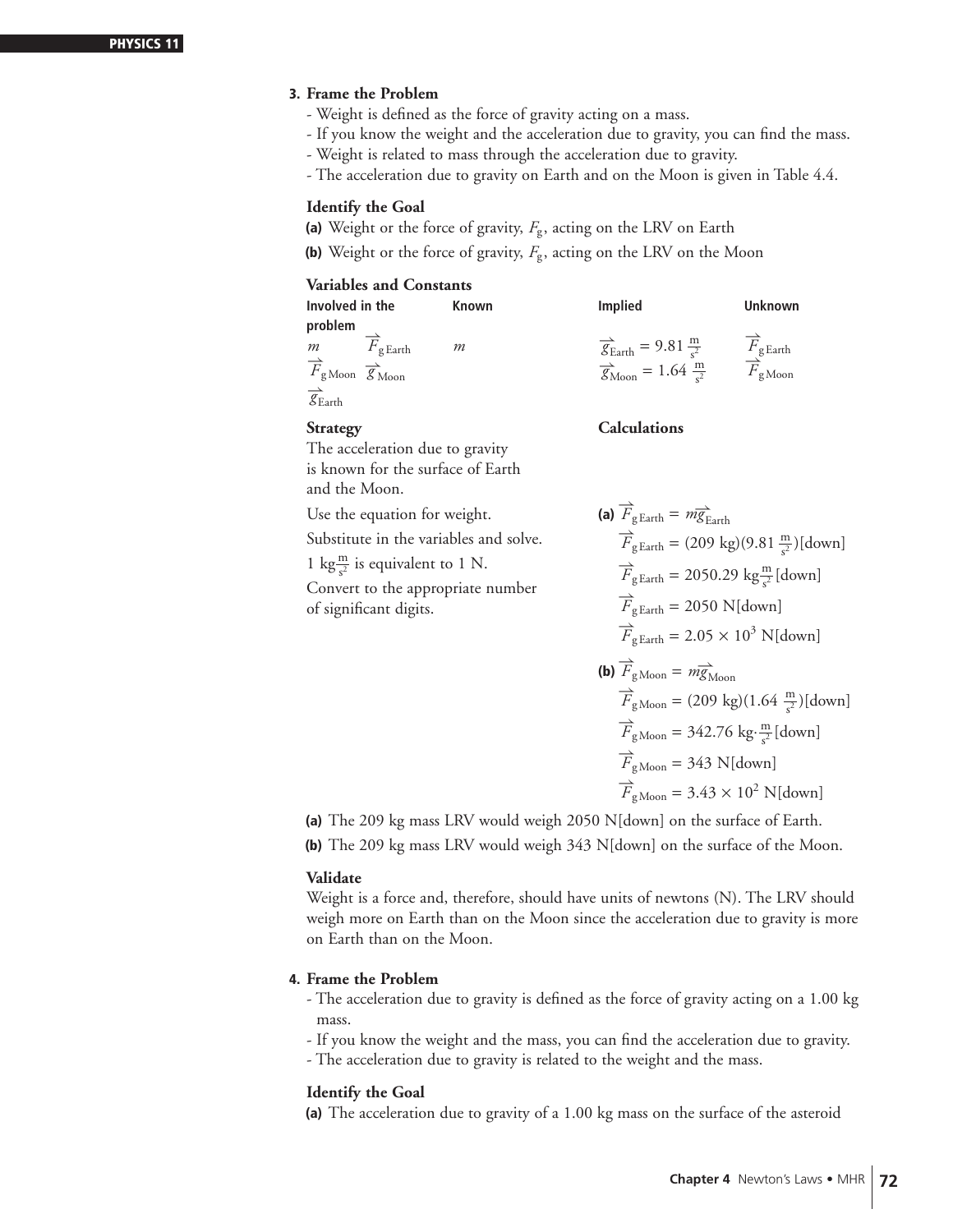| <b>Variables and Constants</b>           |                                                                                 |                                                                         |                        |
|------------------------------------------|---------------------------------------------------------------------------------|-------------------------------------------------------------------------|------------------------|
| Involved in the                          | <b>Known</b>                                                                    | <b>Implied</b>                                                          | Unknown                |
| problem                                  |                                                                                 |                                                                         |                        |
| $\overrightarrow{F}_{q}$<br>m            |                                                                                 |                                                                         | $\overrightarrow{g}_a$ |
| $\overrightarrow{g}_a$                   | $m = 1.00 \text{ kg}$<br>$\overrightarrow{F}_g = 3.25 \times 10^{-2} \text{ N}$ |                                                                         |                        |
| <b>Strategy</b>                          |                                                                                 | <b>Calculations</b>                                                     |                        |
| The mass and the force of gravity        |                                                                                 |                                                                         |                        |
| acting on the 1.00 kg mass on the        |                                                                                 |                                                                         |                        |
| asteroid is known.                       |                                                                                 |                                                                         |                        |
|                                          | Use the equation for the acceleration                                           | $\overrightarrow{g}_a = \frac{F_g}{m}$                                  |                        |
| due to gravity.                          |                                                                                 |                                                                         |                        |
|                                          | Substitute in the variables and solve.                                          | $\frac{1}{g_a} = \frac{3.25 \times 10^{-2} \text{ N}}{1.00 \text{ kg}}$ |                        |
|                                          |                                                                                 |                                                                         |                        |
| Use 1 $\frac{N}{kg} = 1 \frac{m}{s^2}$ . |                                                                                 | $\overrightarrow{g}_a$ = 3.25 × 10 <sup>-2</sup> $\frac{m}{c^2}$        |                        |
| Convert to the appropriate number        |                                                                                 |                                                                         |                        |
| of significant digits.                   |                                                                                 |                                                                         |                        |

The acceleration due to gravity on the surface of the asteroid is 0.0325 m/s<sup>2</sup>.

#### **Validate**

The acceleration due to gravity should have the units  $m/s<sup>2</sup>$ , and it should be small because the asteroid has a small mass.

### **Practice Problems**

**Student Textbook page 152**

#### **5. Frame the Problem**

- Sketch the problem.
- The equation relating frictional force to the coefficient of friction and the normal force applies to this problem.
- The static coefficient applies when you start to move an object from rest. The kinetic coefficient applies while the object is moving.



#### **Identify the Goal**

- **(a)** The normal force supporting the textbook
- **(b)** The force of friction and the coefficient of friction between the book and the bench
- (c) Which coefficient of friction applies,  $\mu_s$  or  $\mu_k$ ?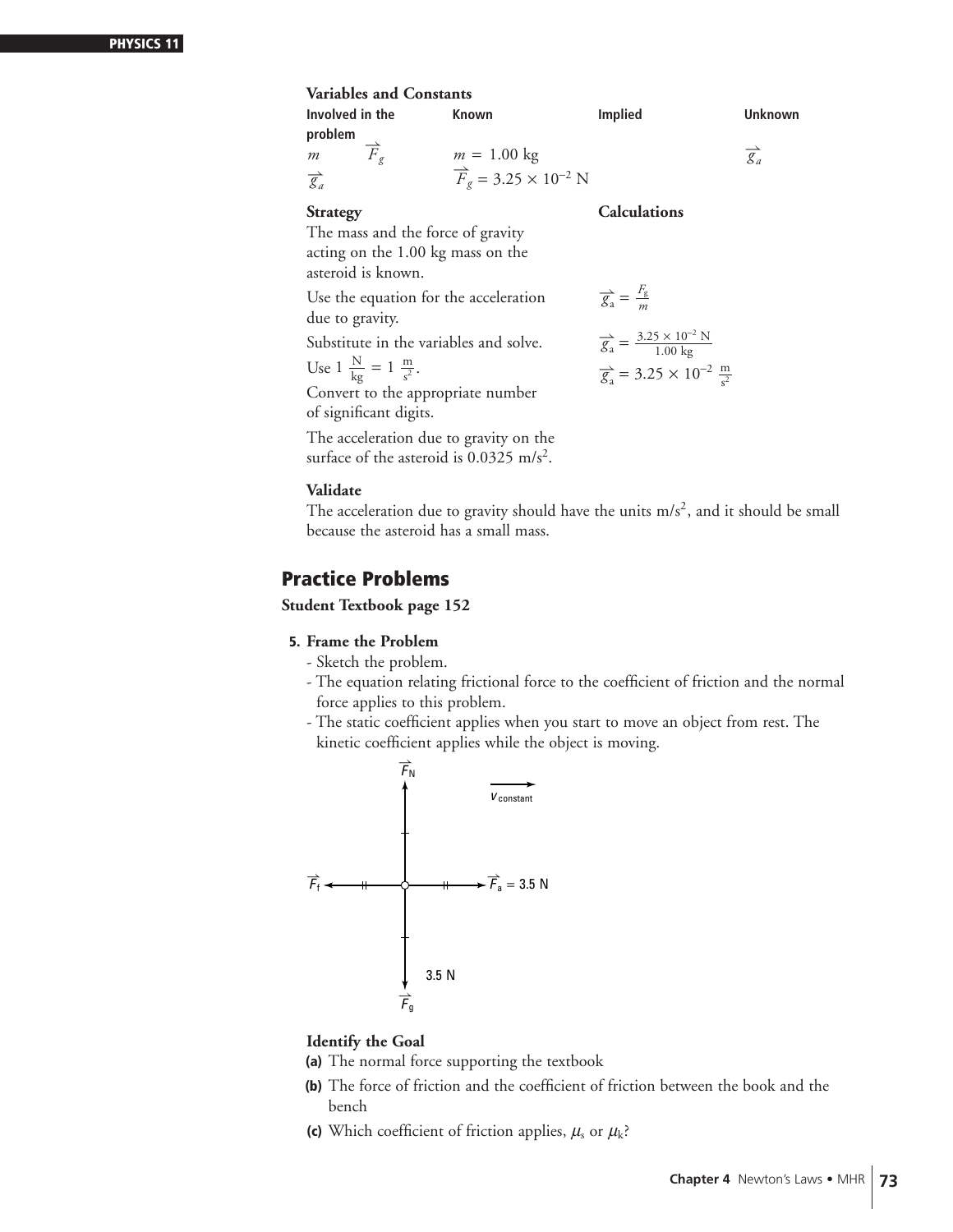#### **Variables and Constants**

|                                                                                                                   | 'WINDIVD WIN OVINCHING |                                                |                                      |                                                                                      |  |  |  |
|-------------------------------------------------------------------------------------------------------------------|------------------------|------------------------------------------------|--------------------------------------|--------------------------------------------------------------------------------------|--|--|--|
| Involved in the                                                                                                   |                        | <b>Known</b>                                   | <b>Implied</b>                       | <b>Unknown</b>                                                                       |  |  |  |
| problem<br>$m$ $F_{\rm g}$<br>$\overrightarrow{F}_a$<br>$F_f$<br>$\overrightarrow{g}$<br>$\overrightarrow{F}_{N}$ | $\mu_{\rm k}$          | $m = 0.6$ kg<br>$\overrightarrow{F}_a = 3.50N$ | $\frac{1}{g}$ = 9.81 $\frac{m}{a^2}$ | $\overrightarrow{F}_{g}$<br>$\overrightarrow{F}_{f}$<br>$F_{\rm N}$<br>$\mu_{\rm k}$ |  |  |  |

Convert grams to kilograms.

Use the equation for weight to find the weight and thus the normal force.

Substitute in the variables and solve.

Use  $1 \frac{N}{kg} = 1 \frac{m}{s^2}$ .

Convert to the appropriate number of significant digits.

Apply the equation for a frictional force.

#### **Strategy Calculations**

(a) 600 g = 0.6 kg  
\n
$$
\overrightarrow{F}_{N} = \overrightarrow{F}_{g}
$$
\n
$$
\overrightarrow{F}_{N} = m\overrightarrow{g}
$$
\n
$$
\overrightarrow{F}_{N} = 0.6 \text{ kg}(9.81 \frac{\text{N}}{\text{kg}})
$$
\n
$$
\overrightarrow{F}_{N} = 5.89 \text{N}
$$
\n(b) 
$$
\overrightarrow{F}_{f} = 3.50 \text{ N}
$$
\n
$$
\overrightarrow{F}_{f} = \mu_{k} \overrightarrow{F}_{N}
$$
\n
$$
\mu_{k} = \frac{\overrightarrow{F}_{f}}{\overrightarrow{F}_{N}}
$$
\n
$$
\mu_{k} = \frac{3.50 \text{ N}}{5.886 \text{ N}}
$$
\n
$$
\mu_{k} = 0.595
$$

(a) The normal force is 5.89 N.

**(b)** The friction force is 3.50 N and the coefficient of friction is 0.595.

**(c)** This is  $\mu_k$  since the book is moving.

#### **Validate**

The value of the coefficient of friction is reasonable for the lab bench and book surfaces.

#### **6. Frame the Problem**

- Sketch the problem.
- The equation relating frictional force to the coefficient of friction and the normal force applies to this problem.
- The static coefficient applies when you start to move an object from rest, and the kinetic coefficient applies while the object is moving.
- An applied force that is the value of the static friction force is the minimum force required to start an object moving.

#### **Identify the Goal**

- **(a)** The normal force supporting the crate
- **(b)** The minimum force to start the crate moving if the coefficient of static friction between the crate and the floor is 0.430
- **(c)** The minimum force to start the crate moving if half the mass is removed

|                                  | Involved in the              | <b>Known</b>               | Implied                          | <b>Unknown</b>                                       |
|----------------------------------|------------------------------|----------------------------|----------------------------------|------------------------------------------------------|
| problem                          |                              |                            |                                  |                                                      |
|                                  | $F_{\rm g}$<br>$\mu_{\rm s}$ | $m = 125$ kg               | $\vec{g}$ = 9.81 $\frac{m}{c^2}$ | $\overrightarrow{F}_{f}$<br>$\overrightarrow{F}_{g}$ |
| $\frac{m}{\overrightarrow{F}_a}$ |                              | $m = 62.5$ kg              |                                  | $\overrightarrow{F}_{N}$<br>$\overline{F}_a$         |
| $\overrightarrow{g}$             | $\overrightarrow{F}_{N}$     | $\mu$ <sub>s</sub> = 0.430 |                                  | $\overrightarrow{F}_1$                               |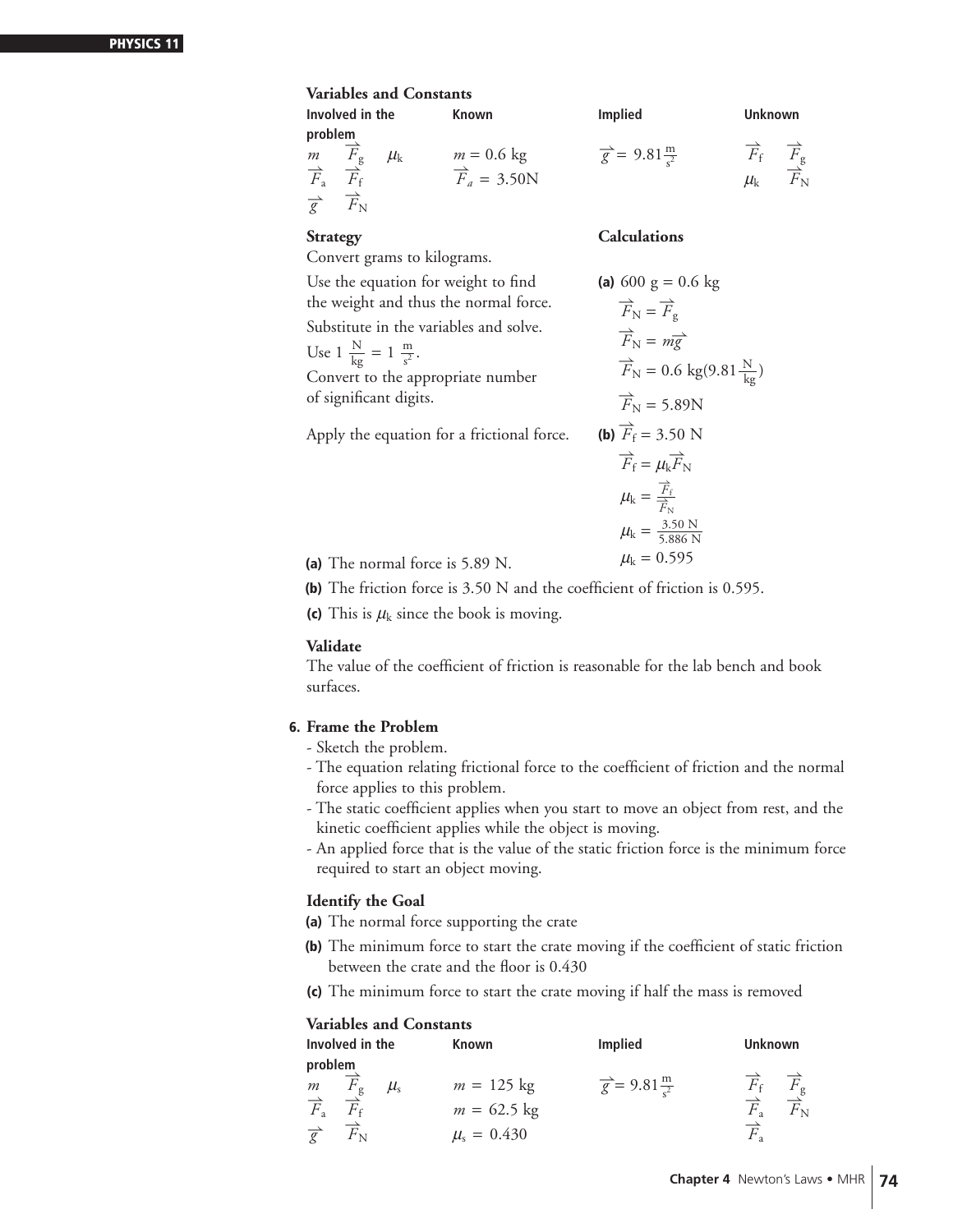#### **Strategy**

Use the equation for weight to find **(** the weight and thus the normal force.

Substitute the variables and solve.

Use  $1 \frac{N}{kg} = 1 \frac{m}{s^2}$ . Convert to the appropriate number of significant digits.

Apply the equation for a frictional force. **(** 

The applied force must just equal the static frictional force to start the crate moving. Find the applied force required to start the crate moving with half the mass removed.

Calculations  
\n(a) 
$$
\overrightarrow{F}_{N} = \overrightarrow{F}_{g}
$$
  
\n $\overrightarrow{F}_{N} = m\overrightarrow{g}$   
\n $\overrightarrow{F}_{N} = 125 \text{ kg}(9.81 \frac{\text{N}}{\text{kg}})$   
\n $\overrightarrow{F}_{N} = 1226.25 \text{ N}$   
\n $\overrightarrow{F}_{N} = 1.23 \times 10^{3} \text{ N}$   
\n(b)  $\overrightarrow{F}_{f} = \mu_{s}\overrightarrow{F}_{N}$   
\n $\overrightarrow{F}_{f} = 0.430(1226.25 \text{ N})$   
\n $\overrightarrow{F}_{f} = 527 \text{ N}$   
\n $\overrightarrow{F}_{a} = \overrightarrow{F}_{f}$   
\n $\overrightarrow{F}_{a} = 527 \text{ N}$   
\n(c)  $\overrightarrow{F}_{N} = \overrightarrow{F}_{g}$   
\n $\overrightarrow{F}_{N} = m\overrightarrow{g}$   
\n $\overrightarrow{F}_{N} = m\overrightarrow{g}$   
\n $\overrightarrow{F}_{N} = 62.5 \text{ kg}(9.81 \frac{\text{N}}{\text{kg}})$   
\n $\overrightarrow{F}_{f} = \mu_{s}\overrightarrow{F}_{N}$   
\n $\overrightarrow{F}_{f} = 0.430(613.13 \text{ N})$   
\n $\overrightarrow{F}_{f} = 264 \text{ N}$   
\n $\overrightarrow{F}_{a} = \overrightarrow{F}_{f}$   
\n $\overrightarrow{F}_{a} = 264 \text{ N}$ 

**(a)** The normal force is 1230 N.

**(b)** The minimum force required is 527 N

**(c)**With half the mass the minimum force required is 264 N.

#### **Validate**

It is reasonable that the crate needs half the force to start it moving if half the mass is removed.

#### **7. Frame the Problem**

- The equation relating frictional force to the coefficient of friction and the normal force applies to this problem.
- The static coefficient of friction applies when you start to move an object from rest.
- The static coefficient of friction for ice on ice is given on Table 4.5
- The acceleration due to gravity at the top of Mount Everest is given in Table 4.4.

#### **Identify the Goal**

The force of static friction between two layers of horizontal ice on the top of Mount Everest

| Involved in the              | Known                                                        | <b>Implied</b> | <b>Unknown</b> |
|------------------------------|--------------------------------------------------------------|----------------|----------------|
| problem<br>$F_{\sigma}$<br>m | $m = 2.00 \times 10^2$ kg $\frac{m}{g} = 9.7647 \frac{m}{g}$ |                | $F_f$ $F_g$    |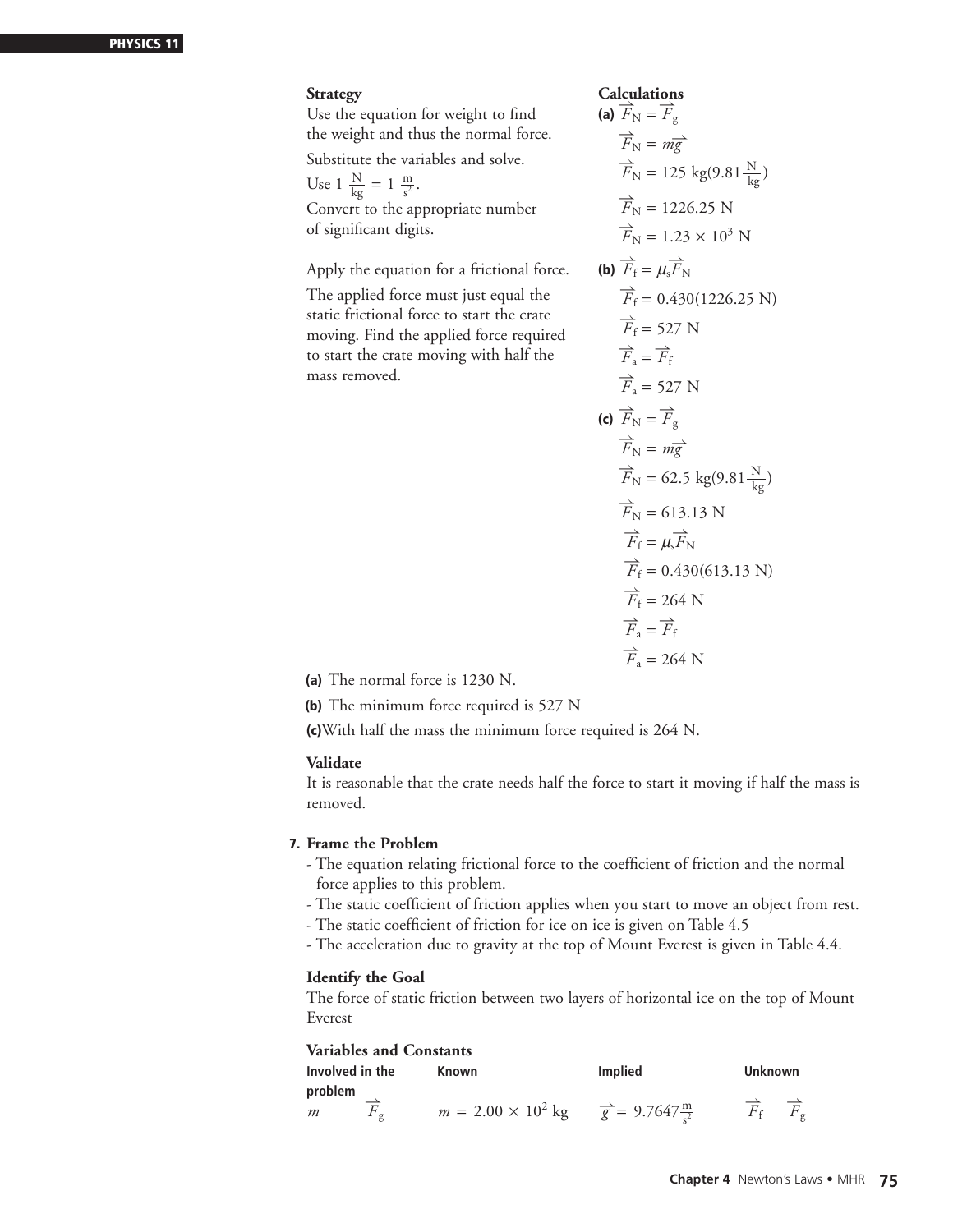| $\overrightarrow{F}_{f}$            | $\mu_{s}$                                         | $\mu_{s} = 0.10$    | $\overrightarrow{F}_{N}$ |
|-------------------------------------|---------------------------------------------------|---------------------|--------------------------|
| $\overrightarrow{g}$                | $\overrightarrow{F}_{N}$                          | <b>Calculations</b> |                          |
| Use the equation for weight to find | $\overrightarrow{F}_{N} = \overrightarrow{F}_{g}$ |                     |                          |

the weight and thus the normal force. Use the acceleration due to gravity on Mount Everest.

Substitute in the variables and solve.

Apply the equation for a frictional force.

Use the static coefficient for ice.

 $\overrightarrow{F}_{\text{N}} = m \overrightarrow{g}_{\text{E}}$  $\overrightarrow{F}_{\rm N} = 2.00 \times 10^2 \text{ kg} (9.7647 \frac{\text{N}}{\text{kg}})$  $\vec{F}_{N}$  = 1952.94 N Use  $1 \frac{N}{kg} = 1 \frac{m}{s^2}$ .  $\overrightarrow{F}_N = 1952.94 \text{ N}$  $\overrightarrow{F}_f = \mu_s \overrightarrow{F}_N$  $\overrightarrow{F}_f = 0.10(1952.94)$  N  $F_f = 195.29$  N  $\overline{F}_{\rm f} = 1.95 \times 10^2$  N

Convert to the appropriate number of significant digits.

Only a 195 N force is needed to start this avalanche moving.

#### **Validate**

It appears that avalanches are easy to start. A force of 195 N seems very small to get a 200 kg layer of ice moving, but it is correct.

#### **8. Frame the Problem**

- Sketch the problem.
- The equation relating frictional force to the coefficient of friction and the normal force applies to this problem.
- The static coefficient of friction applies when you start to move an object from rest.
- In this case the hand pushing against the wall is producing the normal force, and the force of friction is opposing the gravity force keeping the book from falling.



#### **Identify the Goal**

The coefficient of static friction between the book and the wall

| Involved in the          |                           | <b>Known</b> | <b>Implied</b>                   | <b>Unknown</b>              |                         |
|--------------------------|---------------------------|--------------|----------------------------------|-----------------------------|-------------------------|
| problem<br>m             |                           | $m = 2.2$ kg | $\vec{g}$ = 9.81 $\frac{m}{c^2}$ | $\overline{F}_{\mathsf{f}}$ |                         |
| $\overrightarrow{F}_{f}$ | $\sigma$<br>$\mu_{\rm s}$ |              |                                  | $\mu_{\rm s}$               | $\sigma$<br>$F_{\rm N}$ |
| $\overrightarrow{g}$     | $F_{\rm N}$               |              |                                  |                             |                         |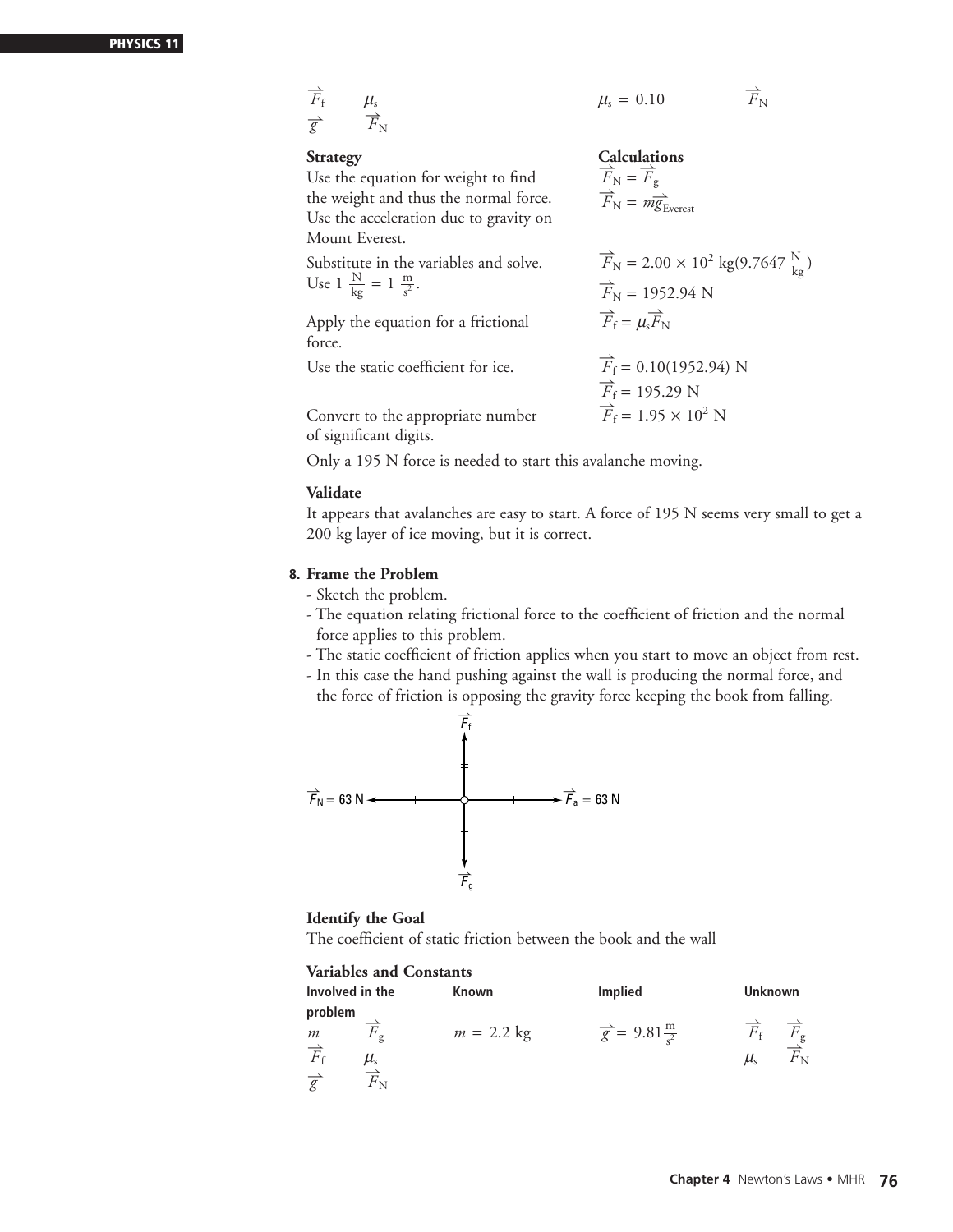#### **Strategy**

Use the equation for weight to find the weight and thus the normal force.

Substitute in the variables and solve.

Use  $1 \frac{N}{kg} = 1 \frac{m}{s^2}$ 

Apply the equation for a frictional force. The force of the hand pushing against the wall is producing the normal force and the friction force is opposing gravity.

Convert to the appropriate number of significant digits.

**Calculations**

\n
$$
\vec{F}_{N} = 63 \text{ N}
$$
\n
$$
\vec{F}_{g} = m\vec{g}
$$
\n
$$
\vec{F}_{g} = 2.2 \text{ kg}(9.81 \frac{\text{N}}{\text{kg}})
$$
\n
$$
\vec{F}_{g} = 21.582 \text{ N}
$$
\n
$$
\vec{F}_{f} = \mu_{s}\vec{F}_{N}
$$
\n
$$
\vec{F}_{f} = \vec{F}_{g}
$$
\n
$$
\mu_{s}\vec{F}_{N} = \vec{F}_{g}
$$
\n
$$
\mu_{s} = \frac{\vec{F}_{g}}{\vec{F}_{N}}
$$
\n
$$
\mu_{s} = \frac{21.582 \text{ N}}{63 \text{ N}} = 0.34
$$

The coefficient of friction between the book and the wall is 0.34.

#### **Validate**

The value of the coefficient between the book and the wall seems reasonable.

## **Practice Problems**

**Student Textbook page 164**

#### **9. Frame the Problem**

- Draw a free body diagram of the problem.
- The downward force of gravity is balanced by the upward normal force. Therefore, there is no net force in the vertical direction. These forces do not affect the acceleration of the object.
- The net force is the only horizontal force on the object.
- The net force determines the acceleration of the object according to Newton's second law of motion.

$$
\overrightarrow{F}_{N}
$$
\n
$$
\overrightarrow{F}_{net} = 2.2 N[E]
$$

**Identify the Goal** The acceleration of the object

| Involved in the       | Known            | <b>Implied</b> | <b>Unknown</b> |
|-----------------------|------------------|----------------|----------------|
| problem               |                  |                |                |
| $F_{\text{net}}$<br>m | $m = 4.0$ kg     |                | $\overline{d}$ |
| $\overrightarrow{a}$  | $F_{\text{net}}$ |                |                |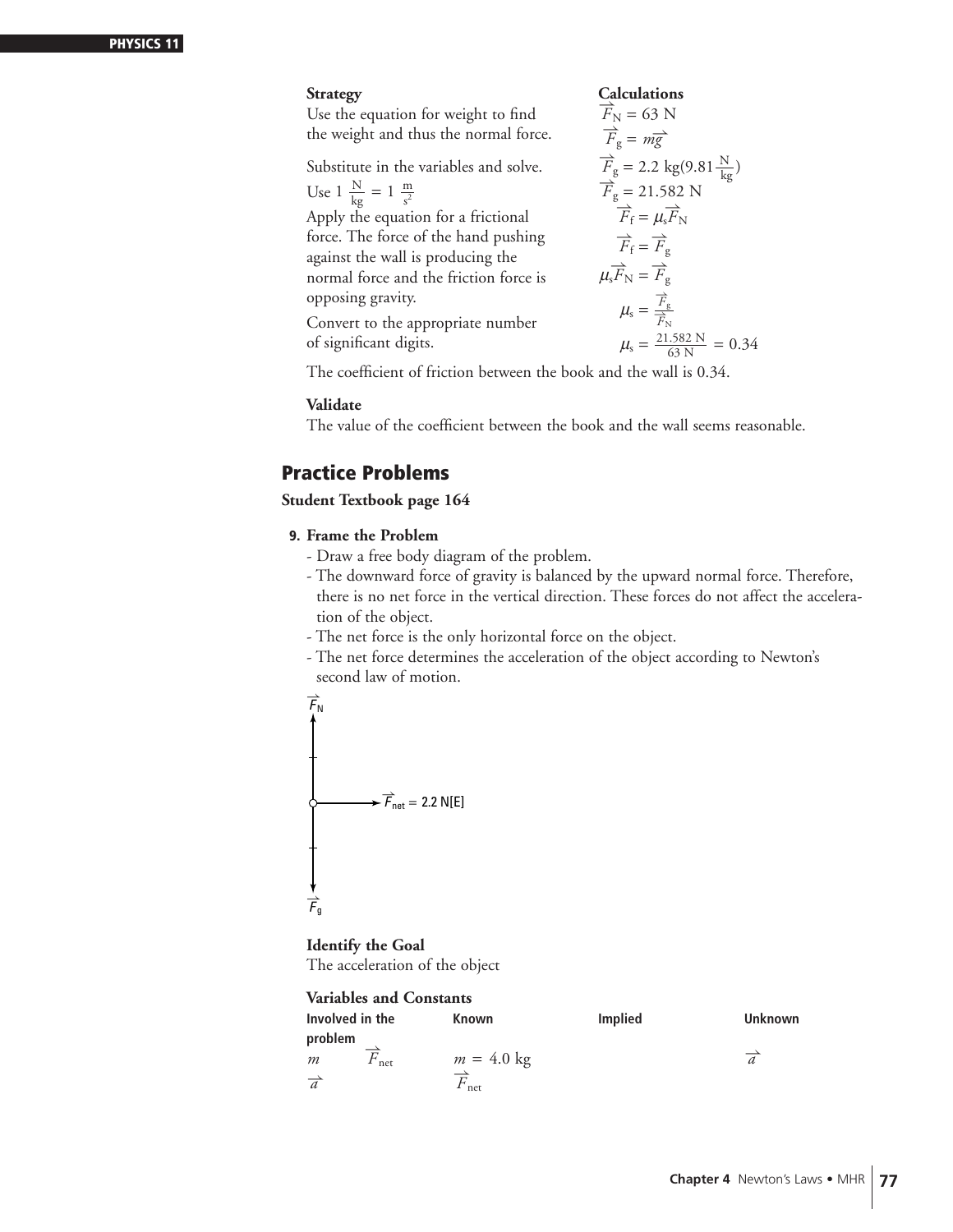**Strategy Calculations**

Since the net force is known, use Newton's second law in terms of acceleration.

$$
\vec{a} = \frac{\vec{F}_{net}}{m}
$$

$$
\vec{a} = \frac{2.2 \text{ N[E]}}{4.0 \text{ kg}}
$$

$$
\vec{a} = 0.5 \frac{\text{m}}{\text{s}^2} \text{N[E]}
$$

Use  $1 \frac{N}{kg} = 1 \frac{m}{s^2}$ .

The acceleration of the object is  $0.55 \text{ m/s}^2$ [E].

#### **Validate**

The object accelerated in the direction of the net force. The unit for acceleration is  $m/s<sup>2</sup>$  which is correct.

#### **10. Frame the Problem**

- Draw a free body diagram of the problem.
- The downward force of gravity is balanced by the upward normal force. Therefore, there is no net force in the vertical direction. These forces do not affect the acceleration of the object.
- The friction force is in the opposite direction of the applied force.
- The net force is the sum of the friction force and the applied force on the object.
- The net force determines the acceleration of the object according to Newton's second law of motion.

#### **Identify the Goal**

The acceleration of the object

#### **Variables and Constants**

| Involved in the                                | <b>Known</b>                              | <b>Implied</b> | Unknown                           |
|------------------------------------------------|-------------------------------------------|----------------|-----------------------------------|
| problem                                        |                                           |                |                                   |
| $F_{\text{net}}$<br>m                          | $m = 6.0$ kg                              |                | $\overrightarrow{a}$              |
| $\overrightarrow{F}_a$<br>$\overrightarrow{a}$ | $\overrightarrow{F}_a = 4.4 \text{ N[E]}$ |                | $\overrightarrow{F}_{\text{net}}$ |
| $\overrightarrow{F}_{f}$                       | $\overrightarrow{F}_f = 1.2 \text{ N[E]}$ |                |                                   |
|                                                |                                           |                |                                   |

Since the motion is all along one line, east and west, denote direction with signs only.

**Strategy Calculations**  $\overrightarrow{F}_{\text{net}} = \overrightarrow{F}_{a}$  $\overrightarrow{F}_a + \overrightarrow{F}_f$  $\overrightarrow{F}_{\text{net}}$  = +4.4 N – 1.2 N

Let east be positive and west be negative.

Find the net force on the object by finding the vector sum of the applied force and the friction force acting on the object.

Apply Newton's second law in terms of acceleration and solve.

Use 
$$
1 \frac{N}{kg} = 1 \frac{m}{s^2}
$$
.

$$
F_{\text{net}} = F_{\text{a}} +
$$

 $\overrightarrow{a} = \frac{\overrightarrow{F}_{\text{net}}}{m}$ m  $\vec{a} = \frac{+3.2 \text{ N}}{6.0 \text{ kg}}$ 

 $\vec{a} = +0.53 \frac{m}{s^2}$ 

 $\overrightarrow{F}_{\text{net}}$  = +3.2 N

 $\vec{a} = 0.53 \frac{m}{s^2} [E]$ The acceleration of the object is  $0.53 \text{m/s}^2 \text{[E]}$ .

#### **Validate**

The object accelerated in the direction of the net force. The unit for acceleration is  $m/s<sup>2</sup>$  which is correct.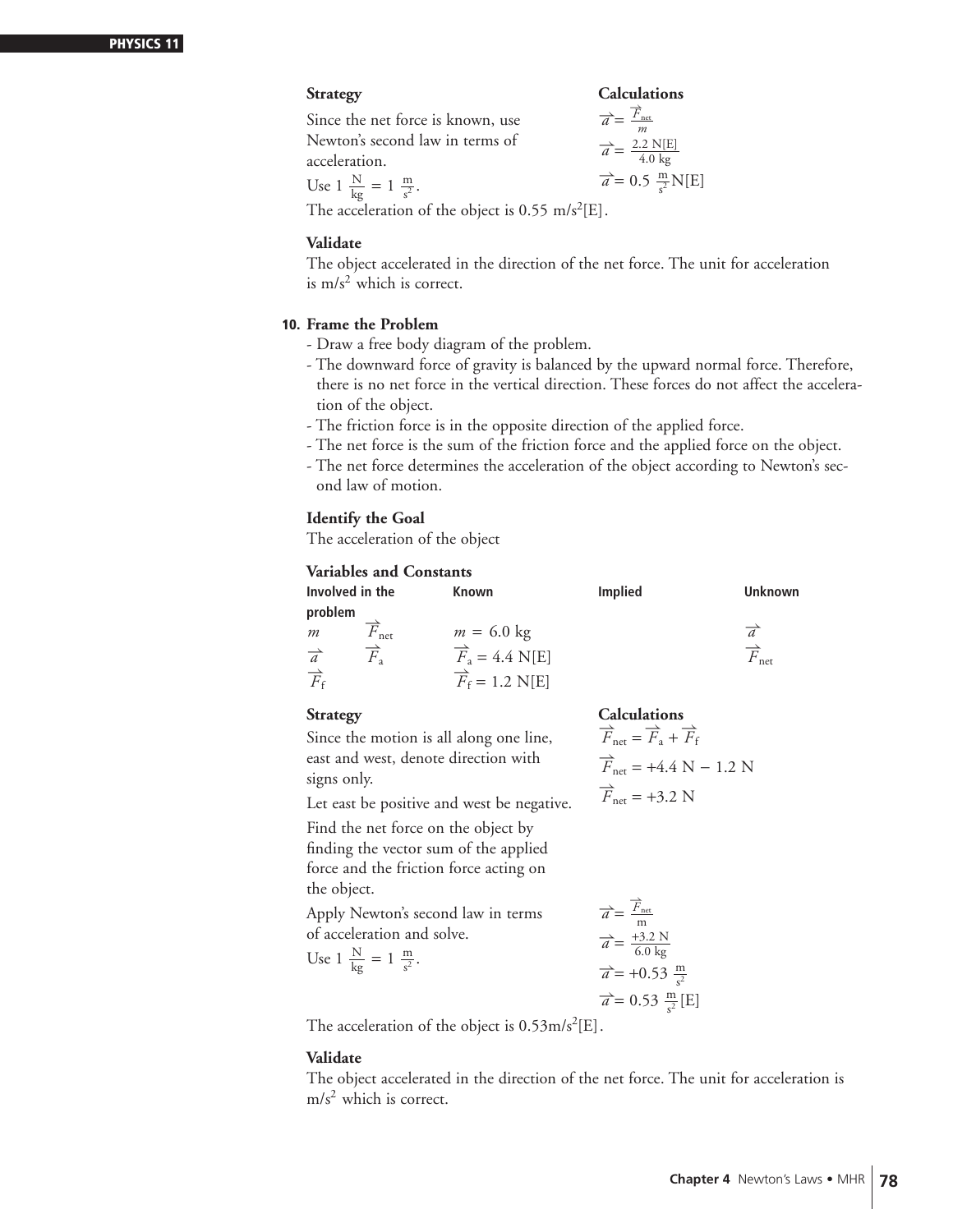#### **11. Frame the Problem**

- Draw a free body diagram of the problem.
- The downward force of gravity is balanced by the upward normal force. Therefore, there is no net force in the vertical direction. These forces do not affect the acceleration of the object.
- The friction force is in the opposite direction of the applied force.
- The net force is the sum of the friction force and the applied force on the object.
- The net force determines the acceleration of the object according to Newton's second law of motion.
- The equations of motion for uniform acceleration apply to the motion of the stone.



#### **Identify the Goal**

How far the object travelled

#### **Variables and Constants**

| Involved in the             | <b>Known</b>                      | <b>Implied</b>                           | <b>Unknown</b>                    |
|-----------------------------|-----------------------------------|------------------------------------------|-----------------------------------|
| problem                     |                                   |                                          |                                   |
| $\overline{F}_{\text{net}}$ | $m = 15$ kg                       | $\overrightarrow{v_i} = 0.0 \frac{m}{a}$ |                                   |
| $\overrightarrow{F}_a$      |                                   |                                          | $\overrightarrow{F}_{\text{net}}$ |
| $\Delta t$                  | $\overrightarrow{F}_f$ = 2.5 N[S] |                                          |                                   |
|                             | $\Delta t = 4.0$ s                |                                          |                                   |
|                             |                                   | $\overrightarrow{F}_a$ = 5.5 N[N]        |                                   |

#### **Strategy Calculations**

Since the motion is all along one line, north and south, denote direction with signs only.

Let north be positive and south be negative.

Find the net force on the object by finding the vector sum of the applied force and the friction force acting on the object.

Apply Newton's second law in terms of acceleration and solve.

$$
1\ \frac{N}{kg} = 1\ \frac{m}{s^2}.
$$

Recall the equations of motion from

Chapter 2. Use the equation that relates initial velocity, time, acceleration and displacement.

$$
\overrightarrow{F}_{\text{net}} = \overrightarrow{F}_a + \overrightarrow{F}_f
$$
\n
$$
\overrightarrow{F}_{\text{net}} = +5.5 \text{ N} - 2.5 \text{ N}
$$
\n
$$
\overrightarrow{F}_{\text{net}} = +3 \text{ N}
$$
\n
$$
\overrightarrow{a} = \frac{\overrightarrow{F}_{\text{net}}}{m}
$$
\n
$$
\overrightarrow{a} = \frac{+3 \text{ N}}{15 \text{ kg}}
$$
\n
$$
\overrightarrow{a} = +0.2 \frac{\text{m}}{s^2}
$$
\n
$$
\overrightarrow{a} = 0.2 \frac{\text{m}}{s^2} [\text{N}]
$$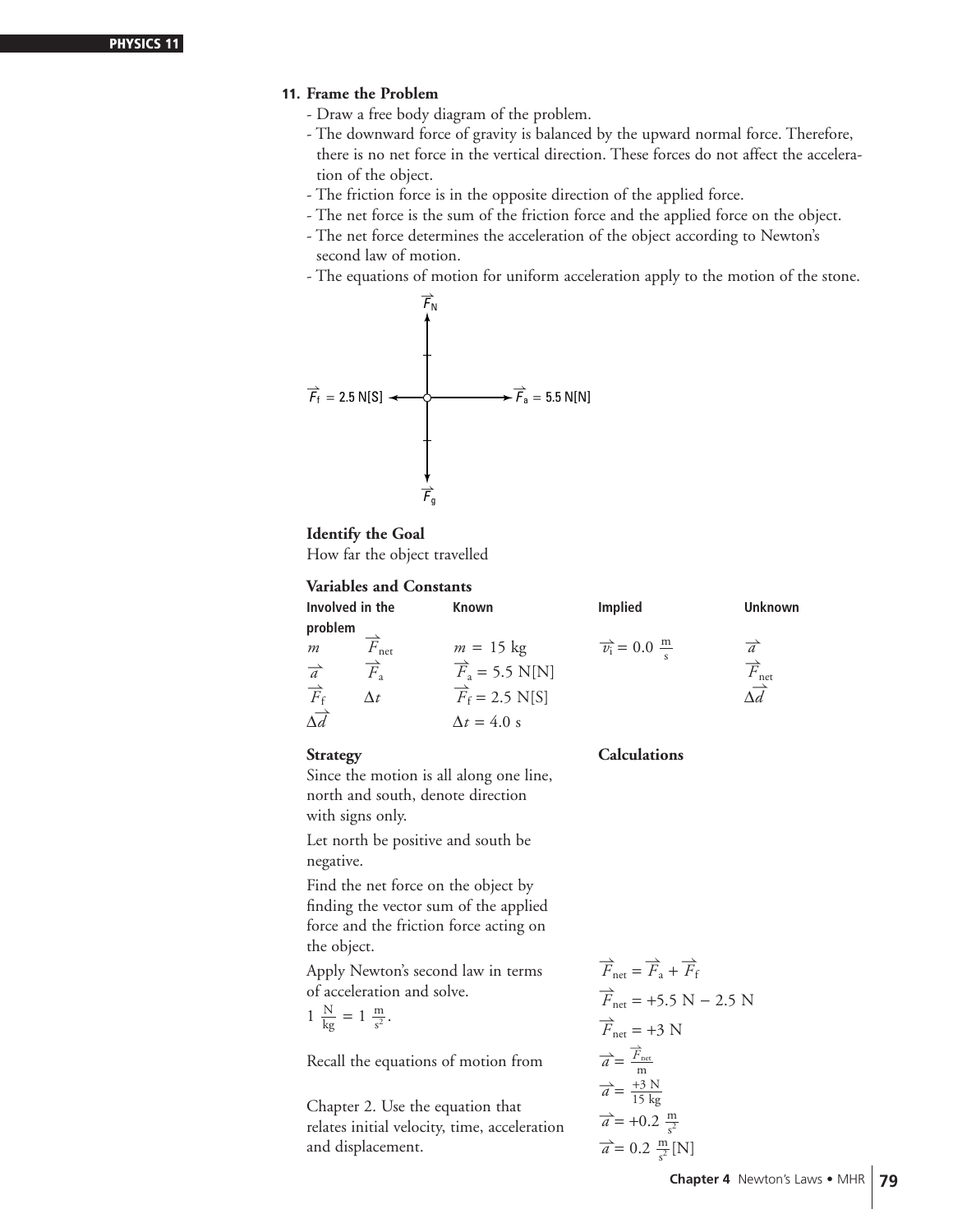Substitute in the known values and  $\Delta d = v_1 \Delta t + \frac{1}{2} a \Delta t^2$  $\Delta d = 0.0 \frac{\text{m}}{\text{s}} + \frac{1}{2} (0.2 \frac{\text{m}}{\text{s}^2}) (4.0 \text{ s})^2$  $\Delta d = (0.1)(16.0 \text{ m})$  $\Delta d = 1.6$  m  $\Delta d = 1.6$  m[N] solve for ∆*d*. The object travelled 1.6 m[N] after 4.0 s.

#### **Validate**

The object accelerated in the direction of the net force, which was north, and travelled in that direction. The unit for displacement is m, which is correct.

#### **12. Frame the Problem**

- Draw a free body diagram of the problem.
- The downward force of gravity is balanced by the upward normal force. Therefore, there is no net force in the vertical direction. These forces do not affect the acceleration of the cyclist.
- The friction force is in the opposite direction of the cyclist's applied force.
- The net force is the sum of the friction force and the applied force on the cyclist.
- The net force determines the acceleration of the cyclist according to Newton's second law of motion.
- The equations of motion for uniform acceleration apply to the motion of the cyclist.



#### **Identify the Goal**

- **(a)** The acceleration of the cyclist
- **(b)** How far the student travelled

#### **Variables and Constants**

| Involved in the                                                                                 |                                                          | <b>Known</b>                                                                             | <b>Implied</b>                                               | <b>Unknown</b>                                         |
|-------------------------------------------------------------------------------------------------|----------------------------------------------------------|------------------------------------------------------------------------------------------|--------------------------------------------------------------|--------------------------------------------------------|
| problem<br>$m_{\Gamma}$<br>$\overrightarrow{a}$<br>$\overrightarrow{F}_{f}$<br>$\Delta \vec{d}$ | $F_{\text{net}}$<br>$\overrightarrow{F}_a$<br>$\Delta t$ | $\vec{F}_a = 325 \text{ N[E]}$<br>$\overrightarrow{F}_f$ = 50 N[W]<br>$\Delta t = 8.0$ s | $\vec{v_i}$ = 3.0 $\frac{m}{s}$ [E]<br>$m_T = 49 \text{ kg}$ | $\overrightarrow{a}$<br>$\overrightarrow{F}_{\rm net}$ |
| <b>Strategy</b>                                                                                 |                                                          |                                                                                          | <b>Calculations</b>                                          |                                                        |

#### Find the total mass of the cyclist and the bicycle.

Since the motion is all along one line, **(a)**  $m_T = 45 \text{ kg} + 4.0 \text{ kg}$ east and west, denote direction with  $m_T = 49.0 \text{ kg}$ signs only. Let east be positive and west be negative.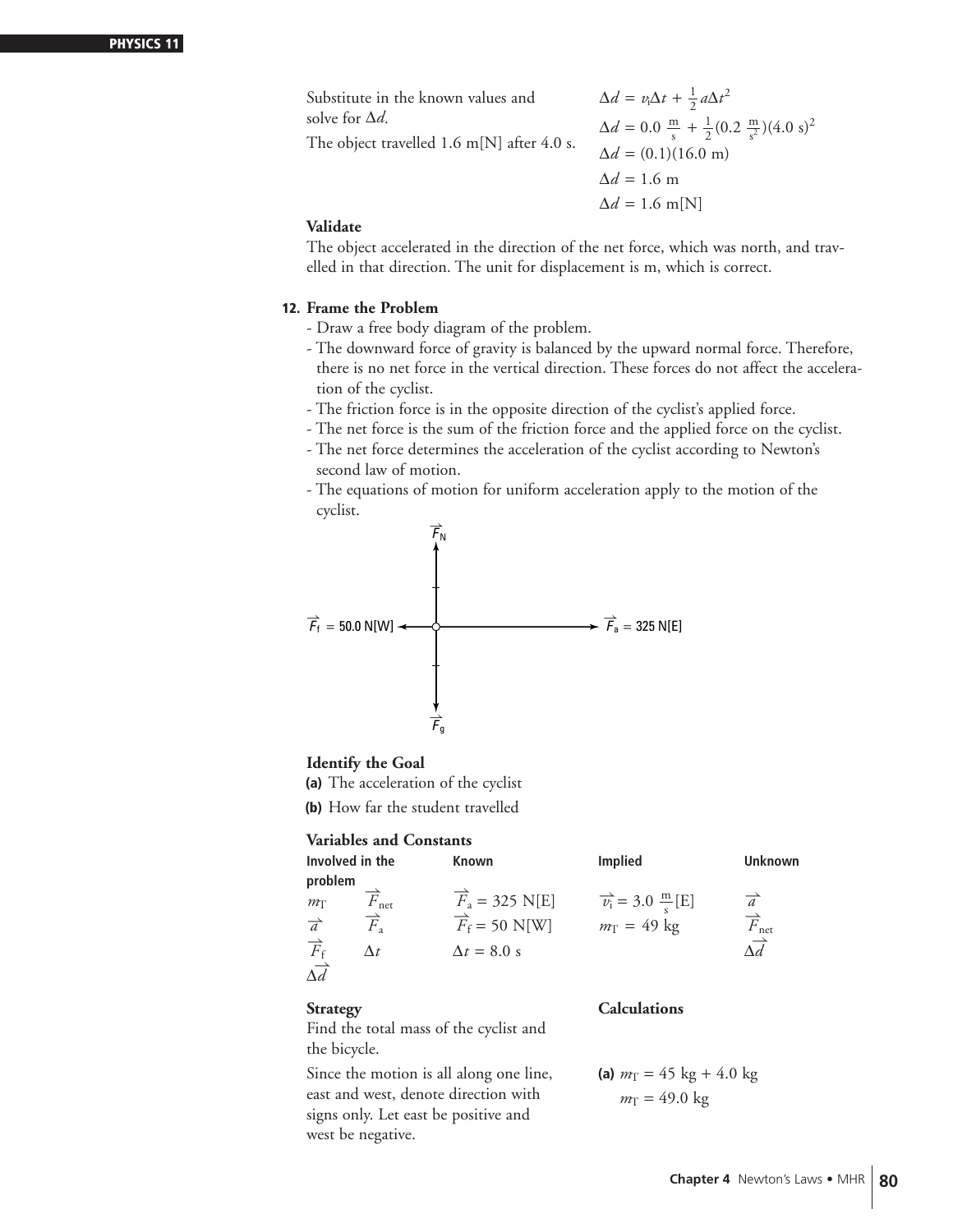Find the net force on the cyclist by finding the vector sum of the applied force and the friction force acting on the cyclist.

Apply Newton's second law in terms of acceleration and solve.

$$
1 \frac{N}{kg} = 1 \frac{m}{s^2}
$$
.

Recall the equations of motion from Chapter 2. Use the equation that relates initial velocity, time, acceleration and displacement.

Substitute in the known values and **(d** solve for ∆*d*.

$$
\overrightarrow{F}_{net} = \overrightarrow{F}_a + \overrightarrow{F}_f
$$
\n
$$
\overrightarrow{F}_{net} = +325 \text{ N} - 50.0 \text{ N}
$$
\n
$$
\overrightarrow{F}_{net} = +275 \text{ N}
$$
\n
$$
\overrightarrow{a} = \frac{\overrightarrow{F}_{net}}{m}
$$
\n
$$
\overrightarrow{a} = \frac{+275 \text{ N}}{49.0 \text{ kg}}
$$
\n
$$
\overrightarrow{a} = +5.6 \frac{\text{m}}{\text{s}^2}
$$
\n
$$
\overrightarrow{a} = +5.6 \frac{\text{m}}{\text{s}^2} [\text{N}]
$$

**b)** 
$$
\Delta d = v_1 \Delta t + \frac{1}{2} a \Delta t^2
$$
  
\n $\Delta d = 3.0 \frac{m}{s} (8.0 \text{ s})$   
\n $+ \frac{1}{2} (+5.6 \frac{m}{s^2}) (8.0 \text{ s})^2$   
\n $\Delta d = +24 \text{ m} + (2.8) (64.0 \text{ m})$   
\n $\Delta d = +24 \text{ m} + 179.2 \text{ m}$   
\n $\Delta d = +203.2 \text{ m}$   
\n $\Delta d = 203 \text{ m} [\text{E}]$ 

(a) The acceleration of the cyclist is  $5.6 \text{ m/s}^2$ [E].

**(b)** The cyclist travelled 203 m[E] after 8.0 s.

#### **Validate**

The object accelerated in the direction of the net force, which was north, and travelled in that direction. The units for acceleration and displacement should be  $m/s<sup>2</sup>$ and m, respectively, and they are, which is correct.

#### **13. Frame the Problem**

- Draw a free body diagram of the problem.
- The downward force of gravity is balanced by the upward normal force. Therefore, there is no net force in the vertical direction. These forces do not affect the acceleration of the wheeled cart.
- Since frictional forces are ignored the net force on the wheeled cart is from the stretched elastic band only.
- The mass of the cart is related to the net force on the cart and to the acceleration of the cart.

$$
\overrightarrow{F}_{N}
$$
\n
$$
\overrightarrow{F}_{net} = 2.5 N[E]
$$

**Identify the Goal** The mass of the cart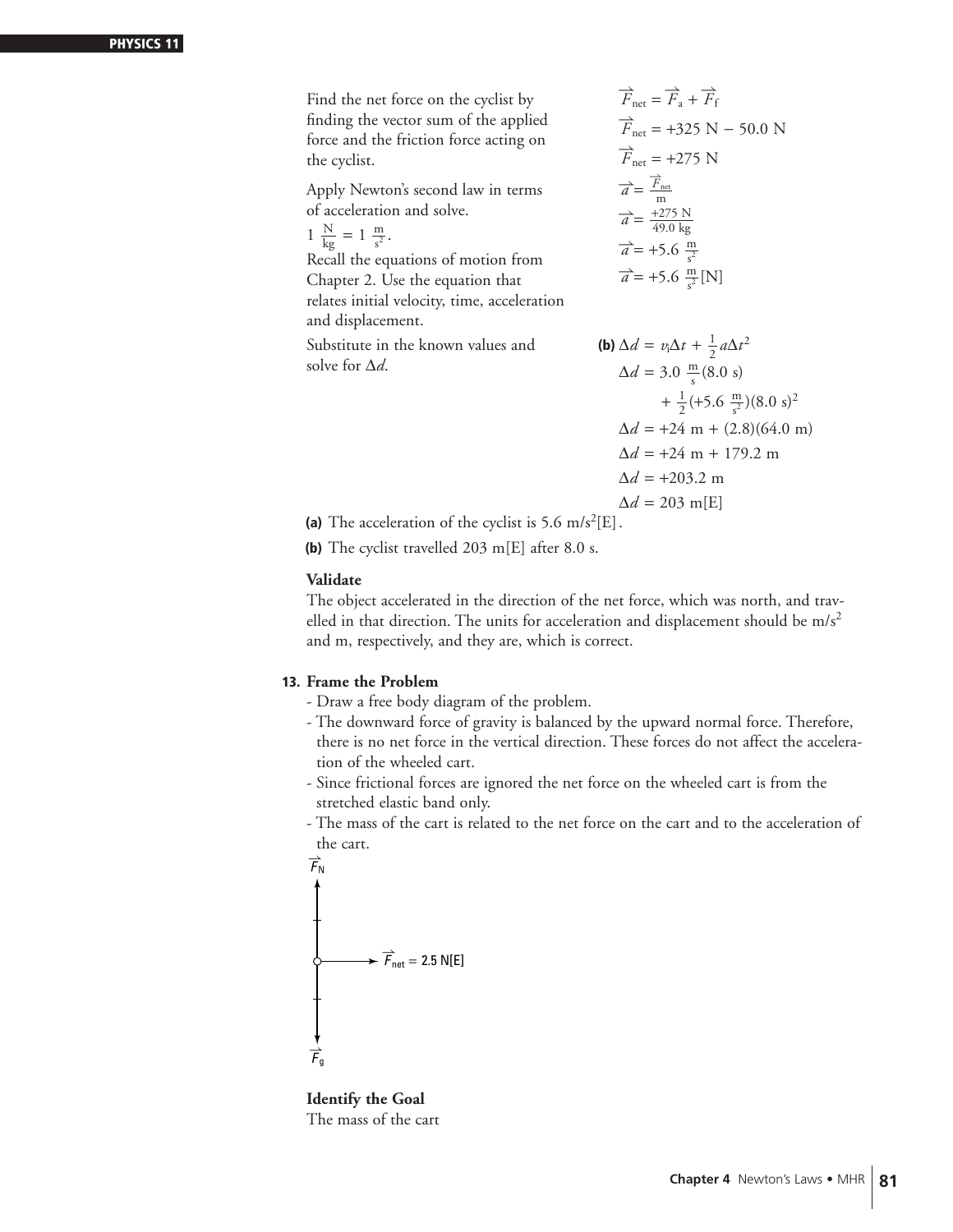| <b>Variables and Constants</b>              |                                           |                                                           |                                                                          |  |
|---------------------------------------------|-------------------------------------------|-----------------------------------------------------------|--------------------------------------------------------------------------|--|
| Involved in the                             | <b>Known</b>                              | <b>Implied</b>                                            | Unknown                                                                  |  |
| problem                                     |                                           |                                                           |                                                                          |  |
| $\overrightarrow{F}_{\text{net}}$<br>m      | $\overrightarrow{F}_a = 2.5 \text{ N[E]}$ | $\overrightarrow{F}_{\text{net}}$                         | m                                                                        |  |
| $\overrightarrow{a}$ $\overrightarrow{F}_a$ | $\vec{a}$ = 1.5 $\frac{m}{c^2}$ [E]       |                                                           |                                                                          |  |
| <b>Strategy</b>                             |                                           |                                                           |                                                                          |  |
| Find the net force on the wheeled cart.     |                                           |                                                           | <b>Calculations</b><br>$\overrightarrow{F}_{net} = \overrightarrow{F}_a$ |  |
|                                             |                                           |                                                           | $\overrightarrow{F}_{\text{net}}$ = 2.5 N[E]                             |  |
| Apply Newton's second law in terms          |                                           | $m = \frac{\overrightarrow{F}_{\text{net}}}{\rightarrow}$ |                                                                          |  |

Apply Newton's second law in terms of mass and solve.

Since  $1 \frac{N}{kg} = 1 \frac{m}{s^2}$  it follows that  $1 \text{ N} = 1 \text{ kg} \cdot \frac{\text{m}}{\text{s}^2}$  $\frac{m}{s^2}$  and the unit for mass is kg.

The mass of the cart is 1.7 kg.

#### **Validate**

The unit for mass of the wheeled cart is kg, which is correct.

#### **14. Frame the Problem**

- Draw a free body diagram of the problem.
- The downward force of gravity is balanced by the upward normal force. Therefore, there is no net force in the vertical direction. These forces do not affect the acceleration of the car.

 $m = \frac{2.5 \text{ N[E]}}{\frac{1.5 \text{ m}}{\text{s}^2[\text{E}]}}$  $m = 1.67$  kg  $m = 1.7$  kg

- The friction force is the only force acting on the car that will slow it down, so this is the net force.
- The mass of the car is related to the net force on the car and to the acceleration of the car.
- Use the equations of motion from Chapter 2 to solve for the acceleration.



# **Identify the Goal**

The coefficient of friction between the road and the car tires.

|         | Involved in the                 | Known                                                      | <b>Implied</b> | <b>Unknown</b>                                                    |
|---------|---------------------------------|------------------------------------------------------------|----------------|-------------------------------------------------------------------|
| problem |                                 |                                                            |                |                                                                   |
|         | $m$ $F_{\text{net}}$ $\Delta d$ | $m = 1.2 \times 10^3$ kg $\frac{m}{g} = 9.8 \frac{m}{r^2}$ |                | $\overrightarrow{F}_{\text{net}}$ $\overrightarrow{F}_{\text{f}}$ |
|         |                                 | $\vec{a}$ $\vec{F}_f$ $\vec{F}_g$ $\vec{v}_i = 45$ km/h    |                | $\overrightarrow{a}$ $\overrightarrow{F}_{N}$                     |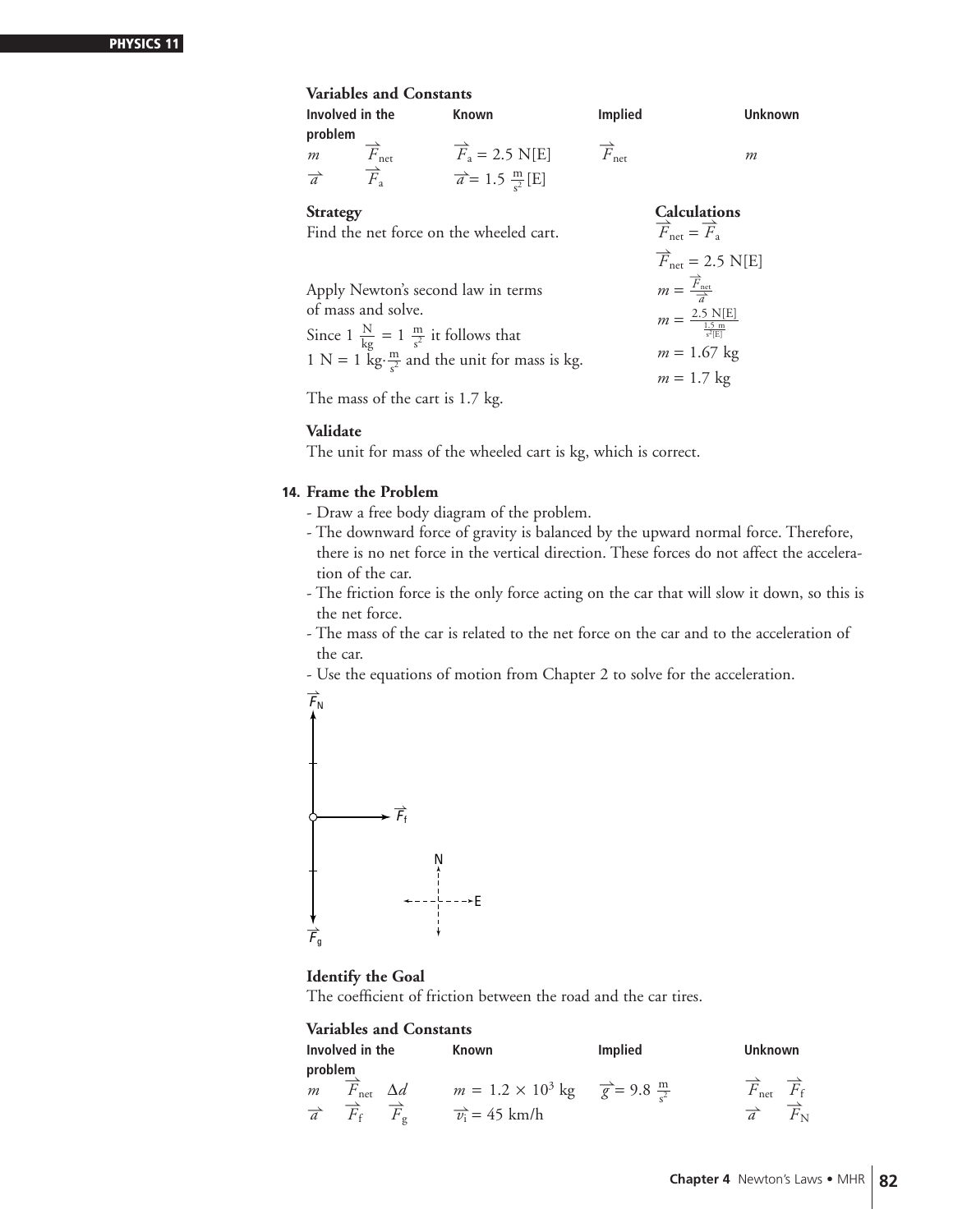| $\overrightarrow{g}$ $\overrightarrow{F}_{N}$ | $\Delta d = 35$ m          | $\overrightarrow{F}_{\mathrm{g}}$ |
|-----------------------------------------------|----------------------------|-----------------------------------|
| $\overrightarrow{v_i}$ $\overrightarrow{v_f}$ | $\vec{v}_{\rm f} = 0$ km/h |                                   |

### **Strategy** Calculati

Convert km/h to m/s.

To find the friction force acting on the car the acceleration must be known so that a relationship between the net force and the friction force can be obtained.

Use the equation of motion that relates initial and final velocity acceleration and displacement.

Find the net force on the car, knowing its mass and acceleration using Newton's second law.

Use the equation for weight to find the weight and thus the normal force.<br>  $F_{\text{net}} = 2678 \text{ N}$ Since  $1 \frac{N}{kg} = 1 \frac{m}{s^2}$  it follows that 1 N = 1 kg $\frac{m}{s^2}$  and the unit for mass is kg. Apply the equation for a frictional force.

$$
\overrightarrow{F}_{g}
$$

**Caiculations**  
 
$$
45 \frac{\text{km}}{\text{h}} \times \frac{1 \text{ h}}{3600 \text{ s}} \times \frac{1000 \text{ m}}{1 \text{ km}} = 12.5 \frac{\text{m}}{\text{s}}
$$

$$
a = \frac{v_{\rm f}^2 - v_{\rm i}^2}{2d}
$$
  
\n
$$
a = \frac{(0 \frac{\rm m}{\rm s})^2 - (12.5 \frac{\rm m}{\rm s})^2}{2d}
$$
  
\n
$$
a = \frac{-156.25 \frac{(\frac{\rm m}{\rm s})^2}{2(35 \text{ m})}}
$$
  
\n
$$
a = \frac{-156.25 \frac{(\frac{\rm m}{\rm s})^2}{70 \text{ m}}}{70 \text{ m}}
$$
  
\n
$$
a = -2.23 \frac{\rm m}{\rm s^2}
$$
  
\n
$$
\overrightarrow{F}_{\rm net} = m\overrightarrow{a} = (1.2 \times 10^3 \text{ kg})(2.23 \frac{\rm m}{\rm s^2})
$$
  
\n
$$
\overrightarrow{F}_{\rm net} = 2678 \text{ N}
$$

$$
\vec{F}_{\rm f} = \mu_{\rm k} F_{\rm N}
$$
\n
$$
\vec{F}_{\rm N} = m\vec{g} = (1.2 \times 10^3 \text{ kg})(2.23 \frac{\text{N}}{\text{kg}})
$$
\n
$$
= 11772 \text{ N}
$$
\n
$$
\vec{F}_{\rm net} = \vec{F}_{\rm f}
$$
\n
$$
\vec{F}_{\rm net} = \mu_{\rm k} F_{\rm N}
$$
\n2678.6 N =  $\mu_{\rm k} 11772 \text{ N}$ \n
$$
\mu_{\rm k} = \frac{2678.6 \text{ N}}{11772 \text{ N}} = 0.23
$$

The coefficient of friction between the slippery road and the car tires is 0.23.

#### **Validate**

The coefficient of kinetic friction is low and it should be since the surface is a slippery road.

### **Practice Problems**

**Student Textbook page 172**

#### **15. Frame the Problem**

- Draw a free body diagram representing the forces acting on the swimmer. The net force is the sum of the forces acting on the swimmer.
- Use both a scale diagram and a mathematical solution to determine the net force acting on the swimmer.

#### **Identify the Goal**

Find the resultant force acting on the swimmer using a scale diagram and a mathematical solution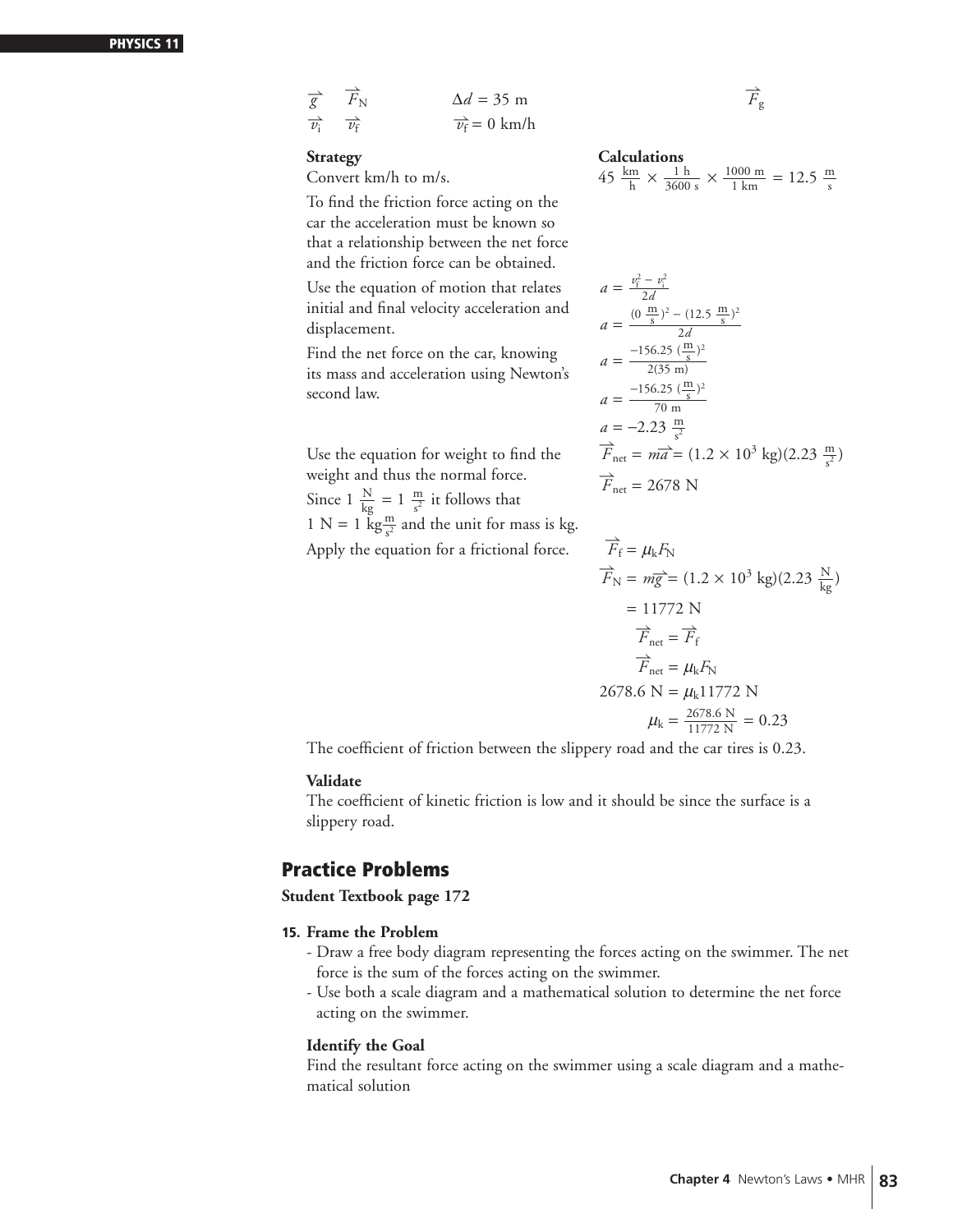#### **Variables and Constants**

| Involved in the                                    | Known                           | <b>Implied</b> | <b>Unknown</b>              |
|----------------------------------------------------|---------------------------------|----------------|-----------------------------|
| problem                                            |                                 |                |                             |
| $F_{1}$                                            | $\vec{F}_1 = 35.0 \text{ N[N]}$ |                | $F_{\text{resultant}}$      |
| $\theta_{\text{resultant}}$ $F_{\text{resultant}}$ | $\overline{F}_2 = 20$ N[E]      |                | $\theta_{\text{resultant}}$ |

#### **Strategies**

#### **Scale Vector Diagram Method**

Draw a scale vector diagram, adding the vectors "tip to tail."

Measure the length of the resultant vector.

Use a scale factor to determine the magnitude of the force.

Use a protractor to measure the angle.

$$
\begin{aligned}\n\overrightarrow{F}_{\text{net}} &= 4.1 \text{ cm} \\
\overrightarrow{F}_{\text{net}} &= (4.1 \text{ cm})(\frac{10 \text{ N}}{\text{cm}}) \\
\overrightarrow{F}_{\text{net}} &= 41 \text{ N} \\
\theta &= [\text{N30}^{\circ} \text{E}]\n\end{aligned}
$$

Using the scale diagram method the net force is 41 N[N30˚E].



#### **Components Method**

Draw each vector with its tail at the origin at an *x*-*y*-coordinate system where +*y* coincides with north and +*x* coincides with east. Find the angle with the nearest *x*-axis.

North coincides with the *y*-axis so the angle is 90˚. East coincides with the *x*-axis so the angle is 0˚.

Find the *x*-component of each force vector.

$$
\overrightarrow{F}_{1x} = |\overrightarrow{F}_1| \cos 90^\circ = (35 \text{ N})(0.0) = 0.0 \text{ N}
$$
  

$$
\overrightarrow{F}_{2x} = |\overrightarrow{F}_2| \cos 0^\circ = (20 \text{ N})(1.0) = 20.0 \text{ N}
$$

Find the *y*-component of each force vector.<br>  $\vec{E} = |\vec{E}| \sin 90^\circ = (25 \text{ N})(1.0) = 25.0 \text{ N}$ 

$$
\begin{aligned} \n\overrightarrow{F}_{1y} &= |\overrightarrow{F}_1| \sin 90^\circ = (35 \text{ N})(1.0) = 35.0 \text{ N} \\ \n\overrightarrow{F}_{2y} &= |\overrightarrow{F}_2| \sin 0^\circ = (20 \text{ N})(1.0) = 0.0 \text{ N} \n\end{aligned}
$$

Make a table in which to list the *x*-and *y*-components. Add them to find the components of the resultant vector.

| Vector                            | $X$ -component  | y-component       |
|-----------------------------------|-----------------|-------------------|
| $\overrightarrow{F}_1$            | $0.0\text{ N}$  | 35.0 <sub>N</sub> |
| $\overrightarrow{F_2}$            | $20.0\text{ N}$ | 0.0 N             |
| $\overrightarrow{F}_{\text{net}}$ | $20.0\text{ N}$ | 35.0 <sub>N</sub> |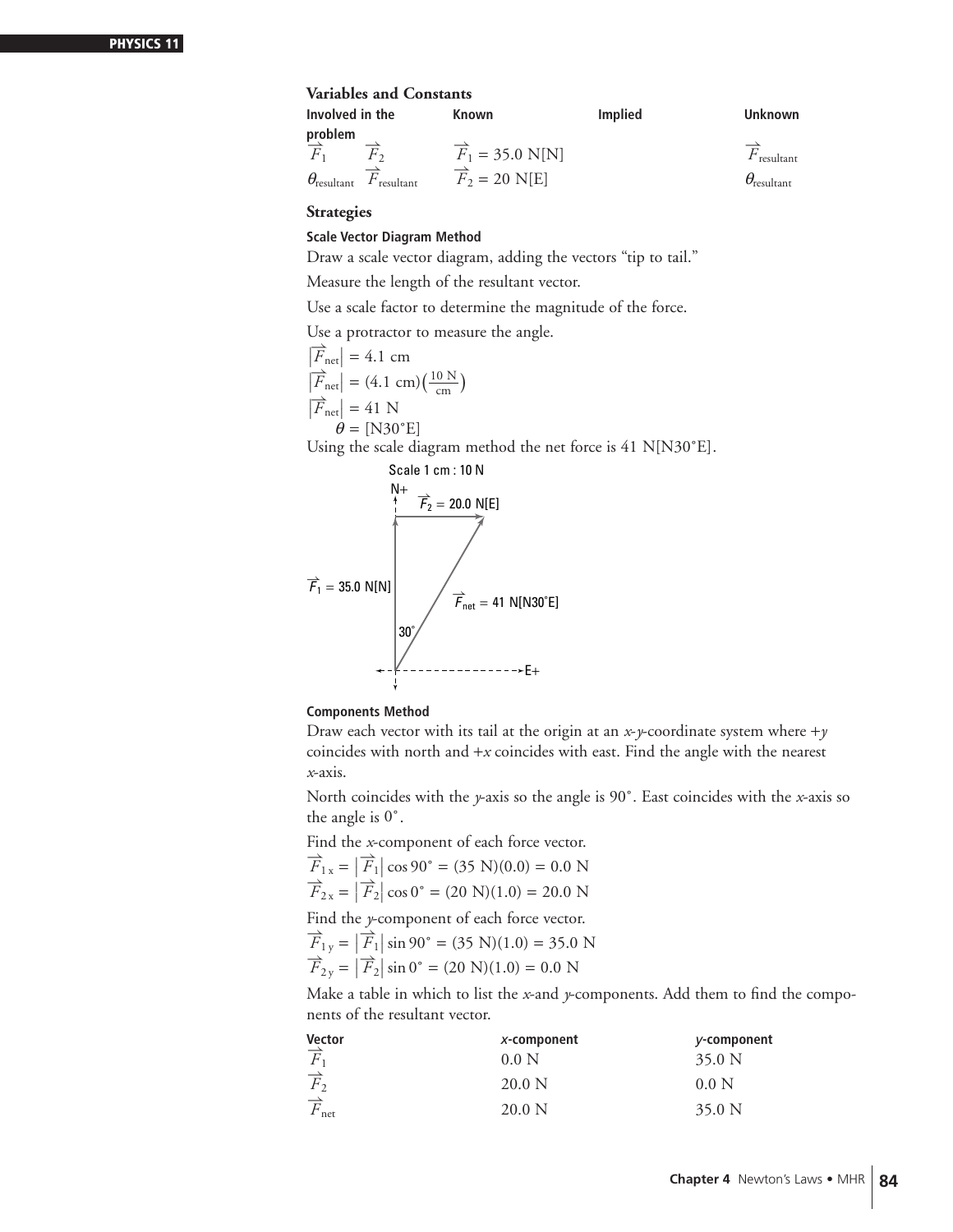Use the Pythagorean Theorem to find the magnitude of the net force. Use trigonometry to find the angle *θ*. The angle will be in the first quadrant.

$$
|\vec{F}_{net}|^2 = (F_{x net})^2 + (F_{y net})^2
$$
  
\n
$$
|\vec{F}_{net}|^2 = (20 \text{ N})^2 + (35.0 \text{ N})^2
$$
  
\n
$$
|\vec{F}_{net}|^2 = 400 \text{ N}^2 + 1225 \text{ N}^2
$$
  
\n
$$
|\vec{F}_{net}|^2 = 1625 \text{ N}^2
$$
  
\n
$$
|\vec{F}_{net}| = 40.31 \text{ N}
$$
  
\n
$$
|\vec{F}_{net}| = 40 \text{ N}
$$
  
\n
$$
\tan \theta = \frac{35.0 \text{ N}}{20 \text{ N}}
$$
  
\n
$$
\tan \theta = 1.75
$$
  
\n
$$
\theta = \tan^{-1} 1.75
$$
  
\n
$$
\theta = 60^{\circ}
$$
  
\nThe net force acting on the swimmer is 40/N60°N

The net force acting on the swimmer is 40[N60˚N] or 40[N30˚E].

#### **Validate**

The magnitude and direction of the resultant force vectors are correct. Using the scale diagram and the component method gives nearly the same result. The magnitude of the net force is 41 N for the scale diagram and 40 N for the component method. The directions are both [N30˚E].

#### **16. Frame the Problem**

- Connect the forces acting on each object on a scale vector diagram. The resultant represents the sum of the forces acting on each object.

#### **Identify the Goal**

Find the resultant force acting on each object pictured

#### **Variables and Constants**

| Involved in the              |           | Known | <b>Implied</b> |              | Unknown                   |
|------------------------------|-----------|-------|----------------|--------------|---------------------------|
| problem                      |           |       |                |              |                           |
| F<br>$F_{2}$                 |           |       | F              | $F_{\alpha}$ | F<br>' resultant          |
| $\overrightarrow{F}_3$<br>F4 | resultant |       | $F_{\rm \,2}$  | Н            | $\theta_{\rm{resultant}}$ |

#### **Strategy and Calculations**

Draw a scale vector diagram, adding the vectors "tip to tail".

Measure the length of the resultant vector.

Use a scale factor to determine the magnitude of the force.

Use a protractor to measure the angle.

(a) 
$$
|\overrightarrow{F}_{net}| = 0.86 \text{cm}
$$
  
\n $|\overrightarrow{F}_{net}| = (0.86 \text{ cm})(\frac{50 \text{ N}}{\text{cm}})$   
\n $|\overrightarrow{F}_{net}| = 43 \text{ N}$   
\n $\theta = [E]$ 

The resultant force is 43 N[E].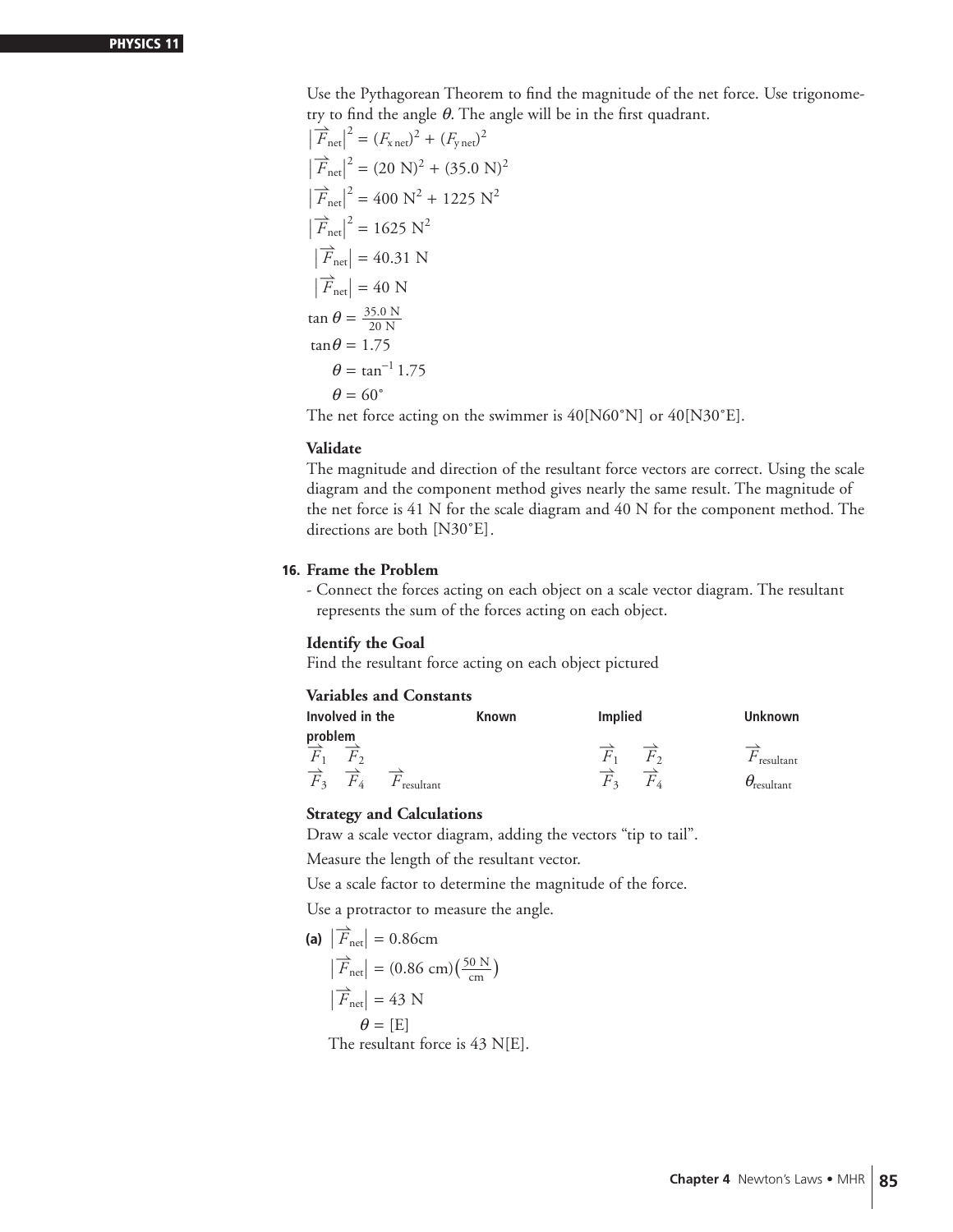**(b)** - - $\left| \overrightarrow{F}_{\text{net}} \right| = 0.148 \text{ cm}$  $\begin{array}{c} \begin{array}{c} \begin{array}{c} \end{array} \\ \begin{array}{c} \end{array} \end{array} \end{array}$  $\left| \vec{F}_{\text{net}} \right| = (0.148 \text{ cm}) \left( \frac{50 \text{ N}}{\text{cm}} \right)$  $\left| \overrightarrow{F}_{\text{net}} \right| = 7.4 \text{ N}$  $\theta$  = [N] The resultant force is 7.4 N[N]. **(c)** - - $\left| \overrightarrow{F}_{\text{net}} \right| = 0.3 \text{ cm}$  $\begin{array}{c} \begin{array}{c} \begin{array}{c} \end{array} \\ \begin{array}{c} \end{array} \end{array} \end{array}$  $\left| \vec{F}_{\text{net}} \right| = (0.3 \text{ cm}) \left( \frac{50 \text{ N}}{\text{ cm}} \right)$  $\left| \overrightarrow{F}_{\text{net}} \right| = 15 \text{ N}$  $\theta$  = [E] The resultant force is 1 N[E]. **(d)** - - $\left| \overrightarrow{F}_{\text{net}} \right| = 0.3 \text{ cm}$  $\begin{array}{c} \begin{array}{c} \begin{array}{c} \end{array} \\ \begin{array}{c} \end{array} \end{array} \end{array}$  $\left| \vec{F}_{\text{net}} \right| = (0.3 \text{ cm}) \left( \frac{50 \text{ N}}{\text{ cm}} \right)$  $\left| \overrightarrow{F}_{\text{net}} \right| = 15 \text{ N}$  $\theta$  = [W28°S] The resultant force is 15 N[W28°S]. Scale 1 cm : 10 N  $N+$  $---E+$  $\overrightarrow{F}_{1y}$  = 35.0 N

# $\overrightarrow{F}_{2x} = 20.0 \text{ N}$

#### **Validate**

The magnitude and direction of the resultant force vectors are reasonable.

#### **17. Frame the Problem**

- Sketch the pulling force vector.
- Resolve the pulling force vector into its *x-* and *y*-components. Sketch of pulling force

 $y_1$ 

$$
|\vec{F}| = 1500 \text{ N}
$$
  

$$
F_x = 1.4 \times 10^3 \text{ N}
$$
  

$$
F_x = 1.4 \times 10^3 \text{ N}
$$

#### **Identify the Goal**

- **(a)** Find the component of the pulling force in the direction of travel (*x*-component).
- **(c)** Find the component of the pulling force perpendicular to the direction of travel (*y*-component).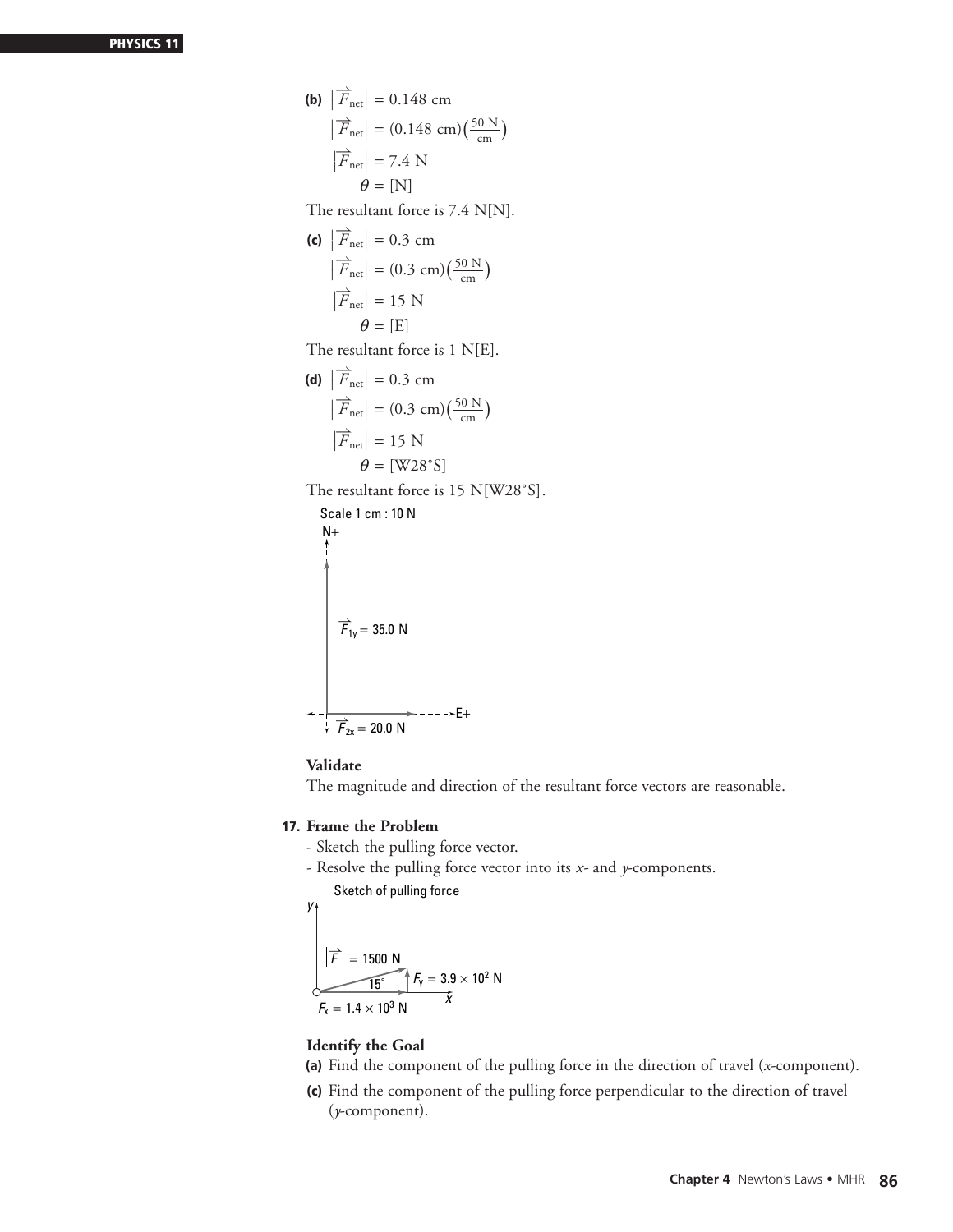#### **Variables and Constants**

| Involved in the |                    | Known                      | Implied | <b>Unknown</b> |
|-----------------|--------------------|----------------------------|---------|----------------|
| problem         |                    |                            |         |                |
| $F_{\rm x}$     | $F_{\rm v}$        | $\overline{F}$ = 1500 N[N] |         | F,             |
| н               | $\rightarrow$<br>E | н                          |         |                |

#### **Strategy and Calculations**

Find the *x*-component and *y*-component of the force vector.

$$
F_x = |\overrightarrow{F}| \cos 15^\circ = (1500 \text{ N})(0.9659) = 1448.9 \text{ N}
$$
  
\n
$$
F_x = 1.4 \times 10^3 \text{ N}
$$
  
\n
$$
F_y = |\overrightarrow{F}| \cos 15^\circ = (1500 \text{ N})(0.2588) = 388.2 \text{ N}
$$
  
\n
$$
F_y = 3.9 \times 10^2 \text{ N}
$$

#### **Validate**

The magnitude and direction of the resultant force vectors are reasonable.

#### **18. Frame the Problem**

- Draw a free body diagram of the lawn mower showing all the forces acting on it.
- Resolve the applied force into its vertical and horizontal components.
- The student pushing down on the lawn mower will increase the normal force, so that the force of gravity on the lawn mower may be smaller than the normal force.
- Newton's second law applies to this problem.



#### **Identify the Goal**

- **(a)** Find the vertical and horizontal components of the applied force
- **(b)** Calculate the normal force supporting the lawn mower while it is being pushed
- **(c)** Calculate the net force propelling the mower if a frictional force of 85 N exists
- **(d)** Calculate the horizontal acceleration of the lawn mower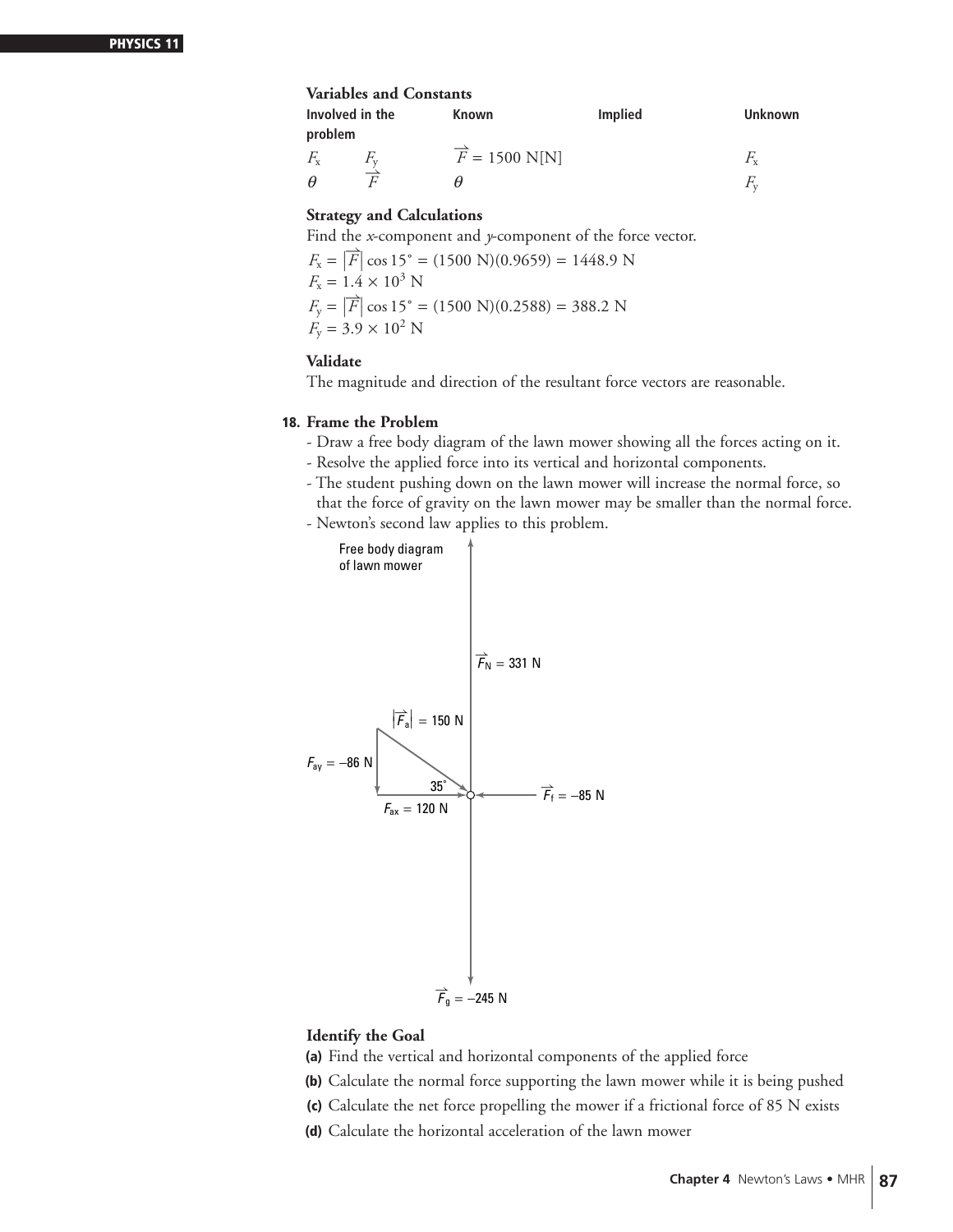#### **Variables and Constants**

| Involved in the<br>problem                                                                  |                          | <b>Known</b>                   | <b>Implied</b>                       | <b>Unknown</b>                                  |                              |
|---------------------------------------------------------------------------------------------|--------------------------|--------------------------------|--------------------------------------|-------------------------------------------------|------------------------------|
| $F_{\rm ax}$                                                                                | $F_{\rm ay}$             | $\overrightarrow{F}_a = 150$ N | $\frac{1}{g}$ = 9.81 $\frac{m}{c^2}$ | $F_{\rm ax}$                                    | $\overrightarrow{a}$         |
| $\theta$                                                                                    | $\overrightarrow{F}_a$   | $\theta = 35^{\circ}$          |                                      |                                                 |                              |
|                                                                                             | $\overrightarrow{F}_{g}$ | $m = 25$ kg                    |                                      | $\frac{F_{\rm ay}}{\overrightarrow{F}_{\rm g}}$ | $\overrightarrow{F}_{\rm N}$ |
| $\begin{array}{c}\n\overrightarrow{F}_{\rm N} \\ \overrightarrow{F}_{\rm net}\n\end{array}$ | $\overrightarrow{a}$     |                                |                                      |                                                 |                              |
| $\overrightarrow{g}$                                                                        |                          |                                |                                      |                                                 |                              |

#### **Strategy and Calculations**

Find the vertical and horizontal components of the applied force.

Assume the lawn mower is moving to the right, which is positive and let "up" be positive.

$$
F_{ax} = |\overrightarrow{F}_a| \cos 35^\circ = (150 \text{ N})(0.8192) = 122.88 \text{ N}
$$
  
\n
$$
F_{ax} = 120 \text{ N}
$$
  
\n
$$
F_{ay} = |\overrightarrow{F}_a| \sin 35^\circ = (150 \text{ N})(0.5736) = 86.03 \text{ N}
$$
  
\n
$$
F_{ay} = -86 \text{ N}
$$

The horizontal component of the applied force is 120 N to the right.

The vertical component of the applied force is 86 N down.

Calculate the normal force supporting the lawn mower. It is equal to all the downward forces acting on it, but opposite in sign.

$$
\vec{F}_{\text{g}} = m\vec{g} = 25 \text{ kg} \times (-9.81 \frac{\text{N}}{\text{kg}})
$$
  

$$
\vec{F}_{\text{g}} = -245.25 \text{ N}
$$
  

$$
\vec{F}_{\text{N}} = \vec{F}_{\text{g}} + F_{\text{ay}} = 245.25 \text{ N} + 86 \text{ N}
$$
  

$$
\vec{F}_{\text{N}} = 331.25 \text{ N}
$$
  

$$
\vec{F}_{\text{N}} = 3.3 \times 10^2 \text{ N}
$$

Calculate the net force on the lawn mower if a 85 N friction force exists.

The sum of the vertical forces is zero, and the acceleration is in the direction of the sum of the horizontal forces only.

$$
\overrightarrow{F}_{net} = \overrightarrow{F}_x + \overrightarrow{F}_f
$$
  
\n
$$
\overrightarrow{F}_{net} = 1.22.88 \text{ N} - 85 \text{ N} = 37.88 \text{ N}
$$
  
\n
$$
\overrightarrow{F}_{net} = 38 \text{ N}
$$

The net force on the lawn mower is 38 N to the right along the horizontal.

Calculate the horizontal acceleration of the lawn mower.

$$
\overrightarrow{a} = \frac{\overrightarrow{F}_{net}}{m}
$$
  
\n
$$
\overrightarrow{a} = \frac{38 \text{ N}}{25 \text{ kg}} = 1.52 \frac{\text{m}}{\text{s}^2}
$$
  
\n
$$
\overrightarrow{a} = 1.5 \frac{\text{m}}{\text{s}^2}
$$

The lawn mower's horizontal acceleration is  $1.5 \text{ m/s}^2$  to the right.

#### **Validate**

The magnitude and units of the component forces, normal force, net force and acceleration seem reasonable.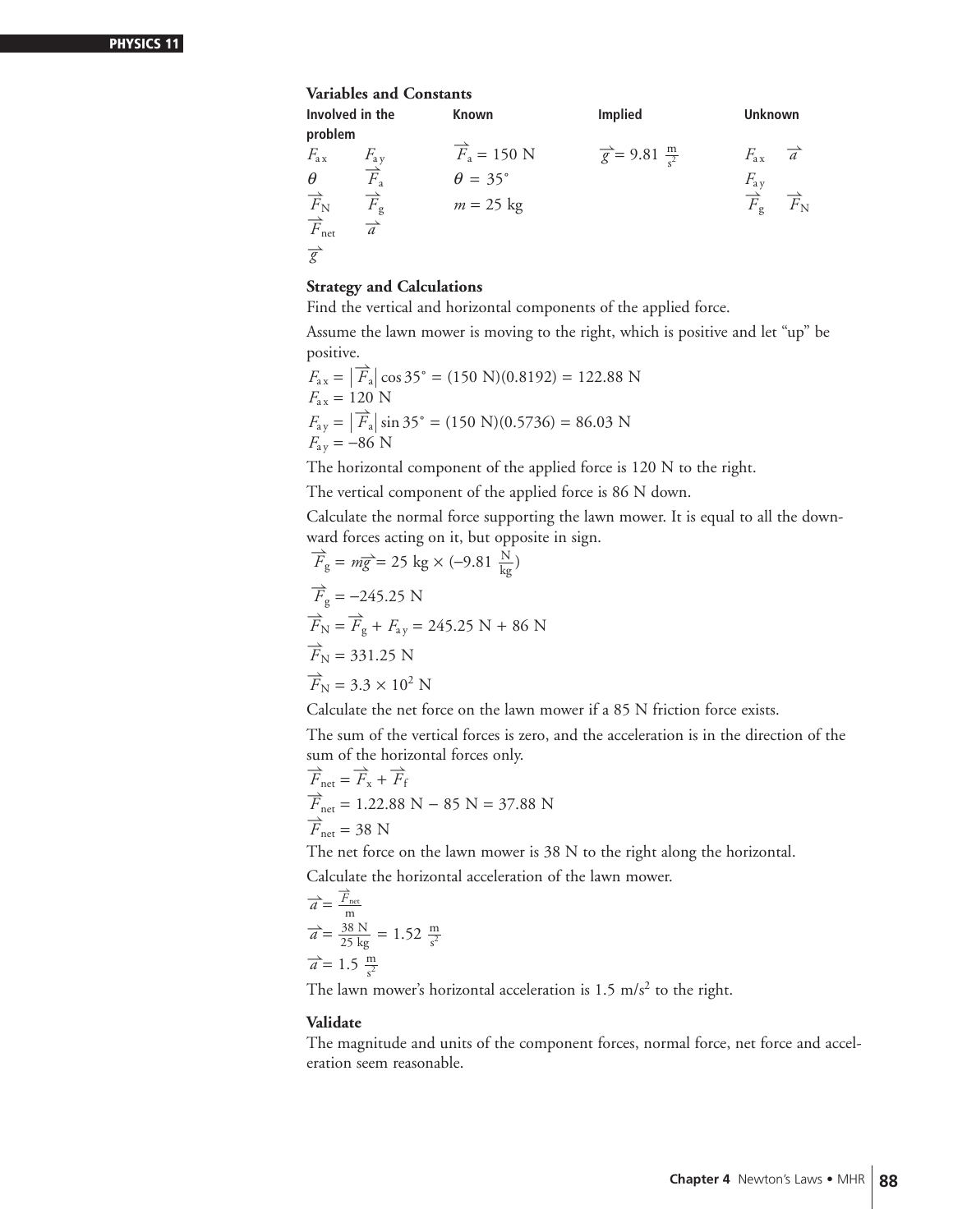# **Problems For Understanding**

**22. (a)** 
$$
\overrightarrow{F}_{N} = \overrightarrow{F}_{g}
$$
  
\n $\overrightarrow{F}_{N} = m\overrightarrow{g}$   
\n $\overrightarrow{F}_{N} = 450 \text{ kg} \times 9.81 \frac{\text{m}}{s^{2}}$   
\n $\overrightarrow{F}_{N} = 4414.5 \frac{\text{kg} \cdot \text{m}}{s^{2}}$   
\n $\overrightarrow{F}_{N} = 4414.5 \text{ N}$   
\n $\therefore \overrightarrow{F}_{N} = 4.4 \times 10^{3} \text{ N}$   
\n**(b)**  $\overrightarrow{F}_{f} = \mu_{s} \overrightarrow{F}_{N}$   
\n $\overrightarrow{F}_{f} = 0.35(4.4 \times 10^{3} \text{ N})$   
\n $\overrightarrow{F}_{f} = 1.54 \times 10^{3} \text{ N}$   
\n $\overrightarrow{F}_{f} = 1.5 \times 10^{3} \text{ N}$   
\n**(c)**  $\overrightarrow{F}_{a} = \overrightarrow{F}_{f} = 1.1 \times 10^{3} \text{ N}$   
\n $\mu_{k} = \frac{\overrightarrow{F}_{f}}{\overrightarrow{F}_{N}}$   
\n $\mu_{k} = \frac{1.1 \times 10^{3} \text{ N}}{4.4 \times 10^{3} \text{ N}} = 0.25$   
\n $\therefore \mu_{k} = 0.25$ 

**23.** Refer to the free body diagrams below.

(a) 
$$
\overrightarrow{F}_{ground on foot}
$$
  
\n $\overrightarrow{F}_{forward on foot}$   
\n(b)  $\overrightarrow{F}_{ground on foot}$   
\n $\overrightarrow{F}_{ground}$   
\n $\overrightarrow{F}_{ground}$   
\n(c)  $\overrightarrow{F}_{ground}$   
\n $\overrightarrow{F}_{ground}$   
\n24. (a)  $\overrightarrow{2500 N}$  6000 N  
\n $\overrightarrow{3200 N}$   
\n $\overrightarrow{F}_{net} = -3200 N - 2500 N + 6000 N$   
\n $\overrightarrow{F}_{net} = +300 N$   
\n(b)  $\overrightarrow{a} = \frac{\overrightarrow{F}_{net}}{m}$ 

$$
\vec{a} = \frac{\vec{F}_{\text{net}}}{m}
$$

$$
\vec{a} = \frac{+300 \text{ N}}{400 \text{ kg}}
$$

$$
\vec{a} = +0.75 \frac{\text{m}}{\text{s}^2}
$$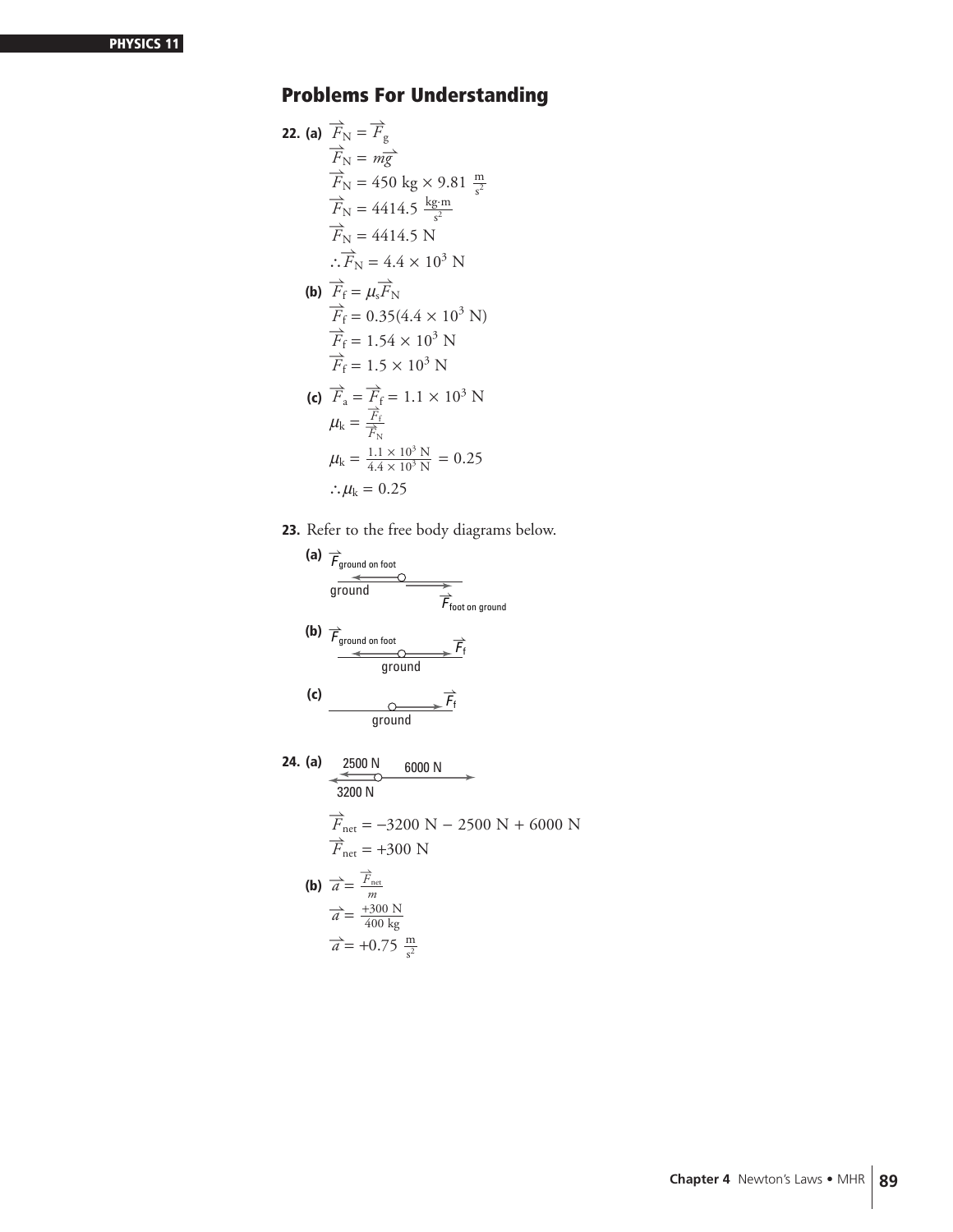25. (a) 300 g × 
$$
\frac{1 \text{ kg}}{1000 \text{ g}}
$$
 = 0.3 kg  
\n $\vec{a} = \frac{\vec{F}_f}{m}$   
\n $\vec{a} = \frac{0.45 \text{ N}[\text{left}]}{0.3 \text{ kg}}$  = 1.5  $\frac{\text{m}}{s^2}$  [left]  
\n $\vec{a} = \frac{v_f - v_i}{\Delta t}$   
\n $\Delta t = \frac{v_f - v_i}{1.5 \frac{\text{m}}{s} [\text{left}]}$   
\n $\Delta t = \frac{0.6 \frac{\text{m}}{s} [\text{left}]}{1.5 \frac{\text{m}}{s} [\text{left}]}$   
\n $\therefore \Delta t = 4 \text{ s}$   
\n26. (a) 21  $\frac{\text{km}}{\text{h}} \times \frac{1 \text{h}}{3600 \text{ s}} \times \frac{1000 \text{ m}}{1 \text{ km}} = 5.83 \frac{\text{m}}{\text{s}}$   
\n $\Delta d = \left(\frac{v_1 + v_2}{2}\right) \Delta t$   
\n15 m =  $\left(\frac{5.83 \frac{\text{m}}{\text{s}} + 0 \frac{\text{m}}{\text{s}}}{2}\right) \Delta t$   
\n15 m =  $\left(2.915 \frac{\text{m}}{\text{s}}\right) \Delta t$   
\n $\Delta t = \frac{15 \text{ m}}{2.915 \frac{\text{m}}{\text{s}}} = 5.15 \text{ s}$   
\n $a = \frac{v_f^2 - v_i^2}{2(15 \text{ m})}$   
\n $a = \frac{-33.99 \frac{\text{m}^2}{s^2}}{30 \text{ m}}$   
\n $a = -1.13 \frac{\text{m}}{s^2}$   
\n $\therefore a = -1.1 \frac{\text{m}}{s^2}$   
\n(b)  $\vec{F}_N = \vec{F}_g$   
\n $\vec{F}_N = m\vec{g}$   
\n $\vec{F}_N = m\vec{g}$   
\n $\vec{F}_F = m\vec{a} = 73 \text{ kg} \times 9.81 \frac{\text{N}}{\text{kg}} = 71$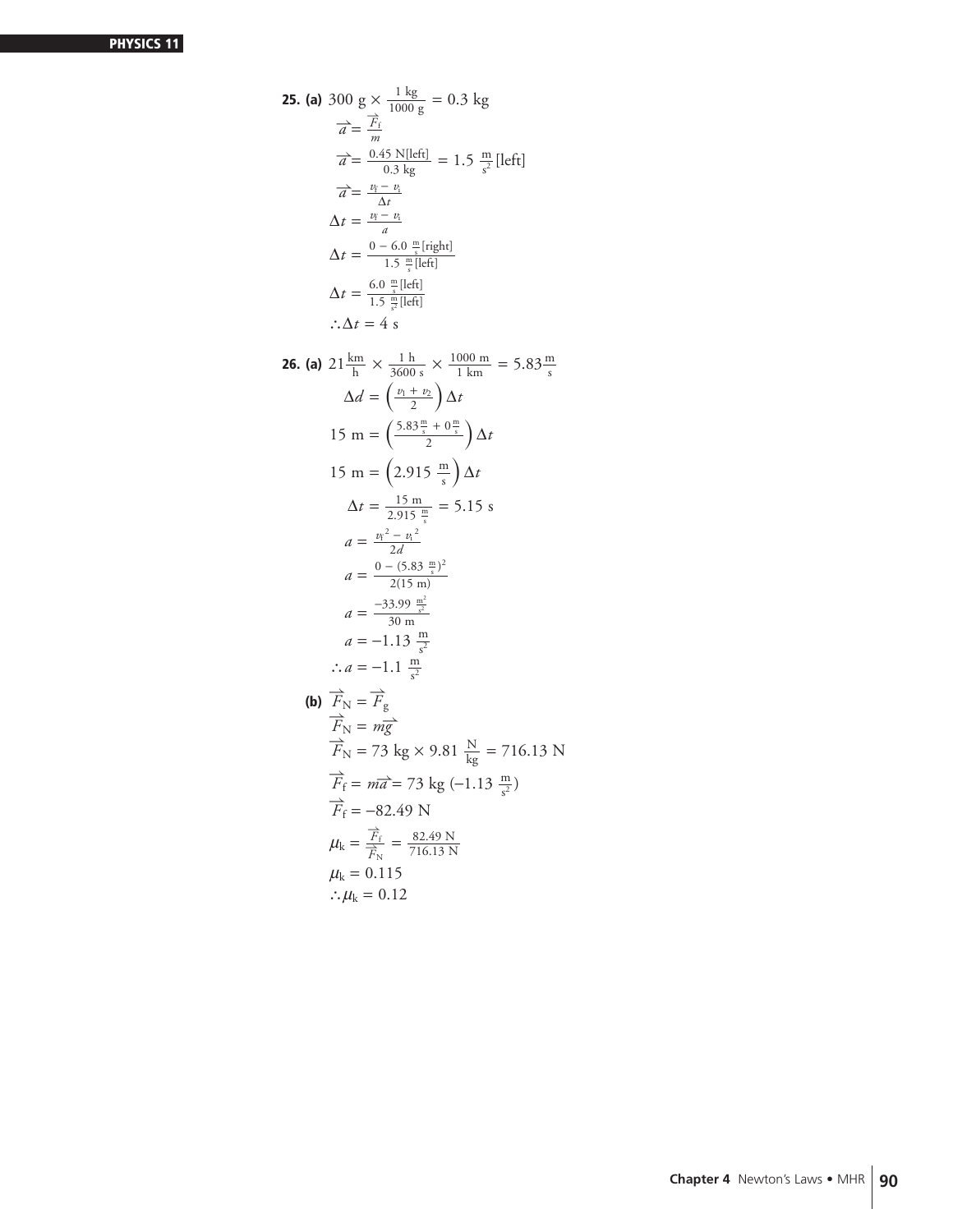**27**. Refer to the diagram and calculations below:

$$
\overrightarrow{T}_{u} = 4.6 \times 10^{2} \text{ N}
$$
\n
$$
\overrightarrow{T}_{h} = |\overrightarrow{F}| \cos \theta
$$
\n
$$
\overrightarrow{T}_{h} = |620 \text{ N}| \cos 48^{\circ}
$$
\n
$$
\overrightarrow{T}_{h} = (620 \text{ N}) (\cos 48^{\circ}
$$
\n
$$
\overrightarrow{T}_{h} = (620 \text{ N}) (0.6691)
$$
\n
$$
\overrightarrow{T}_{h} = 414.9 \text{ N}
$$
\n
$$
\overrightarrow{T}_{v} = |\overrightarrow{F}| \sin \theta
$$
\n
$$
\overrightarrow{T}_{v} = |620 \text{ N}| \sin 48^{\circ}
$$
\n
$$
\overrightarrow{T}_{v} = (620 \text{ N}) (0.7431)
$$
\n
$$
\overrightarrow{T}_{v} = 461.7 \text{ N}
$$
\n
$$
\overrightarrow{T}_{v} = 46 \times 10^{2} \text{ N}
$$

**28.** The acceleration is due to the net force in the *x* direction. The sum of the forces cancels in the *<sup>y</sup>* direction, so only forces in the *<sup>x</sup>* direction need be calculated. -

$$
\vec{F}_{g} = 15 \text{ kg} \times -9.81 \frac{\text{m}}{s^{2}}
$$
\n
$$
\vec{F}_{g} = -147.15 \text{ N}
$$
\n
$$
\vec{F}_{x} = |\vec{F}| \cos \theta
$$
\n
$$
\vec{F}_{x} = (45 \text{ N})(0.7660)
$$
\n
$$
\vec{F}_{x} = 34.47 \text{ N}
$$
\n
$$
\vec{F}_{f} = -28 \text{ N}
$$
\n
$$
\vec{F}_{f} = -28 \text{ N}
$$
\n
$$
\vec{F}_{net} = F_{x} - F_{f}
$$
\n
$$
\vec{F}_{net} = 34.47 \text{ N} - 28 \text{ N}
$$
\n
$$
\vec{F}_{net} = 6.47 \text{ N}
$$
\n
$$
\vec{a} = \frac{\vec{F}_{net}}{m}
$$
\n
$$
\vec{a} = \frac{6.47 \text{ N}}{15 \text{ kg}}
$$
\n
$$
\vec{a} = 0.43 \frac{\text{m}}{s^{2}}
$$
\n
$$
\therefore \vec{a} = 0.4 \frac{\text{m}}{s^{2}}
$$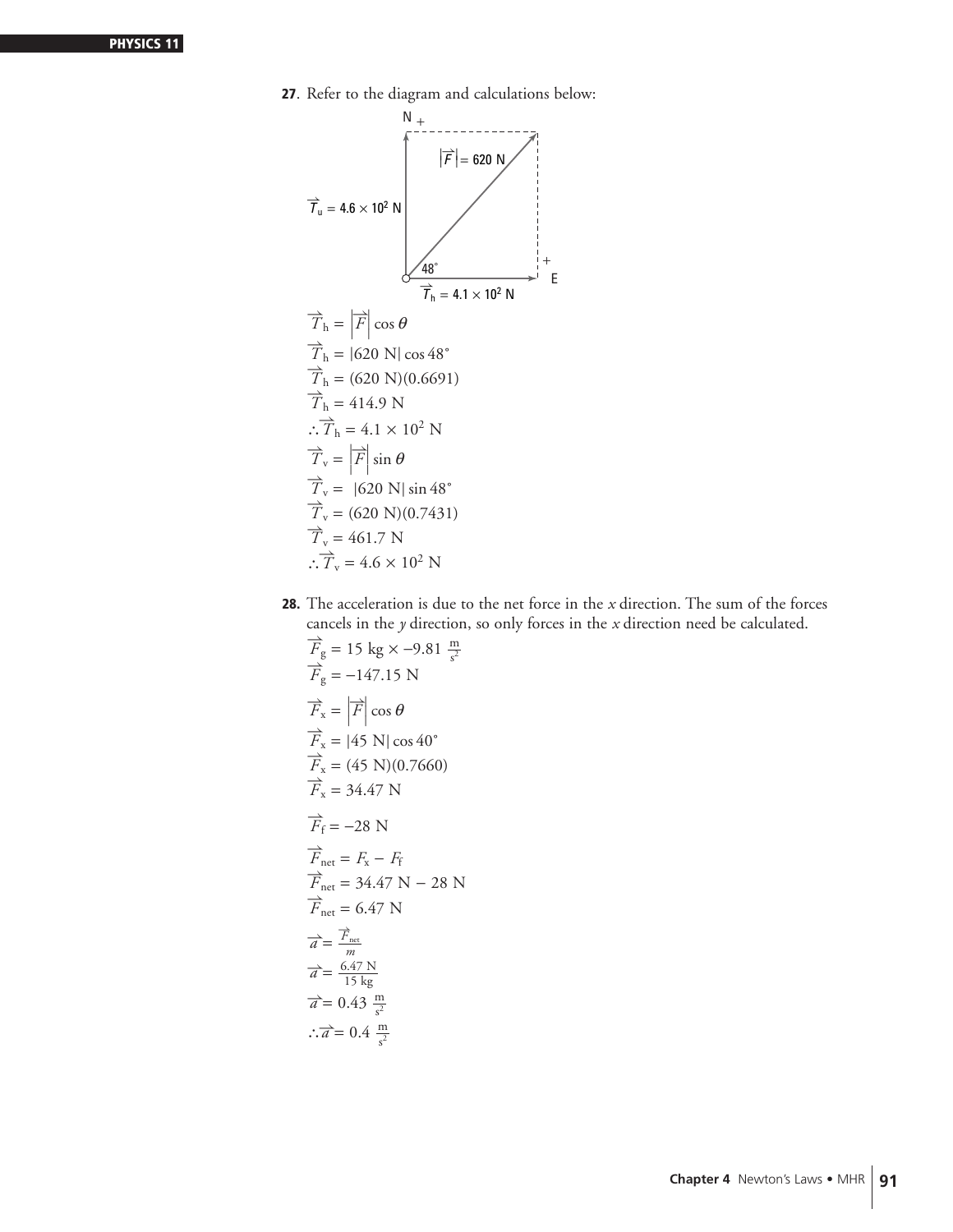

**29**. **(a)** Add the sum of all the vertical forces to obtain the normal force.

**(b)** The acceleration of the grocery cart is in the horizontal direction. Find the sum of all the forces in the *x* direction. (The sum of the forces in the *y* direction is zero.)

$$
\overrightarrow{F}_x = |\overrightarrow{F}| \cos \theta
$$
  
\n
$$
\overrightarrow{F}_x = |450 \text{ N}| \cos 30^{\circ}
$$
  
\n
$$
\overrightarrow{F}_x = (450 \text{ N})(0.8660)
$$
  
\n
$$
\overrightarrow{F}_x = 389.71 \text{ N}
$$
  
\n
$$
\overrightarrow{F}_{\text{net}} = \overrightarrow{F}_f + \overrightarrow{F}_x
$$
  
\n
$$
\overrightarrow{F}_{\text{net}} = -382.21 \text{ N} + 389.71 \text{ N}
$$
  
\n
$$
\overrightarrow{F}_{\text{net}} = 7.5 \text{ N}
$$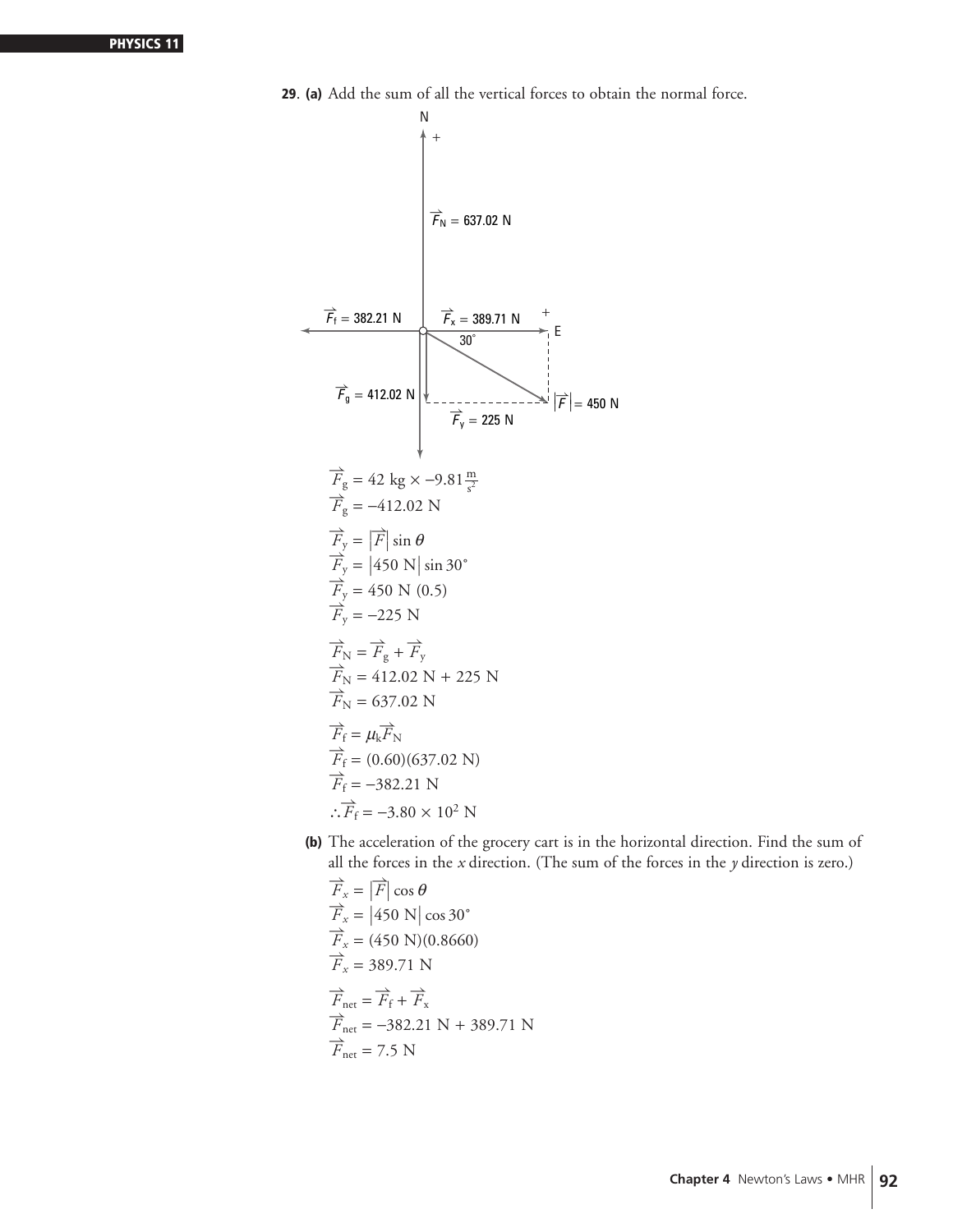$$
\vec{a} = \frac{\vec{F}_{net}}{m}
$$
\n
$$
\vec{a} = \frac{7.5 \text{ N}}{42 \text{ kg}}
$$
\n
$$
\vec{a} = 0.179 \frac{\text{m}}{\text{s}^2}
$$
\n
$$
\therefore \vec{a} = 0.18 \frac{\text{m}}{\text{s}^2}
$$
\n
$$
\vec{F}_2 = 60 \text{ N[N]}
$$
\n
$$
\vec{F}_3 = 30 \text{ N[N35°]}
$$
\n
$$
\vec{F}_1 = 40 \text{ N[S]}
$$

**30.** Refer to the scale diagram below:



**31. (a)** Refer to the diagram and calculations below:

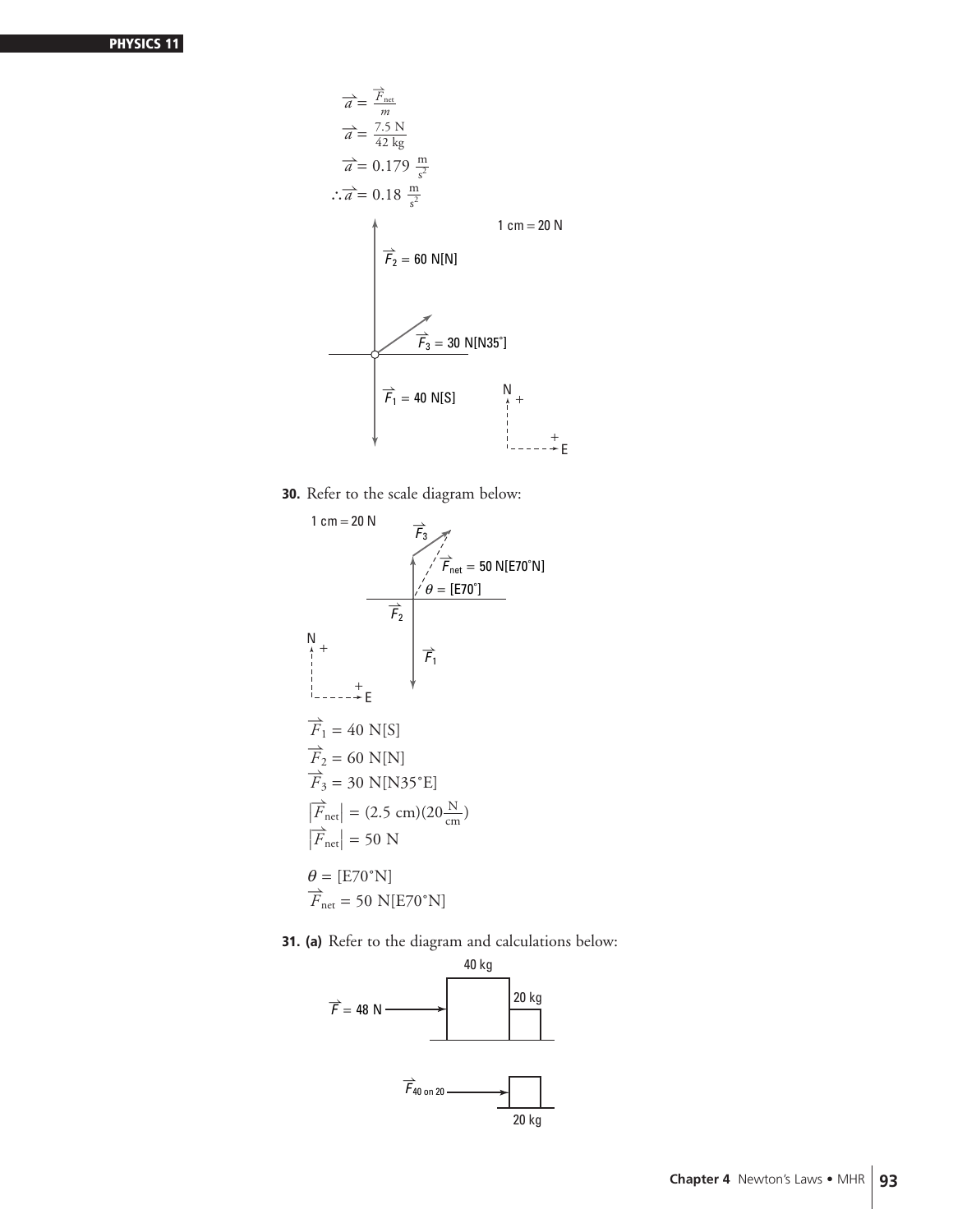$$
m_{\text{T}} = 40 \text{ kg} + 20 \text{ kg} = 60 \text{ kg}
$$

$$
\vec{a} = \frac{\vec{F}_{\text{net}}}{m_{\text{T}}} = \frac{48 \text{ N}}{60 \text{ kg}} = 0.8 \frac{\text{m}}{s^2} [\rightarrow]
$$
**b)**  $\vec{F}_{40 \text{ on } 20} = m\vec{a}$ 
$$
= (20 \text{ kg}) (0.8 \frac{\text{m}}{s^2}) [\rightarrow]
$$

$$
\therefore \vec{F}_{40 \text{ on } 20} = 16 \text{ N} [\rightarrow]
$$

## **Problems for Understanding**

**Student Textbook pages 189-191**

**33.** Refer to the vector diagram and calculations below.

| Scale 1 cm : 5 km                                                   |                                           |  |  |
|---------------------------------------------------------------------|-------------------------------------------|--|--|
| $\overline{\Delta d_2}$ =13 km [E]                                  |                                           |  |  |
|                                                                     |                                           |  |  |
| $\Delta \vec{d}_1$ = 15 km [N]                                      | $\overrightarrow{\Delta d_3}$ = 18 km [S] |  |  |
| 13°<br>$\Delta d_T = 13 \text{ km}   \text{[E13}^{\circ} \text{S}]$ |                                           |  |  |

$$
\Delta \overrightarrow{d_1} = 15 \text{ km[N]}
$$
  
\n
$$
\Delta \overrightarrow{d_2} = 13 \text{ km[E]}
$$
  
\n
$$
\Delta \overrightarrow{d_3} = 18 \text{ km[S]}
$$
  
\n
$$
\Delta \overrightarrow{d_T} = \Delta \overrightarrow{d_1} + \overrightarrow{d_2} + \Delta \overrightarrow{d_3}
$$

|                                                                                       | $x$ -component (km) | $v$ -component (km) |
|---------------------------------------------------------------------------------------|---------------------|---------------------|
| Vector<br>$\frac{\triangle d_1}{\triangle d_1}$                                       | 0.0                 | $+15$               |
| $\begin{array}{c}\n\Delta u_1 \\ \Delta d_2 \\ \Delta d_3 \\ \Delta d_3\n\end{array}$ | $+13$               | 0.0                 |
|                                                                                       | 0.0                 | $-18$               |
| $\Delta d$ t                                                                          | $+13$               | $-3$                |

$$
|\Delta d_{\rm T}|^2 = (\Delta d_{\rm T}^2)^2 + (\Delta d_{\rm T}^2)^2
$$
  
\n
$$
|\Delta d_{\rm T}|^2 = (13 \text{ km})^2 + (-3 \text{ km})^2
$$
  
\n
$$
|\Delta d_{\rm T}|^2 = 169 \text{ km}^2 + 9 \text{ km}^2
$$
  
\n
$$
|\Delta d_{\rm T}|^2 = 178 \text{ km}^2
$$
  
\n
$$
|\Delta d_{\rm T}| = 13.34 \text{ km} = 13 \text{ km}
$$
  
\n
$$
\tan \theta = \frac{-3 \text{ km}}{13 \text{ km}}
$$
  
\n
$$
\tan \theta = -0.2308
$$
  
\n
$$
\theta = \tan^{-1}(-0.2308)
$$
  
\n
$$
\theta = -13^\circ
$$

The truck's displacement is 13 km[E13˚S].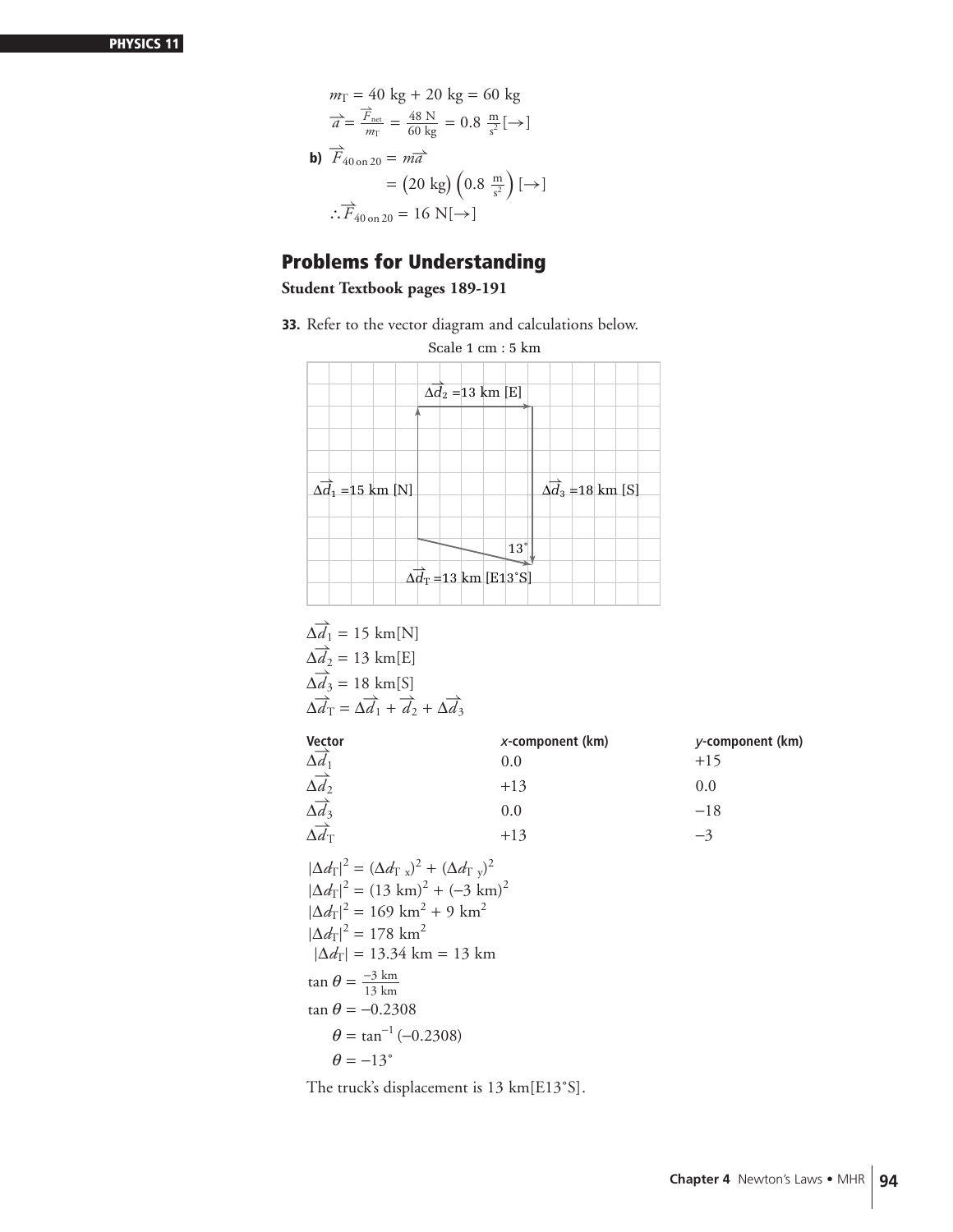- **34.** Refer to the vector diagram and calculations below.  $\overrightarrow{v_i}$  = 50  $\frac{\text{km}}{\text{h}}$  [N]  $\overrightarrow{v_{f}}$  = 40  $\frac{\text{km}}{\text{h}}$ [E]  $\Delta \overrightarrow{v} = \overrightarrow{v_{f}} - \overrightarrow{v_{i}}$ **Vector** *x***-component (km/h)** *y***-component (km/h)**  $-\overrightarrow{v_i}$  $\overrightarrow{v_i}$  0.0 −50  $\overrightarrow{v_{f}}$  $\overrightarrow{v_{f}}$  40 0.0  $\Delta \vec{v}$  $\overrightarrow{v}$  40 −50  $\left|\Delta \overrightarrow{v}\right|^2 = (\Delta \overrightarrow{v_x})^2 + (\Delta \overrightarrow{v_y})^2$  $\left|\Delta \overrightarrow{v}\right|^2 = \left(40 \frac{\text{km}}{\text{h}}\right)$  $\int_{}^{2} + \left( -50 \frac{\text{km}}{\text{h}} \right)$  $\lambda^2$  $\left|\Delta \vec{v}\right|^2 = 1600 \frac{\text{km}}{\text{h}^2}$  $^{2}$  + 2500  $\frac{\text{km}^{2}}{\text{h}^{2}}$  $\left| \Delta \vec{v} \right|^2 = 4100 \frac{\text{km}^2}{h^2}$  $\left| \Delta \overrightarrow{v} \right|$  = 64.03  $\frac{\text{km}}{\text{h}}$  = 64  $\frac{\text{km}}{\text{h}}$  $\tan \theta = \frac{-50 \frac{m}{s}}{40 \frac{m}{s}}$ tan  $\theta$  =  $-1.25$  $\theta = \tan^{-1}(-1.25)$  $\theta = -51.34^{\circ} = -51^{\circ}$ The car's change in velocity is 64 km/h[E51˚S]. **35. (a)** 30 min or 0.50 h Scale 1 cm : 20 km  $\Delta \vec{v} = 64 \frac{\text{km}}{\text{h}} [\text{E51} \text{°S}]$  $\overrightarrow{v_i}$  = 50 $\frac{\text{km}}{\text{h}}$ [N]  $\overrightarrow{v_f} = 40 \frac{\text{km}}{\text{h}}$ [E] 51˚
	- **(b)** At 10:30 P.M., the tourist is 165 km[N] of Toronto, and at 11:00 P.M., the tourist is 110 km[N] of Toronto.

 $\Delta \vec{d} = \vec{d}_2 - \vec{d}_1$  $\Delta \vec{d} = 110 \text{ km}[\text{N}] - 165 \text{ km}[\text{N}]$  $\Delta \vec{d}$  = −55 km[N]  $\Delta \vec{d}$  = 55 km[S] Her displacement is 55 km[S].

**(c)** Her velocity is equal to displacement divided by the time interval.

**Chapter 4** Newton's Laws • MHR 95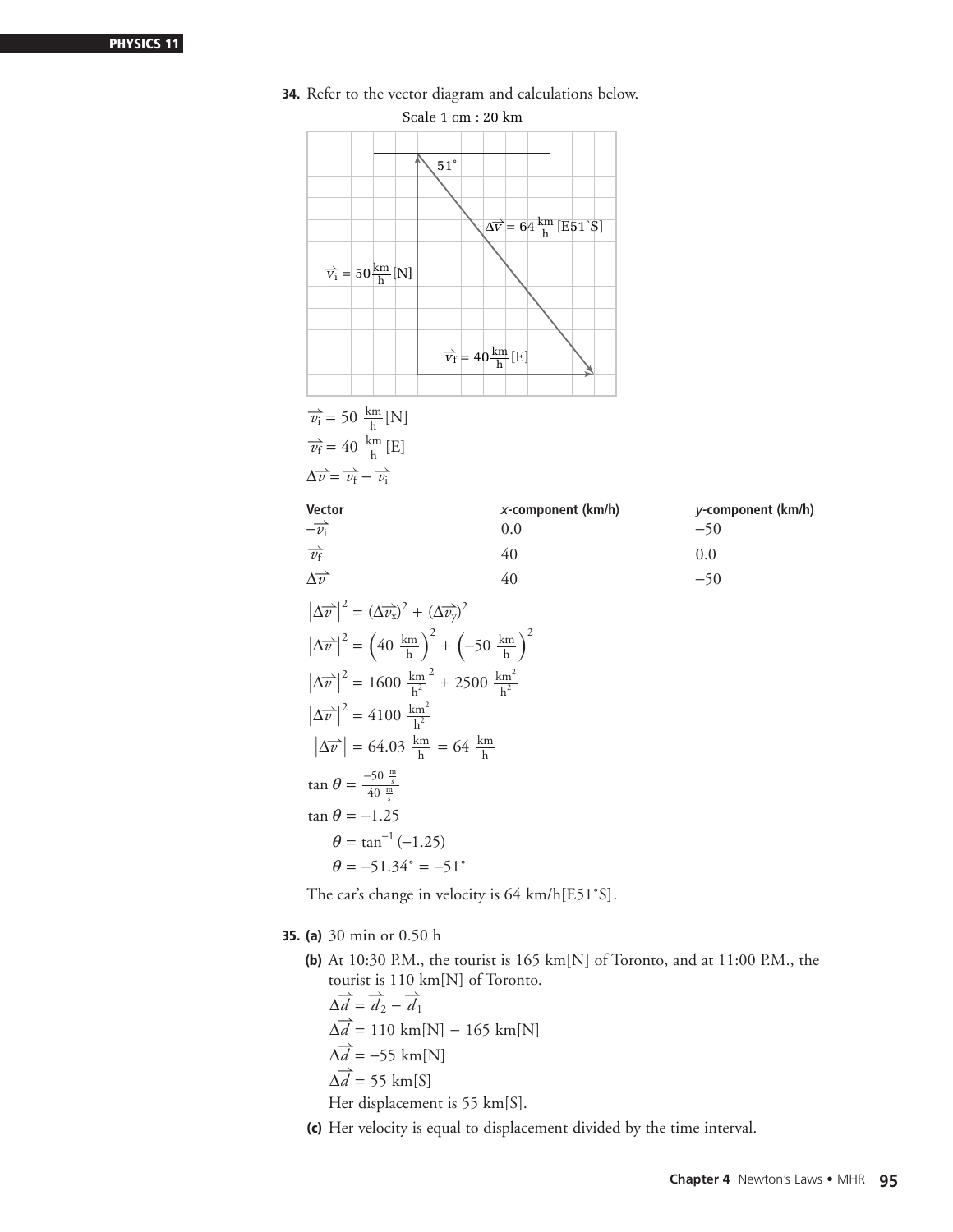$$
\overrightarrow{v} = \frac{\Delta d}{\Delta t} = \frac{55 \text{ km[S]}}{0.5 \text{ h}}
$$

$$
\overrightarrow{v} = 110 \frac{\text{km}}{\text{h}} [\text{S}]
$$

The tourist's velocity is 110 km/h[S].

- **36. (i)** B: The car's position is the same.
	- **(ii)** C: The slope of the curve is increasing.
	- **(iii)** A: The slope is constant.
	- **(iv)** D: The slope of the curve is decreasing.
- **37. (a)** The girl travels 400 m in 3 min.

8.0 
$$
\frac{\text{km}}{\text{h}} \times \frac{1 \text{ h}}{60 \text{ min}} \times \frac{1 \text{ min}}{60 \text{ s}} \times \frac{1000 \text{ m}}{1 \text{ km}} = 2.22 \frac{\text{m}}{\text{s}}
$$
  
\n12.0  $\frac{\text{km}}{\text{h}} \times \frac{1 \text{ h}}{60 \text{ min}} \times \frac{1 \text{ min}}{60 \text{ s}} \times \frac{1000 \text{ m}}{1 \text{ km}} = 3.33 \frac{\text{m}}{\text{s}}$   
\n3 min  $\times \frac{60 \text{ s}}{1 \text{ min}} = 180 \text{ s}$   
\n $\Delta d_{\text{gil}} = \overrightarrow{v_{\text{gil}}} \times \Delta t$   
\n $\Delta d_{\text{gil}} = 2.22 \frac{\text{m}}{\text{s}} \times 180 \text{ s}$   
\n $\Delta d_{\text{gil}} = 400 \text{ m}$   
\n $\Delta d_{\text{gil}} + 400 \text{ m} = \Delta d_{\text{mom}}$   
\n $(\overrightarrow{v_{\text{gil}}} \times \Delta t) + 400 \text{ m} = (\overrightarrow{v_{\text{mom}}} \times \Delta t)$   
\n2.22  $\frac{\text{m}}{\text{s}} \times \Delta t + 400 \text{ m} = 3.33 \times \frac{\text{m}}{\text{s}} \Delta t$   
\n $400 \text{ m} = 3.33 \frac{\text{m}}{\text{s}} \times \Delta t - 2.22 \frac{\text{m}}{\text{s}} \times \Delta t$   
\n $400 \text{ m} = 1.11 \frac{\text{m}}{\text{s}} \times \Delta t$   
\n $\Delta t = \frac{400 \text{ m}}{1.11 \frac{\text{m}}{\text{s}}}$   
\n $\Delta t = 360.4 \text{ s}$   
\n $\Delta t = 360 \text{ s}$ 

- **(b)** As seen in the above equations, the mother catches the girl when they have travelled the same distance. The mother has to make up 400 m. It takes 360 s or 6 min for the mother to catch the girl.
- **(c)** The mother catches the girl 1200 m from home as shown below.

$$
\Delta \vec{d}_{\text{mom}} = \vec{v}_{\text{mom}} \times \Delta t
$$

$$
\Delta \vec{d}_{\text{mom}} = 3.33 \frac{\text{m}}{\text{s}} \times 360 \text{ s} = 1200 \text{ m}
$$

**38.** The car accelerates at 2.5  $\text{m/s}^2[\text{N}]$ . Refer to the calculations below.

$$
\overrightarrow{a} = \frac{\Delta \overrightarrow{v}}{\Delta t} = \frac{\overrightarrow{v_f} - \overrightarrow{v_i}}{\Delta t}
$$

$$
\overrightarrow{a} = \frac{\overrightarrow{v_f} - \overrightarrow{v_i}}{\Delta t} = \frac{33 \frac{\text{m}}{\text{s}} - 28 \frac{\text{m}}{\text{s}}}{2.0 \text{ s}}
$$

$$
\overrightarrow{a} = \frac{5 \frac{\text{m}}{\text{s}}}{2.0 \text{ s}} = +2.5 \frac{\text{m}}{\text{s}^2} = 2.5 \frac{\text{m}}{\text{s}^2} \text{[N]}
$$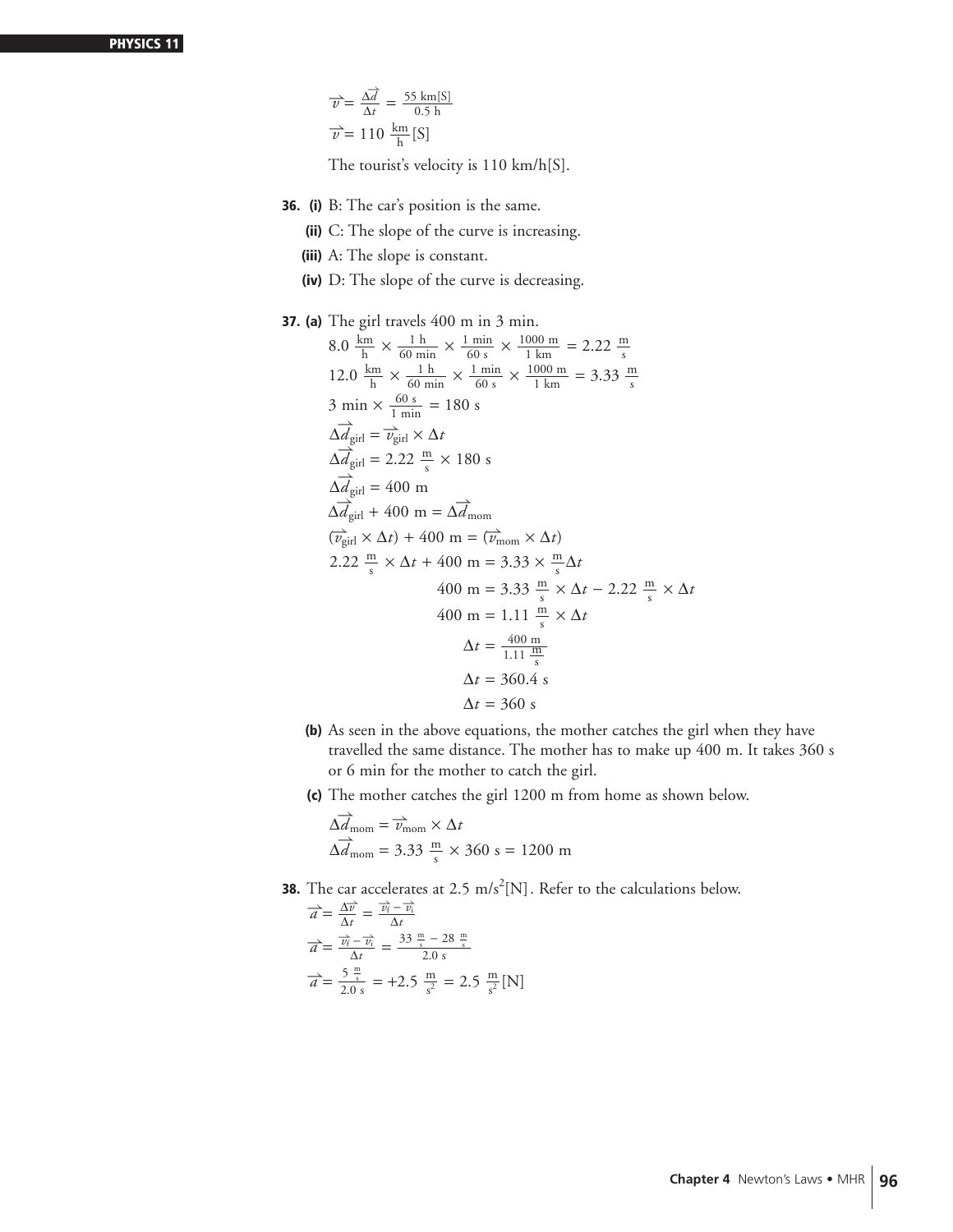**39.** The car travels 50 m or  $5.0 \times 10^1$  m. Refer to the calculations below.  $v_f^2 = v_i^2 + 2a\Delta a$ 

$$
\left(28 \frac{\text{m}}{\text{s}}\right)^2 = \left(22 \frac{\text{m}}{\text{s}}\right)^2 + 2 \times \left(3.0 \frac{\text{m}}{\text{s}^2}\right) \times \Delta d
$$
  
784  $\frac{\text{m}^2}{\text{s}^2} = 484 \frac{\text{m}^2}{\text{s}^2} + 6 \frac{\text{m}}{\text{s}^2} \times \Delta d$   
784  $\frac{\text{m}^2}{\text{s}^2} - 484 \frac{\text{m}^2}{\text{s}^2} = 6 \frac{\text{m}}{\text{s}^2} \times \Delta d$   
300  $\frac{\text{m}^2}{\text{s}^2} = 6 \frac{\text{m}^2}{\text{s}^2} \times \Delta d$   
 $\Delta d = \frac{300 \frac{\text{m}^2}{\text{s}^2}}{6 \frac{\text{m}}{\text{s}^2}} = 50 \text{ m}$ 

**40.** 
$$
v_f^2 = v_i^2 + 2a\Delta d
$$
  
\n $v_f^2 = (6.0 \frac{m}{s})^2 + 2 \times (4.0 \frac{m}{s^2}) \times 216 \text{ m}$   
\n $v_f^2 = 36.0 \frac{m^2}{s^2} + 1728 \frac{m^2}{s^2}$   
\n $v_f^2 = 1764 \frac{m^2}{s^2}$   
\n $v_f = \sqrt{1764 \frac{m^2}{s^2}}$   
\n $v_f = 42 \frac{m}{s}$   
\n $\Delta t = \frac{v_f - v_i}{a}$   
\n $\Delta t = \frac{42 \frac{m}{s} - 6.0 \frac{m}{s}}{4.0 \frac{m}{s^2}}$   
\n $\Delta t = \frac{36 \frac{m}{s}}{4.0 \frac{m}{s^2}}$   
\n $\Delta t = 9.0 \text{ s}$ 

It takes the race car 9.0 s to travel 216 m.

**41.** The sprinter achieves a time of 18.1 s for the race, as shown below.

First part of race

$$
\Delta d_1 = \left(\frac{v_1 + v_2}{2}\right) \Delta t_1
$$
  
\n
$$
\Delta d_1 = \left(\frac{0 + 5.80 \frac{m}{s}}{2}\right) (1.75 \text{ s})
$$
  
\n
$$
\Delta d_1 = 5.075 \text{ m}
$$
  
\nSecond part of race  
\n
$$
\Delta d_2 = 100 \text{ m} - 5.075 \text{ m} = 94.925 \text{ m}
$$
  
\n
$$
\Delta t_2 = \frac{\Delta d_2}{v} = \frac{94.925 \text{ m}}{5.80 \frac{m}{s}} = 16.37 \text{ s}
$$
  
\n
$$
\Delta t_{\text{total}} = 1.75 \text{ s} + 16.37 \text{ s}
$$
  
\n
$$
\Delta t_{\text{total}} = 18.12 \text{ s} = 18.1 \text{ s}
$$
  
\n(i) (a)

**(ii)** (c)

**42. (i)** (a)

**(iii)** (e)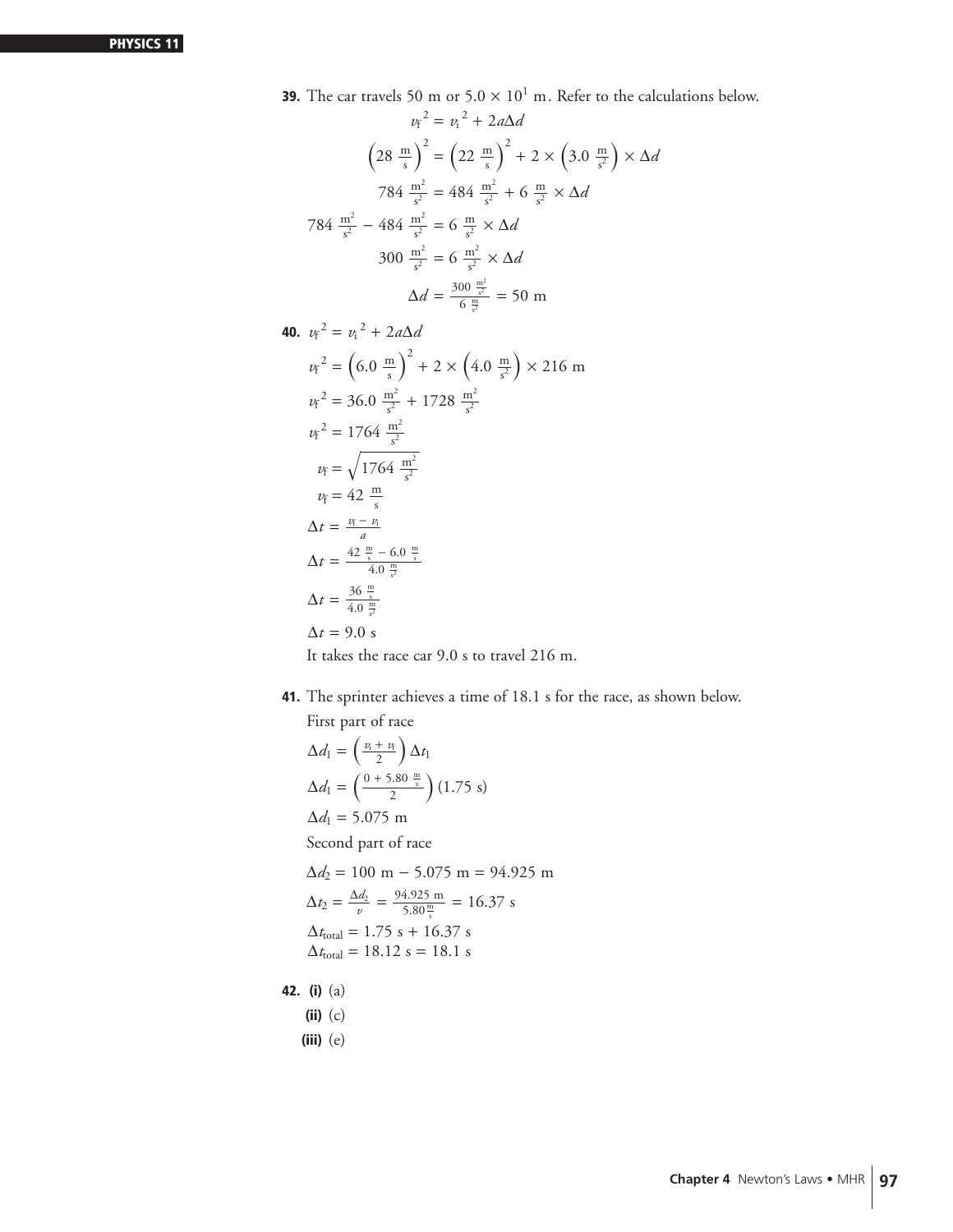

**43.** Refer to the vector diagram and calculations below.

$$
\Delta \vec{d}_{\text{T}} +2.4
$$
  
\n
$$
|\Delta d_{\text{T}}|^2 = (\Delta d_{\text{T}})^2 + (\Delta d_{\text{T}})^2
$$
  
\n
$$
|\Delta d_{\text{T}}|^2 = (2.4 \text{ km})^2 + (-4.5 \text{ km})^2
$$
  
\n
$$
|\Delta d_{\text{T}}|^2 = 5.76 \text{ km}^2 + 20.25 \text{ km}^2
$$
  
\n
$$
|\Delta d_{\text{T}}|^2 = 26.01 \text{ km}^2
$$
  
\n
$$
|\Delta d_{\text{T}}| = 5.1 \text{ km}
$$
  
\n
$$
\tan \theta = \frac{-4.5 \text{ km}}{2.4 \text{ km}}
$$
  
\n
$$
\tan \theta = -1.875
$$
  
\n
$$
\theta = \tan^{-1}(-1.875)
$$
  
\n
$$
\theta = -61.93^\circ = -62^\circ
$$

**(a)** The displacement of the kayak is 5.1 km[S28˚E] or 5.1 km[E62˚S].

**(b)** The average velocity is the displacement divided by the total time.

$$
\Delta t_{\rm T} = 1800 \text{ s} + 1200 \text{ s} = 3000 \text{ s}
$$
  
\n
$$
\overrightarrow{v}_{\rm ave} = \frac{5100 \text{ m}[S28^{\circ}E]}{3000 \text{ s}}
$$
  
\n
$$
\overrightarrow{v}_{\rm ave} = 1.7 \frac{\text{m}}{\text{s}}[S28^{\circ}E]
$$
  
\nThe average velocity for the trip is 1.7 m/s[S28°E].

**Chapter 4** Newton's Laws • MHR 98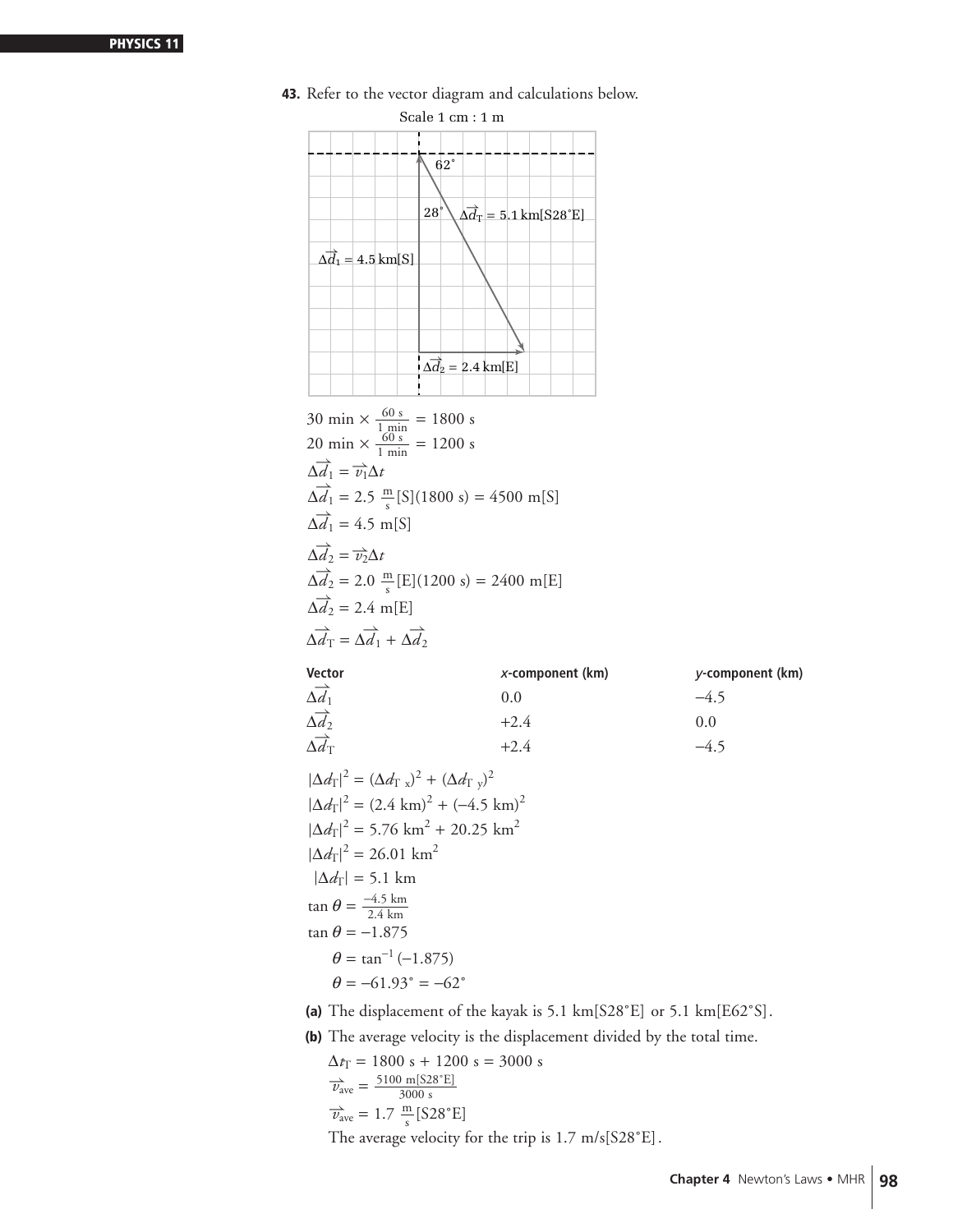| $Scale\ 1\ cm: 0.5\ m/s$                                                                                                                                                                                                               |
|----------------------------------------------------------------------------------------------------------------------------------------------------------------------------------------------------------------------------------------|
| $\overrightarrow{V}_{\text{ws}} = 0.6 \frac{\text{m}}{\text{s}}$ [E]<br>$\overrightarrow{v}_{\text{Bw}} = 1.7 \frac{\text{m}}{\text{s}}$ [N]<br>$19^\circ$<br>$\overrightarrow{v}_{\text{Bs}} = 1.8 \frac{\text{m}}{\text{s}}$ [N19°E] |
|                                                                                                                                                                                                                                        |
| $\vec{v}_{\text{ws}} = \frac{12 \text{ m[E]}}{20 \text{ s}} = 0.6 \frac{\text{m}}{\text{s}}$ [E]                                                                                                                                       |
| $\overrightarrow{v}_{Bw} = 1.7 \frac{m}{s}$ [N]                                                                                                                                                                                        |
| $\overrightarrow{v}_{\text{Rs}} = \overrightarrow{v}_{\text{Bw}} + \overrightarrow{v}_{\text{ws}}$                                                                                                                                     |
| $\left \overrightarrow{v}_{\text{Bs}}\right ^2 = \left \overrightarrow{v}_{\text{Bw}}\right ^2 + \left \overrightarrow{v}_{\text{ws}}\right ^2$                                                                                        |
| $\left \overrightarrow{v}_{\text{Bs}}\right ^2 = \left(1.7 \frac{\text{m}}{\text{s}}\right)^2 + \left(0.6 \frac{\text{m}}{\text{s}}\right)^2$                                                                                          |
| $\left \overrightarrow{v_{\rm Bs}}\right ^2 = 2.89 \frac{\text{m}^2}{c^2} + 0.36 \frac{\text{m}^2}{c^2}$                                                                                                                               |
| $ \vec{v}_{\text{Bs}} ^2 = 3.25 \frac{\text{m}^2}{s^2}$                                                                                                                                                                                |
| $\left \overrightarrow{v_{\text{Bs}}}\right  = 1.8 \frac{\text{m}}{\text{s}}$                                                                                                                                                          |
| $\tan \theta = \frac{0.6 \frac{m}{s}}{1.7 \frac{m}{s}}$                                                                                                                                                                                |
| $\tan \theta = 0.3529$                                                                                                                                                                                                                 |
| $\theta = \tan^{-1}(0.3529)$                                                                                                                                                                                                           |
| $\theta = 19.4^{\circ} = 19^{\circ}$                                                                                                                                                                                                   |

**44.** Refer to the vector diagram and the calculations below.

Ben's velocity relative to the shore is 1.8 m/s[N19˚E]. The time it takes to cross the river depends only on Ben's swimming velocity and is independent of the motion of the river.

$$
\Delta t = \frac{|\Delta \vec{d}_{\text{R}}|}{|\vec{v}_{\text{Bw}}|}
$$
  
\n
$$
\Delta t = \frac{1500 \text{ m}}{1.7 \frac{\text{m}}{\text{s}}}
$$
  
\n
$$
\Delta t = 882.4 \text{ s}
$$
  
\n
$$
\Delta t = 8.8 \times 10^2 \text{ s}
$$

It will take  $8.8 \times 10^2$  s for Ben to cross the river.

The downstream landing position depends only on the river current, and the time it took to cross the river, namely 882.4 s.

$$
\Delta \overrightarrow{d_S} = \overrightarrow{v_{ws}} \Delta t
$$
  
\n
$$
\Delta \overrightarrow{d_S} = 0.6 \frac{m}{s} [E] (882.4 \text{ s})
$$
  
\n
$$
\Delta \overrightarrow{d_S} = 529.4 \text{ m} = 5.3 \times 10^2 \text{ m} [E]
$$
  
\nBen will land 5.3 × 10<sup>2</sup> m downstream.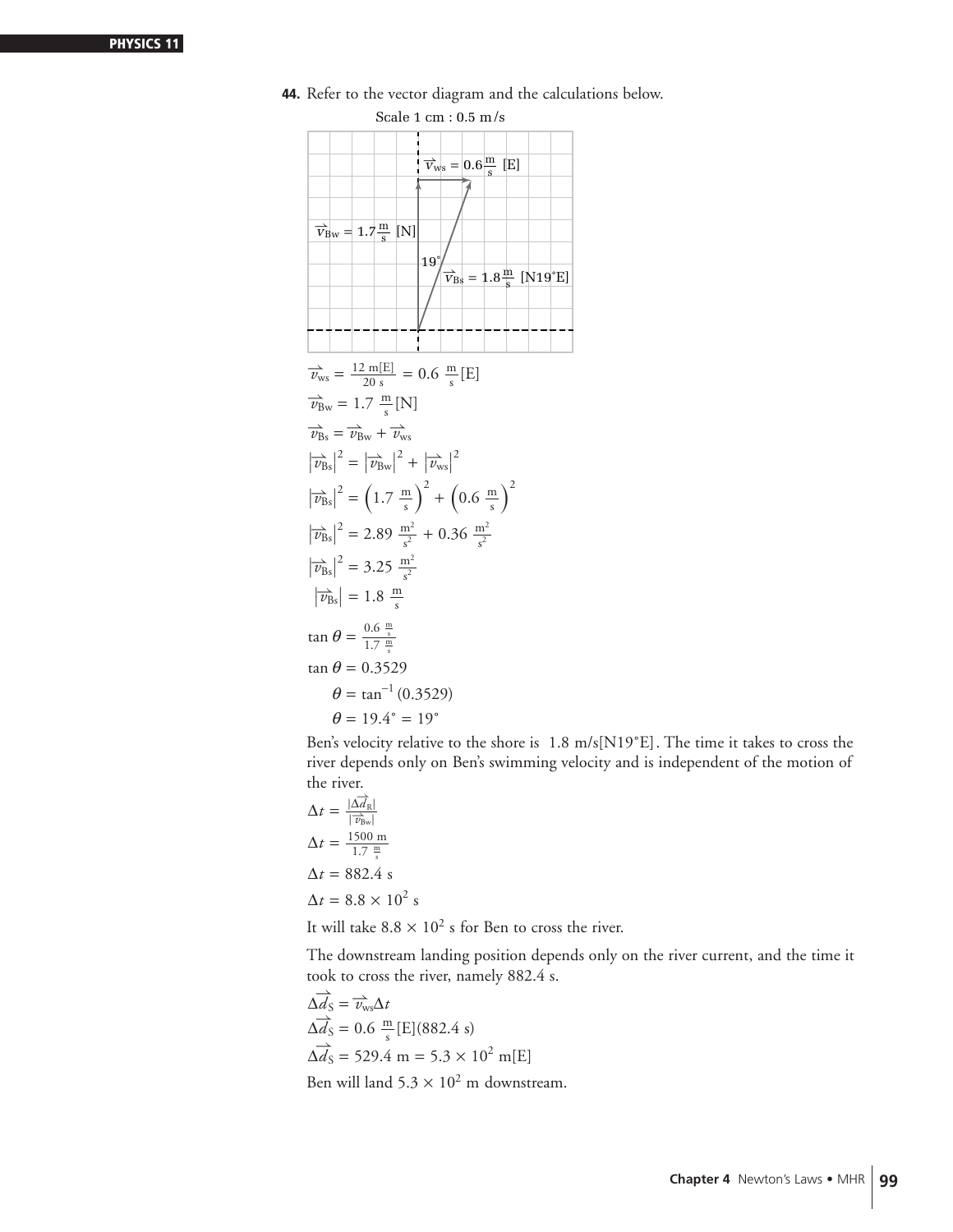**45. (a)** Let  $p =$  passenger,  $t =$  train,  $w =$  walker, and  $q =$  ground.

 $\overrightarrow{v}_{pg} = \overrightarrow{v}_{pt} + \overrightarrow{v}_{tg}$  $\frac{1}{v_{\text{pg}}}$  = 1.8  $\frac{\text{m}}{\text{s}}$  [S] + 9.2  $\frac{\text{m}}{\text{s}}$  [N]  $\overrightarrow{v}_{pg} = 7.4 \frac{m}{s} [N]$ 

The velocity of the passenger relative to a person standing on the sidewalk (ground) is  $7.4 \text{ m/s}$ [N].

**(b)** From (a), the velocity of the passenger relative to the ground is always 7.4 m/s[N], and is used in the following equation.

 $\overrightarrow{v}_{\text{pg}} = \overrightarrow{v}_{\text{pw}} + \overrightarrow{v}_{\text{wg}}$  $\overrightarrow{v}_{\text{pw}} = \overrightarrow{v}_{\text{pg}} - \overrightarrow{v}_{\text{wg}}$  $\frac{1}{v_{\text{pw}}}$  = 7.4  $\frac{m}{s}$  [N] – 2.1  $\frac{m}{s}$  [S]  $\vec{v}_{\text{pw}} = 7.4 \frac{\text{m}}{\text{s}}[\text{N}] + 2.1 \frac{\text{m}}{\text{s}}[\text{N}]$  $\overrightarrow{v}_{\text{pw}} = 9.5 \frac{\text{m}}{\text{s}}[\text{N}]$ 

The velocity of the passenger relative to a person walking 2.1 m/s south is 9.5 m/s[N].

**(c)** The same formula is used.

$$
\overrightarrow{v}_{pg} = \overrightarrow{v}_{pw} + \overrightarrow{v}_{wg}
$$
\n
$$
\overrightarrow{v}_{pw} = \overrightarrow{v}_{pg} - \overrightarrow{v}_{wg}
$$
\n
$$
\overrightarrow{v}_{pw} = 7.4 \frac{m}{s} [N] - 2.1 \frac{m}{s} [N]
$$
\n
$$
\overrightarrow{v}_{pw} = 5.3 \frac{m}{s} [N]
$$

The velocity of the passenger relative to a person walking 2.1 m/s south is 5.3 m/s[N].

#### **46.** Refer to the vector diagram and calculations below.



$$
\Delta \overrightarrow{v} = \overrightarrow{v_{f}} - v_{i}
$$
  
\n
$$
-\overrightarrow{v_{i}} = 68 \frac{\text{km}}{\text{h}} [\text{N}]
$$
  
\n
$$
\overrightarrow{v_{f}} = 76 \frac{\text{km}}{\text{h}} [\text{N48} \cdot \text{E}]
$$
  
\n
$$
\theta_{f} = 90^{\circ} - 48^{\circ} = 42^{\circ}
$$
  
\n
$$
v_{f x} = |\overrightarrow{v_{f}}| \cos \theta_{f}
$$
  
\n
$$
v_{f x} = 76 \frac{\text{km}}{\text{h}} (\cos 42^{\circ})
$$
  
\n
$$
v_{f x} = 76 \frac{\text{km}}{\text{h}} \times (0.7431)
$$
  
\n
$$
v_{f x} = 56.48 \frac{\text{km}}{\text{h}} = 57 \frac{\text{km}}{\text{h}}
$$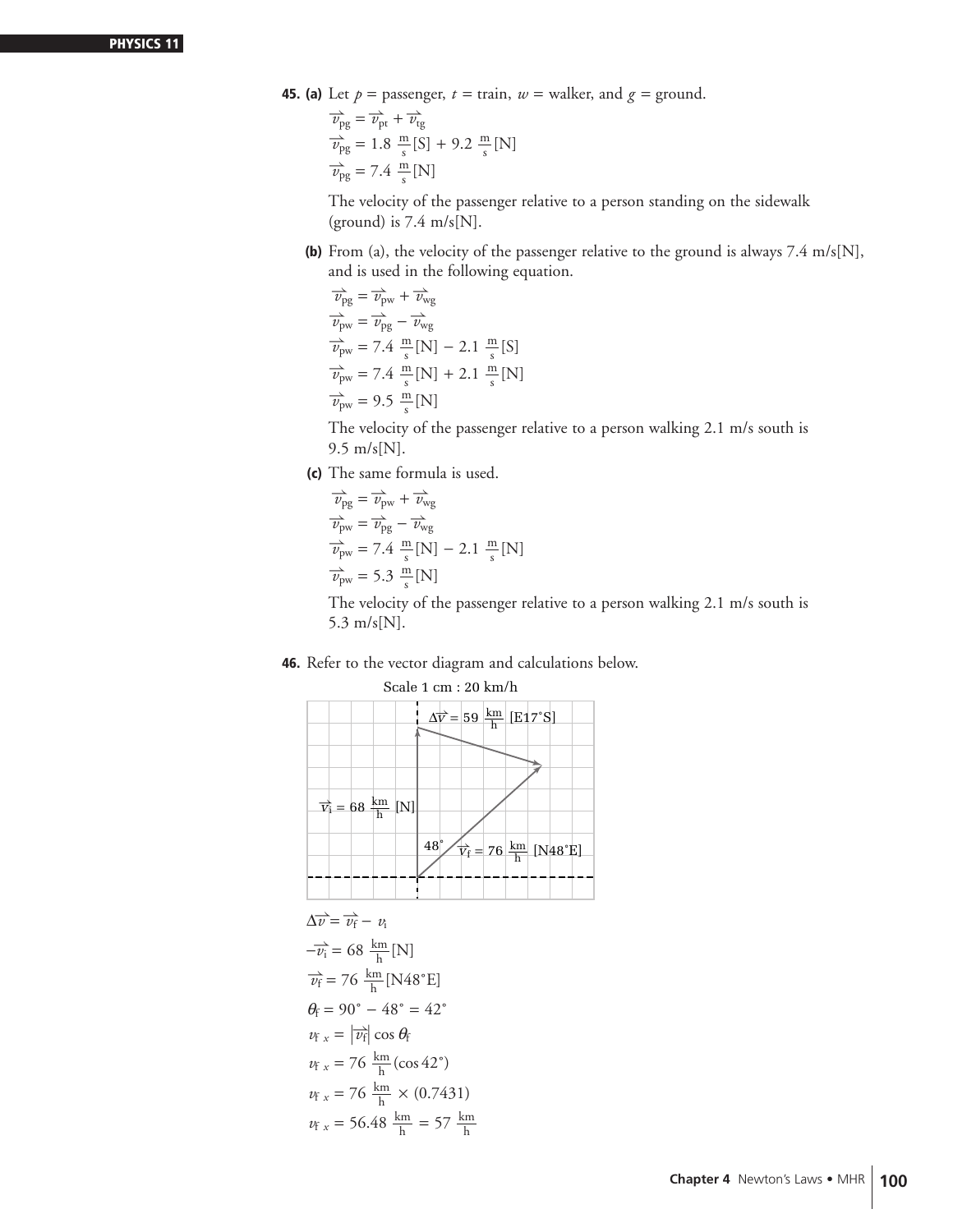$v_{f y} = |$  $\overrightarrow{v_f}$  sin  $\theta_f$  $v_{f y} = 76 \frac{\text{km}}{\text{h}} (\sin 42^{\circ})$  $v_{f y} = 76 \frac{\text{km}}{\text{h}} \times (0.6691)$  $v_{f y} = 50.85 \frac{\text{km}}{\text{h}} = 51 \frac{\text{km}}{\text{h}}$ **Vector** *x***-component (km/h)** *y***-component (km/h)**  $\overrightarrow{v_i}$  $\overrightarrow{v_i}$  0.0 −68  $\frac{1}{v_{f}}$  $\overrightarrow{v_{f}}$  +56.48 +50.85  $\Delta \vec{v}$  $\overrightarrow{v}$  +56.48 −17.15  $\left|\Delta \overrightarrow{v}\right|^2 = \left(\Delta \overrightarrow{v_x}\right)^2 + \left(\Delta \overrightarrow{v_y}\right)^2$  $\left|\Delta \overrightarrow{v}\right|^2 = \left(56.48 \frac{\text{km}}{\text{h}}\right)$  $\int_{}^{2} + \left( -17.15 \frac{\text{km}}{\text{h}} \right)$  $\lambda^2$  $\left|\Delta \overrightarrow{v}\right|^2 = 3189.99 \frac{\text{km}^2}{\text{h}^2} + 294.12 \frac{\text{km}^2}{\text{h}^2}$  $\left|\Delta \vec{v}\right|^2 = 3484.11 \frac{\text{km}^2}{\text{h}^2}$  $\left| \Delta \overrightarrow{v} \right|$  = 59.02  $\frac{\text{km}}{\text{h}}$  = 59  $\frac{\text{km}}{\text{h}}$  $\tan \theta = \frac{-17.15 \frac{\text{km}}{\text{h}}}{56.48 \frac{\text{km}}{\text{h}}}$ tan  $\theta = -0.3036$  $\theta = \tan^{-1}(-0.3036)$  $\theta = -16.88^{\circ} = -17^{\circ}$ 

The skier's change in velocity is 59 km/h[E17˚S]

#### **47.** Refer to the vector diagram and calculations below.

 $\overrightarrow{v_b}$  = 42  $\frac{\text{km}}{\text{h}}$  [E40.0°S]  $\overrightarrow{v_w}$  = 5.0  $\frac{\text{km}}{\text{h}}$  [N]  $\theta_b = 40^\circ$  $v_{\rm b}$   $_{x}$  =  $\vert$  $\left|\overrightarrow{v_{b}}\right|$  cos  $\theta_{b}$  $v_{\rm b}$  *x* = 42  $\frac{\rm km}{\rm h}$  (cos 40°)  $v_{\text{b x}} = 42 \frac{\text{km}}{\text{h}} \times (0.7660)$  $v_{\text{b x}} = 32.17 \frac{\text{km}}{\text{h}} = 32.2 \frac{\text{km}}{\text{h}}$ 40˚  $45°$   $\overrightarrow{V_b}$  = 42  $\frac{\text{km}}{\text{h}}$  [E40.0°S]  $\overrightarrow{v}_w = 5.0 \frac{\text{km}}{\text{h}}$  [N]  $\overrightarrow{v}_{\text{bs}} = 45 \frac{\text{km}}{\text{h}}$  [E45°S]

# Scale 1 cm : 10 km/h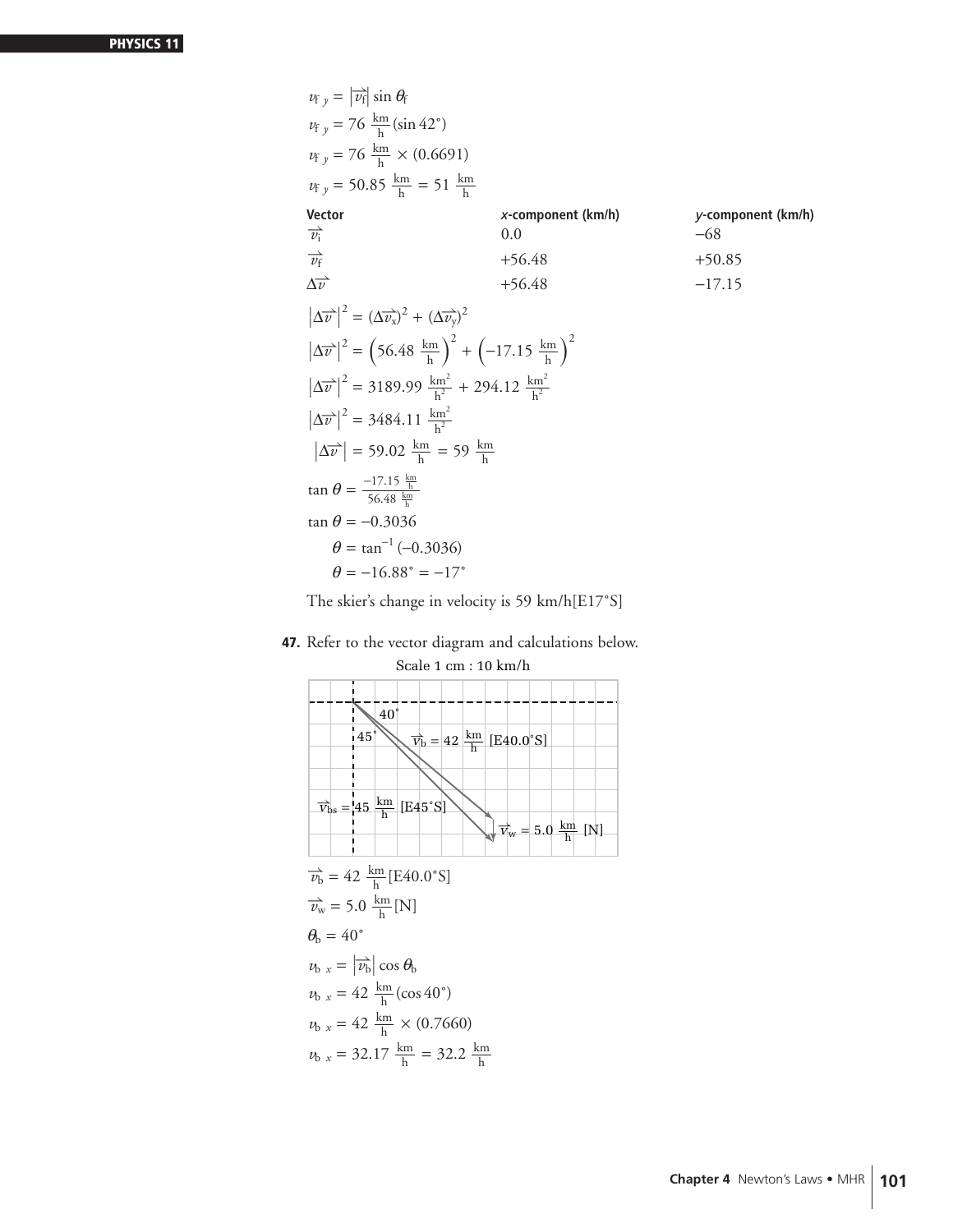| <i>x</i> -component ( $km/h$ )                                                                                                                | $y$ -component (km/h) |
|-----------------------------------------------------------------------------------------------------------------------------------------------|-----------------------|
| $+32.17$                                                                                                                                      | $-27.0$               |
| 0.0                                                                                                                                           | $-5.0$                |
| $+32.17$                                                                                                                                      | $-32.0$               |
| $\left \Delta \vec{v}_{\text{bs}}\right ^2 = \left(\Delta \vec{v}_{\text{bs}}\right)^2 + \left(\Delta \vec{v}_{\text{bs}}\right)^2$           |                       |
| $\left \Delta \vec{v}_{\text{bs}}\right ^2 = \left(32.17 \frac{\text{km}}{\text{h}}\right)^2 + \left(-32 \frac{\text{km}}{\text{h}}\right)^2$ |                       |
| $\left \Delta \vec{v}_{\text{bs}}\right ^2 = 1034.91 \frac{\text{km}^2}{\text{L}^2} + 1024 \frac{\text{km}^2}{\text{L}^2}$                    |                       |
|                                                                                                                                               |                       |
| $\left \Delta \vec{v}_{\text{bs}}\right  = 45.37 \frac{\text{km}}{\text{h}} = 45 \frac{\text{km}}{\text{h}}$                                  |                       |
|                                                                                                                                               |                       |
|                                                                                                                                               |                       |
|                                                                                                                                               |                       |
|                                                                                                                                               |                       |
|                                                                                                                                               |                       |

The velocity of the sailboat relative to the shore is 45 km/h[E45˚S].

**48.** The solution is obtained by a scale vector diagram. Refer to the diagram below. The direction of the plane relative to the ground is known, but its magnitude is unknown. The magnitude of the plane's airspeed is known, but its direction is unknown. To solve the problem, draw a 25.0 m/s[W] wind vector dotted line parallel to the [N30.0°W] direction line. Then, draw the plane's airspeed vector so that it intersects the wind vector dotted line where it has a magnitude of 190 m/s. At this point, connect the tail of the wind vector to the tip of the airspeed vector, and join the plane's groundspeed vector to the tip of the wind vector to complete the diagram. From the scale diagram, the heading of the plane is [N23.5˚W] and the velocity of the plane relative to the ground is 20 m/s[N30.0˚W].

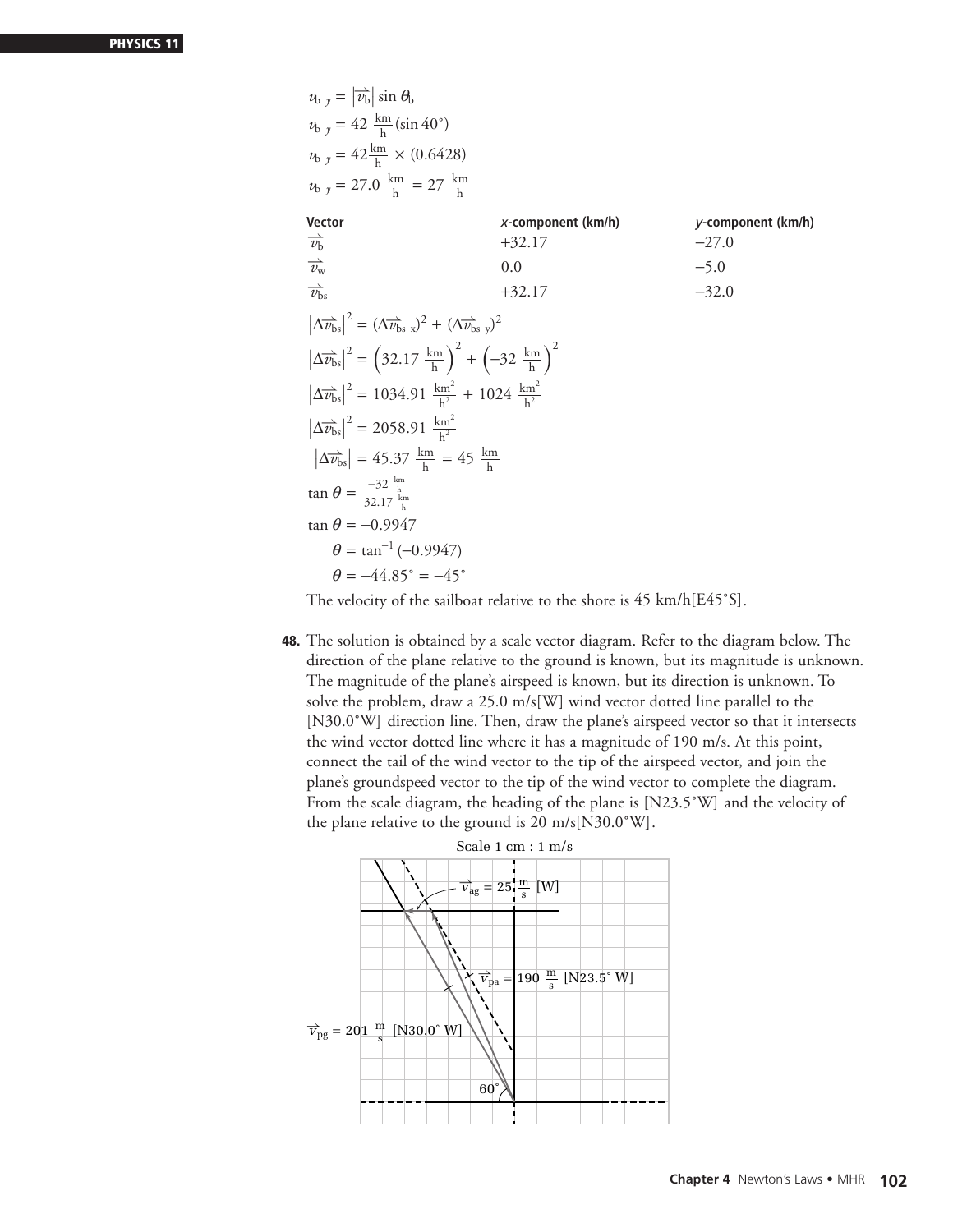The plane should fly on a heading of [N23.5°W]. Its velocity relative to the ground will be 201 m/s[N30.0˚W].

**49.** Refer to the vector diagram and calculations below.



The acceleration of the ball is  $1.9 \times 10^4$  m/s<sup>2</sup>[N].

**50.** Refer to the vector diagram and calculations below.

| $\sqrt{\Delta V}$ = 16.97 $\frac{m}{e}$ [NW]]<br>$\overrightarrow{v_f} = 12 \frac{\text{m}}{\text{s}}$ [N]<br>$45^{\circ}$<br>$\overrightarrow{v_i} = 12 \frac{m}{s} [E]$ | Scale $1 \text{ cm} : 4 \text{ m/s}$          |  |  |  |  |
|---------------------------------------------------------------------------------------------------------------------------------------------------------------------------|-----------------------------------------------|--|--|--|--|
|                                                                                                                                                                           |                                               |  |  |  |  |
|                                                                                                                                                                           |                                               |  |  |  |  |
| $\overrightarrow{v_f}$ = 12 $\frac{m}{s}$ [N]                                                                                                                             | $\overrightarrow{v_i}$ = 12 $\frac{m}{s}$ [E] |  |  |  |  |

$$
\Delta \overrightarrow{v} = \overrightarrow{v_{\rm f}} - \overrightarrow{v_{\rm i}}
$$

| <b>Vector</b>           | $x$ -component (m/s) | y-component (m/s) |
|-------------------------|----------------------|-------------------|
| $-\overrightarrow{v_i}$ | $-12$                | 0.0               |
| $\overrightarrow{v_f}$  | 0.0                  | $+12$             |
| $\Delta \vec{v}$        | $-12$                | $+12$             |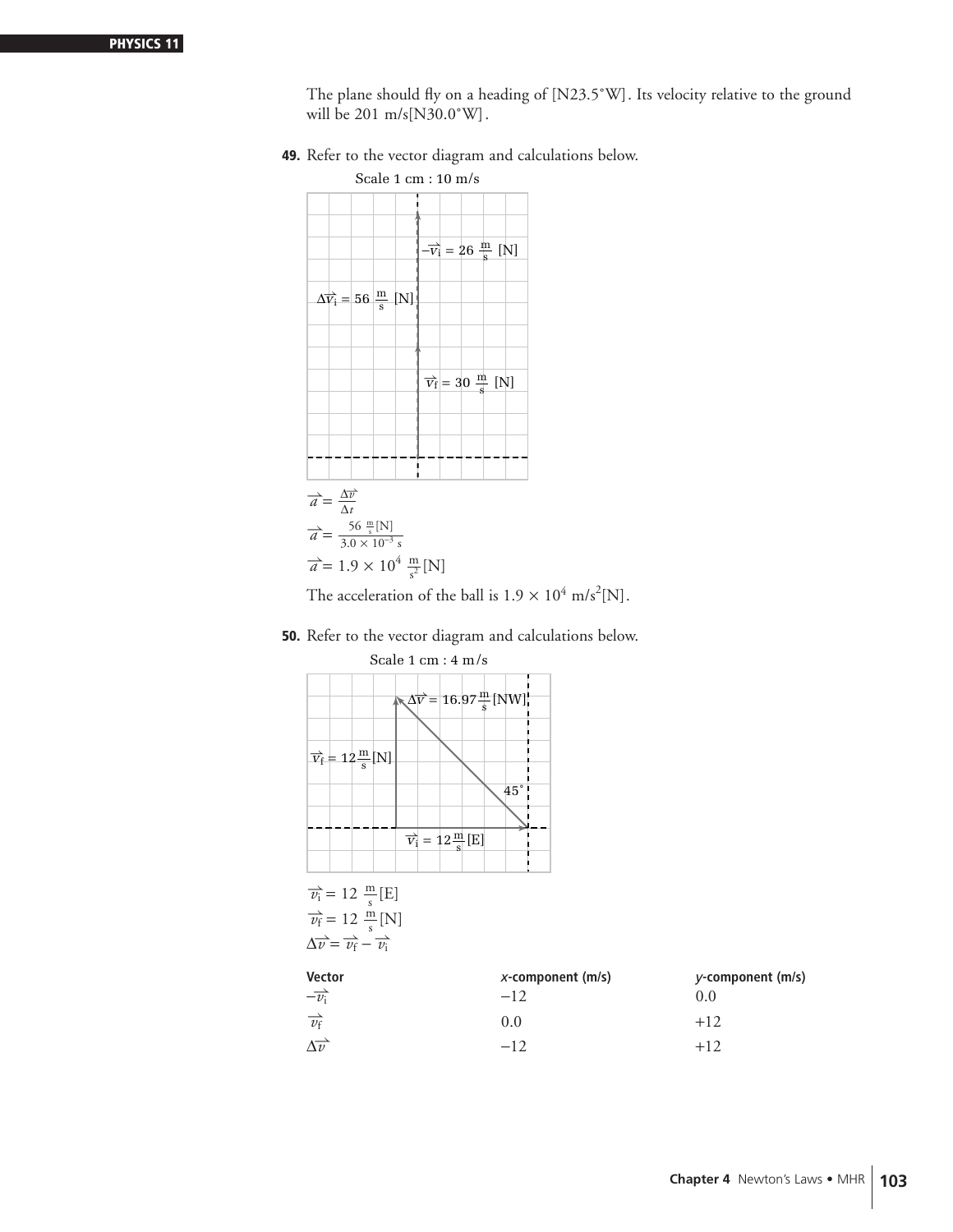$$
\left|\Delta \overrightarrow{v}\right|^2 = \left(\Delta \overrightarrow{v_x}\right)^2 + \left(\Delta \overrightarrow{v_y}\right)^2
$$
  
\n
$$
\left|\Delta \overrightarrow{v}\right|^2 = \left(-12 \frac{m}{s}\right)^2 + \left(12 \frac{m}{s}\right)^2
$$
  
\n
$$
\left|\Delta \overrightarrow{v}\right|^2 = 144 \frac{m^2}{s^2} + 144 \frac{m^2}{s^2}
$$
  
\n
$$
\left|\Delta \overrightarrow{v}\right|^2 = 288 \frac{m^2}{s^2}
$$
  
\n
$$
\left|\Delta \overrightarrow{v}\right| = 16.97 \frac{m}{s}
$$
  
\n
$$
\tan \theta = \frac{12 \frac{m}{s}}{-12 \frac{m}{s}}
$$
  
\n
$$
\tan \theta = -1
$$
  
\n
$$
\theta = \tan^{-1} (-1)
$$
  
\n
$$
\theta = -45^\circ
$$
  
\n
$$
\overrightarrow{a} = \frac{\Delta v}{\Delta t} = \frac{16.97 \frac{m}{s} \text{[NW]}}{2.5 \text{ s}} = 6.79 \frac{m}{s^2} \text{[NW]}
$$
  
\n
$$
\therefore \overrightarrow{a} = 6.8 \frac{m}{s^2} \text{[NW]}
$$

The acceleration of the cyclist is 6.8 m/s<sup>2</sup>[NW]

**51.** Refer to the vector diagram and calculations below.

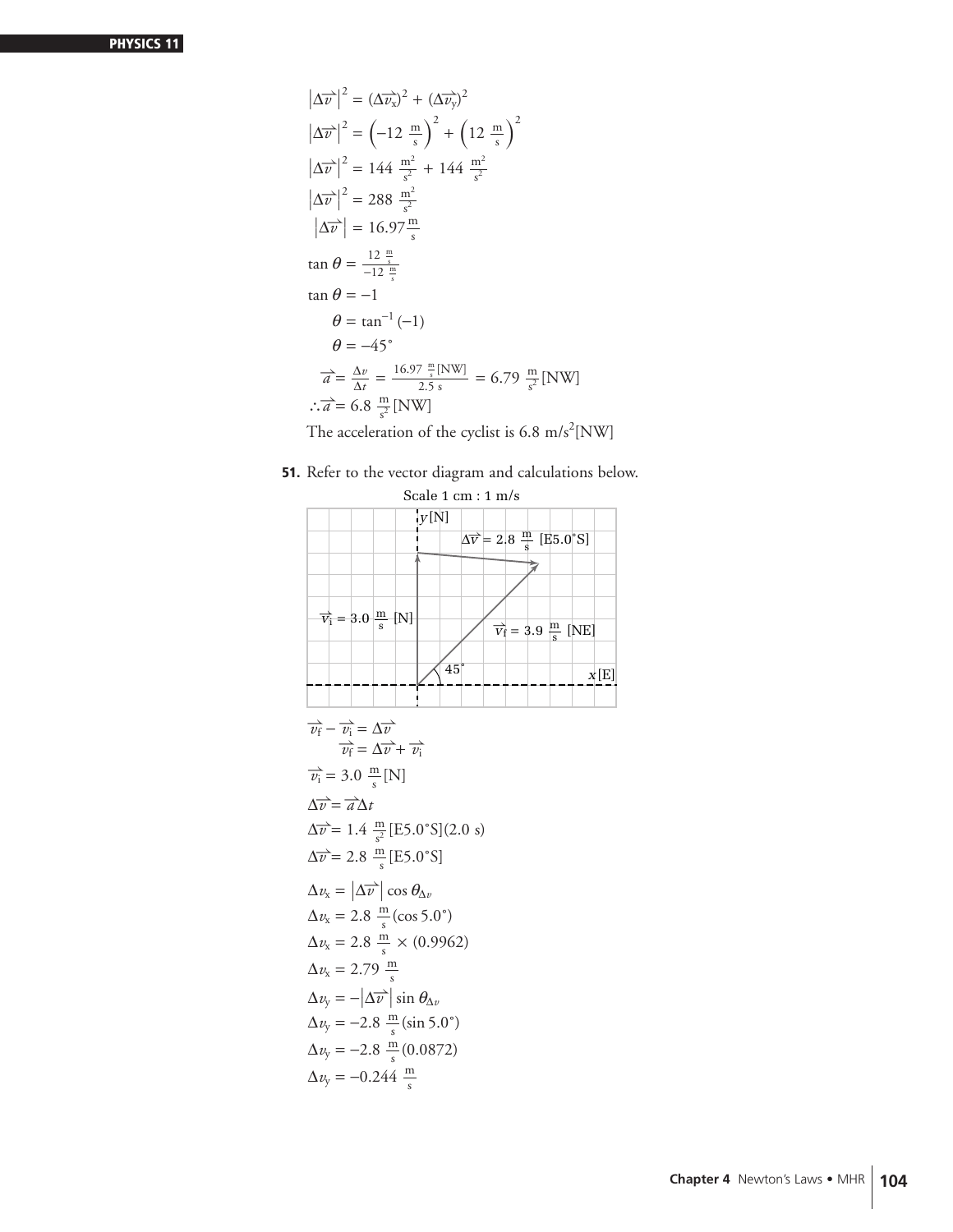| <b>Vector</b>                                                                                                       | $x$ -component (m/s) | $y$ -component (m/s) |
|---------------------------------------------------------------------------------------------------------------------|----------------------|----------------------|
| $\overrightarrow{v_i}$                                                                                              | 0.0                  | $+3.0$               |
| $\Delta \vec{v}$                                                                                                    | $+2.79$              | $-0.244$             |
| $\overrightarrow{v_{f}}$                                                                                            | $+2.79$              | $+2.76$              |
| $\left  \vec{v_{f}} \right ^{2} = (\vec{v_{f}}_{x})^{2} + (\vec{v_{f}}_{y})^{2}$                                    |                      |                      |
| $ \overrightarrow{v_{\rm f}} ^2 = (2.79 \frac{\text{m}}{\text{s}})^2 + (2.76 \frac{\text{m}}{\text{e}})^2$          |                      |                      |
| $\left \overrightarrow{v_{\rm f}}\right ^2 = 7.78 \frac{\text{m}^2}{\text{s}^2} + 7.62 \frac{\text{m}}{\text{s}^2}$ |                      |                      |
| $\left \overrightarrow{v_{f}}\right ^{2} = 15.40 \frac{m^{2}}{s^{2}}$                                               |                      |                      |
| $\left \overrightarrow{v_{f}}\right $ = 3.92 $\frac{\text{m}}{\text{s}}$ = 3.9 $\frac{\text{m}}{\text{s}}$          |                      |                      |
| $\tan \theta_{\rm f} = \frac{2.76 \frac{\rm m}{\rm s}}{2.79 \frac{\rm m}{\rm m}}$                                   |                      |                      |
| $\tan \theta_f = 0.9892$                                                                                            |                      |                      |
| $\theta_{\rm f} = \tan^{-1}(0.9892)$                                                                                |                      |                      |
| $\theta_{\rm f} = 44.69^{\circ} = 45^{\circ}$                                                                       |                      |                      |

The new velocity of the player is 3.9 m/s[NE].

**52. (a)** Refer to the free body diagram.



**(b)** The toboggan will accelerate in the horizontal direction.

**(c)** The toboggan will move at a constant velocity in the horizontal direction.

**(d)** It would slow down and stop.

**53.** Refer to the calculations and free body diagram below.

270 N[W]  
\n
$$
\overrightarrow{F}_{\text{f}}
$$
 400 N[E]  
\n $\overrightarrow{F}_{\text{g}} = m\overrightarrow{g}$   
\n $\overrightarrow{F}_{\text{g}} = 32.0 \text{ kg} \times (-9.81 \frac{\text{N}}{\text{kg}})$   
\n $\overrightarrow{F}_{\text{g}} = -313.92 \text{ N}$   
\n $\overrightarrow{F}_{\text{N}} = -\overrightarrow{F}_{\text{g}}$   
\n $\overrightarrow{F}_{\text{N}} = 313.92 \text{ N}$   
\n $\overrightarrow{F}_{\text{f}} = -\mu \overrightarrow{F}_{\text{N}}$   
\n $\overrightarrow{F}_{\text{f}} = -0.87 \times (313.92 \text{ N})$   
\n $\overrightarrow{F}_{\text{f}} = -273.11 \text{ N} = -2.7 \times 10^2 \text{ N}$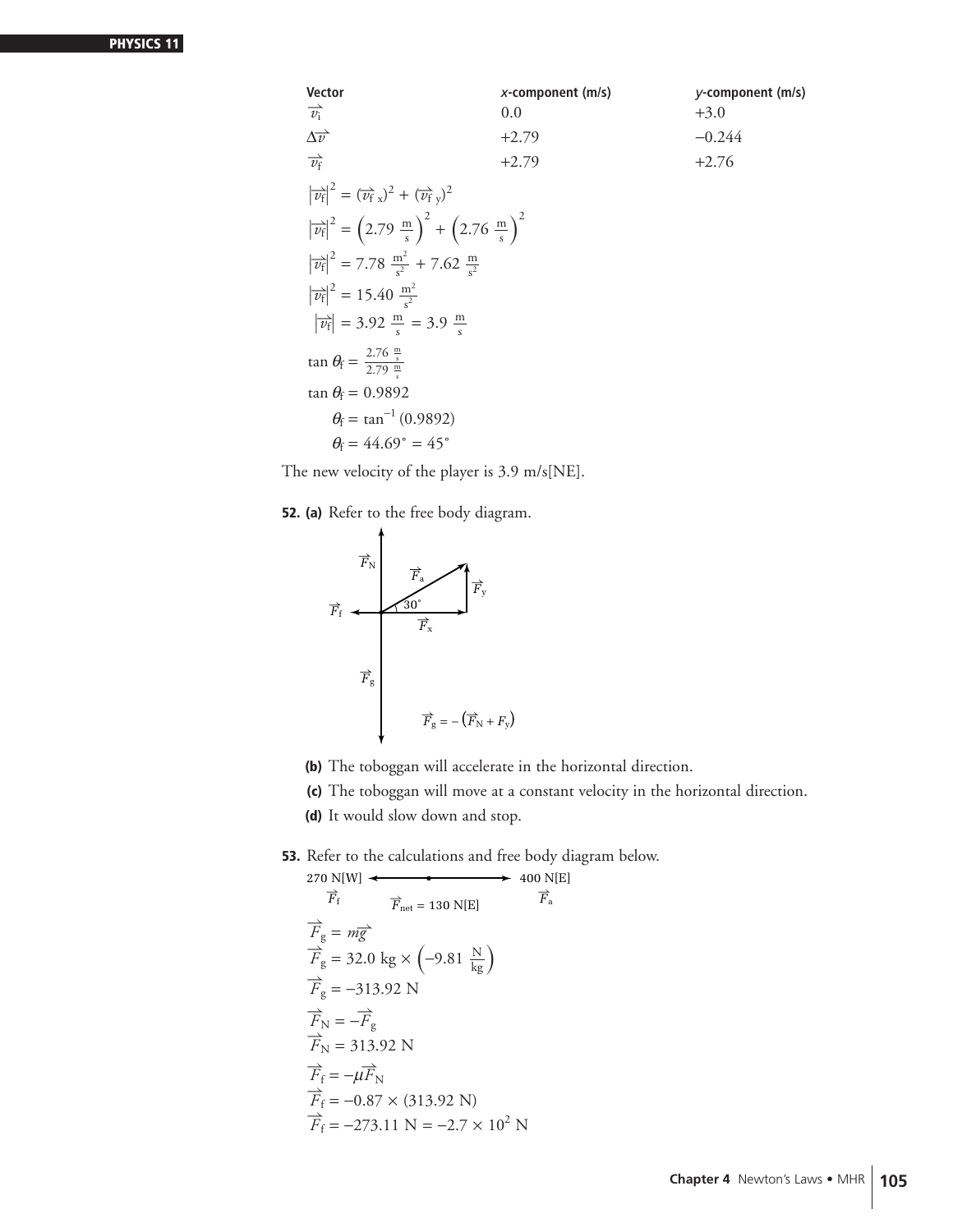- (a) The force of friction is  $2.7 \times 10^2$  N[W]  $\overrightarrow{F}_{\text{net}} = \overrightarrow{F}_{\text{f}} + \overrightarrow{F}_{\text{a}}$  $\overrightarrow{F}_{\text{net}} = 270 \text{ N[W]} + 400 \text{ N[E]}$  $\overrightarrow{F}_{\text{net}} = 130 \text{ N[E]}$  $\overrightarrow{a} = \frac{\overrightarrow{F}_{net}}{m} = \frac{130 \text{ N[E]}}{32.0 \text{ kg}}$  $\overrightarrow{a}$  = 4.0  $\frac{m}{s^2}$  [E]
- **(b)** The acceleration of the cart is  $4.0 \text{ m/s}^2$ [E].  $\Delta \overrightarrow{d} = \overrightarrow{v_i} \Delta t + \frac{1}{2}$  $\overrightarrow{a}(\Delta t)^2$  $\Delta \vec{d} = 0 + \frac{1}{2} (4.0 \frac{m}{s^2} [E])(5.0 s)^2$  $\Delta \vec{d} = 2.0 \frac{\text{m}}{\text{s}^2}$  [E](25.0 s<sup>2</sup>)  $\Delta \vec{d} = 50 \text{ m[E]} = 5.0 \times 10^1 \text{ m[E]}$
- **(c)** The cart moves  $5.0 \times 10^1$  m[E] in 5.0 s
- **54.** Refer to the calculations below.

$$
\Delta \overrightarrow{d} = \overrightarrow{v_i} \Delta t + \frac{1}{2} \overrightarrow{a} (\Delta t)^2
$$
  
15 m[N] = 0 +  $\frac{1}{2} \overrightarrow{a} \times (10 \text{ s})^2$   
15 m[N] =  $\frac{1}{2} \overrightarrow{a} \times 100 \text{ s}^2$   
15 m[N] =  $\overrightarrow{a} \times 50 \text{ s}^2$   
 $\overrightarrow{a} = \frac{15 \text{ m[N]}}{50 \text{ s}^2}$   
 $\overrightarrow{a} = 0.30 \frac{\text{m}}{\text{s}^2}$ [N]

(a) The acceleration of the wagon is 0.30 m/s<sup>2</sup>[N].

$$
\overrightarrow{F}_{\text{net}} = m\overrightarrow{a}
$$
\n
$$
\overrightarrow{F}_{\text{net}} = 27 \text{ kg} \times 0.3 \frac{\text{m}}{\text{s}^2} \text{[N]}
$$
\n
$$
\overrightarrow{F}_{\text{net}} = 8.1 \text{ N} \text{[N]}
$$

**(b)** The net force acting on the wagon is 8.1 N[N].

$$
\overrightarrow{F}_{net} = \overrightarrow{F}_x + \overrightarrow{F}_f
$$
\n
$$
\overrightarrow{F}_x = \overrightarrow{F}_{net} - \overrightarrow{F}_f
$$
\n
$$
\overrightarrow{F}_x = 8.1 \text{ N} - (-3.1 \text{ N})
$$
\n
$$
F_x = 8.1 \text{ N} + 3.1 \text{ N} = 11.2 \text{ N}
$$
\n
$$
\cos 25^\circ = \frac{\overrightarrow{F}_x}{\overrightarrow{F}_a}
$$
\n
$$
|\overrightarrow{F}_a| = \frac{\overrightarrow{F}_x}{\cos 25^\circ} = \frac{11.2 \text{ N}}{0.9063}
$$
\n
$$
|\overrightarrow{F}_a| = 12.36 \text{ N}
$$
\n
$$
\overrightarrow{F}_a = 12 \text{ N[at an angle of 25°]}
$$

**55.**  $\overrightarrow{F}_1 = 20 \text{ N[W]}$  $F_{1 x} = -20 N$  $F_{1y} = 0.0 N$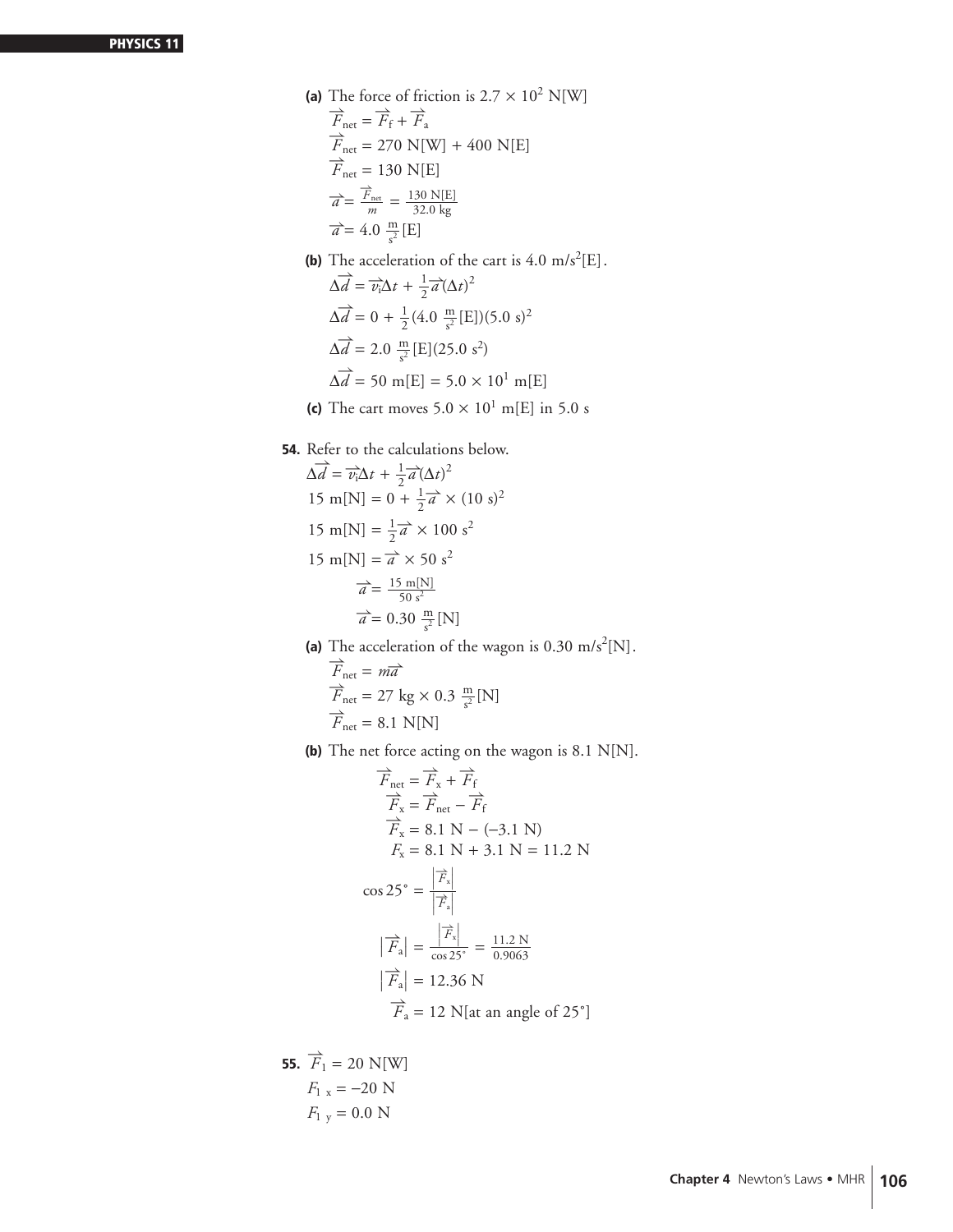| $\overrightarrow{F}_2$ = 15 N[N]                                                                                                                                                                                                                                                                                                                                                                                                 |                    |                 |
|----------------------------------------------------------------------------------------------------------------------------------------------------------------------------------------------------------------------------------------------------------------------------------------------------------------------------------------------------------------------------------------------------------------------------------|--------------------|-----------------|
| $F_{2x} = 0.0 N$                                                                                                                                                                                                                                                                                                                                                                                                                 |                    |                 |
| $F_{2y} = 15$ N                                                                                                                                                                                                                                                                                                                                                                                                                  |                    |                 |
| $\overrightarrow{F}_3$ = 40 N[E30°S]                                                                                                                                                                                                                                                                                                                                                                                             |                    |                 |
| $F_{3x} =  \vec{F}_3  \cos \theta_3$<br>$F_{3x} = 40$ N(cos 30°)<br>$F_{3x} = 40$ N $\times$ (0.8660)<br>$F_{3x}$ = 34.64 N = 34.6 N                                                                                                                                                                                                                                                                                             |                    |                 |
| $F_{3y} =  \vec{F}_3  \sin \theta_3$<br>$F_{3y} = -40 \text{ N}(\sin 30^\circ)$<br>$F_{3y} = -40$ N $\times$ (0.5)<br>$F_{3y} = -20$ N                                                                                                                                                                                                                                                                                           |                    |                 |
|                                                                                                                                                                                                                                                                                                                                                                                                                                  | $x$ -component (N) | y-component (N) |
| Vector $\frac{V_{\text{e}}}{F_1}$                                                                                                                                                                                                                                                                                                                                                                                                | $-20$              | 0.0             |
| $\overrightarrow{F}_2$<br>$\overrightarrow{F}_3$                                                                                                                                                                                                                                                                                                                                                                                 | 0.0                | $+15$           |
|                                                                                                                                                                                                                                                                                                                                                                                                                                  | $+34.6$            | $-20$           |
| $\overrightarrow{F}_{\text{net}}$                                                                                                                                                                                                                                                                                                                                                                                                | $+14.6$            | $-5$            |
| $\left  \overrightarrow{F}_{\text{net}} \right ^2 = \left( \overrightarrow{F}_{\text{net }x} \right)^2 + \left( \overrightarrow{F}_{\text{net }y} \right)^2$<br>$\left  \vec{F}_{\text{net}} \right ^2 = (14.6 \text{ N})^2 + (-5 \text{ N})^2$<br>$\left  \overrightarrow{F}_{\text{net}} \right ^2 = 213.16 \text{ N}^2 + 25 \text{ N}^2$<br>$ \vec{F}_{net} ^2$ = 238.16 N <sup>2</sup><br>$ \vec{F}_{net} $ = 15.43 N = 15 N |                    |                 |
| $\tan \theta = \frac{-5 \text{ N}}{14.6 \text{ N}}$<br>$\tan \theta = 0.3425$<br>$\theta = \tan^{-1}(0.3271)$<br>$\theta = 18.91^{\circ} = 19^{\circ}$                                                                                                                                                                                                                                                                           |                    |                 |

The net force on the toy is 15N[E19˚S]

**56.** Refer to the free body diagram and calculations below.

$$
\overrightarrow{F}_{\text{f}} = +117.65 \text{ N}
$$
\n
$$
\overrightarrow{F}_{\text{net}} = -520 \text{ N}
$$
\n
$$
\overrightarrow{F}_{\text{g}} = -637.65 \text{ N}
$$
\n
$$
\overrightarrow{F}_{\text{g}} = m\overrightarrow{g}
$$
\n
$$
\overrightarrow{F}_{\text{g}} = 65 \text{ kg} \times \left(-9.81 \frac{\text{N}}{\text{kg}}\right)
$$
\n
$$
\overrightarrow{F}_{\text{g}} = -637.65 \text{ N}
$$